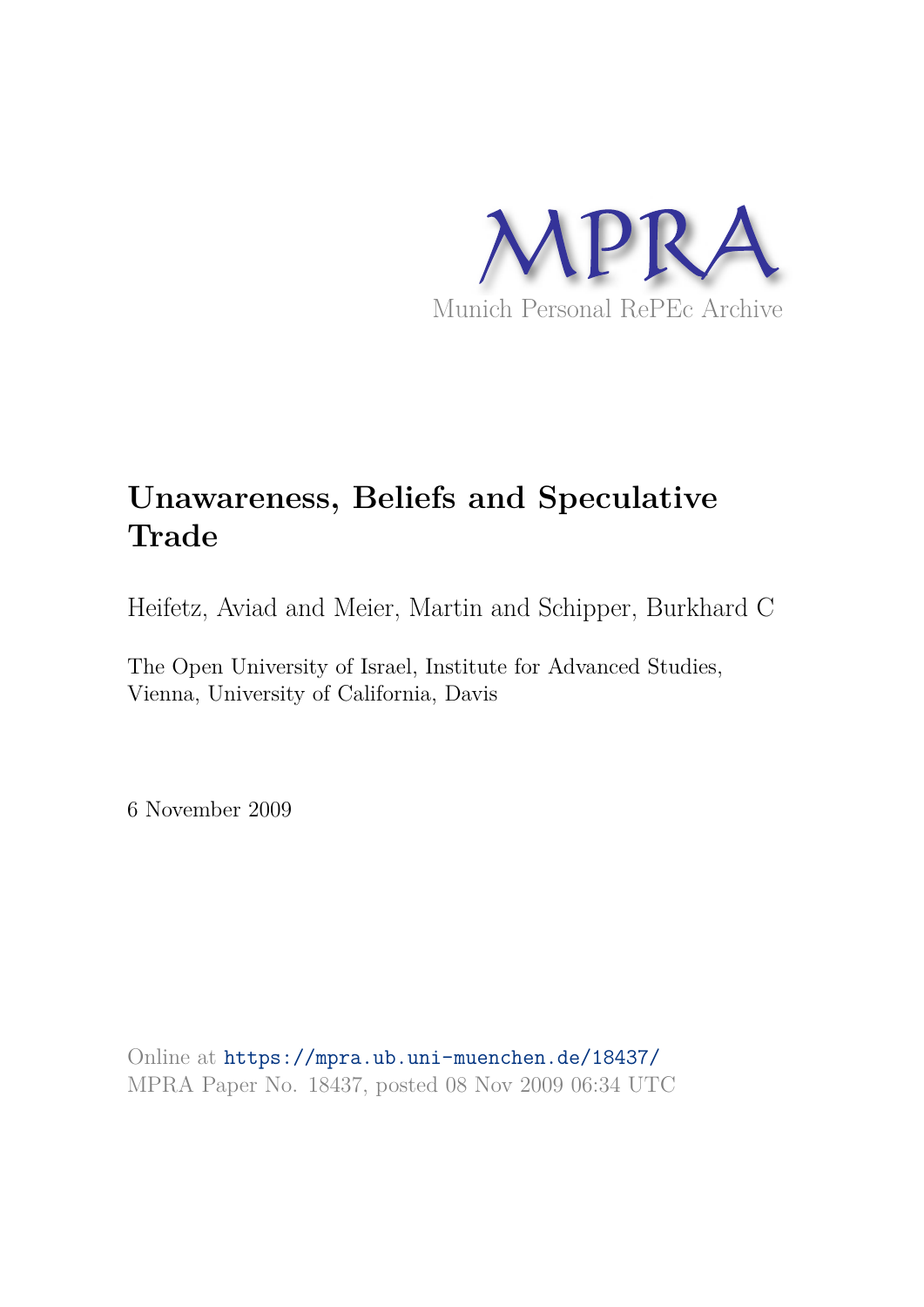# Unawareness, Beliefs, and Speculative TRADE<sup>\*</sup>

Aviad Heifetz† Martin Meier‡ Burkhard C. Schipper§

First draft: June 6, 2005 This draft: November 6, 2009

#### Abstract

We define a generalized state-space model with interactive unawareness and probabilistic beliefs. Such models are desirable for potential applications of asymmetric unawareness. We compare unawareness with probability zero belief. Applying our unawareness belief structures, we show that the common prior assumption is too weak to rule out speculative trade in all states. Yet, we prove a generalized "No-trade" theorem according to which there can not be common certainty of strict preference to trade. Moreover, we show a generalization of the "No-agreeing-todisagree" theorem.

Keywords: Unawareness, awareness, zero probability, type-space, common prior, agreement, speculative trade, interactive epistemology.

JEL-Classifications: C70, C72, D80, D82.

<sup>∗</sup>Aviad acknowledges support from the Open University of Israel, Research Grant No. 46106. Martin acknowledges financial support from the Spanish Ministerio de Educación y Ciencia via a Ramon y Cajal Fellowship and Research Grant SEJ2004-07861, as well as the Fundación Ramón Areces. Burkhard received financial support from the NSF SES-0647811, DFG SFB/TR 15, Minerva Stiftung, and IGA-UCD. We thank Leandro Chaves Rêgo, Eddie Dekel, Enrique Kawamura, Li Jing, Salvatore Modica, Klaus Nehring and participants in the Workshop on Unawareness, Stanford University, 2006, NASEM 2006, LOFT 2006, LAMES 2006, SAET 2007, TARK 2007, Stony Brook 2007, ESEM 2007, NBER GE conference 2007, GAMES 2008 and seminars at Bocconi, UCLA, St. Louis, Tucson, and Venice for helpful comments. Some of the material was circulated previously as a working paper titled "Unawareness, Beliefs and Games".

<sup>†</sup>The Economics and Management Department, The Open University of Israel. Email: aviadhe@openu.ac.il

<sup>&</sup>lt;sup>‡</sup>Institut für Höhere Studien, Wien, and IAE, Barcelona. Email: martin.meier@ihs.ac.at

<sup>§</sup>Department of Economics, University of California, Davis. Email: bcschipper@ucdavis.edu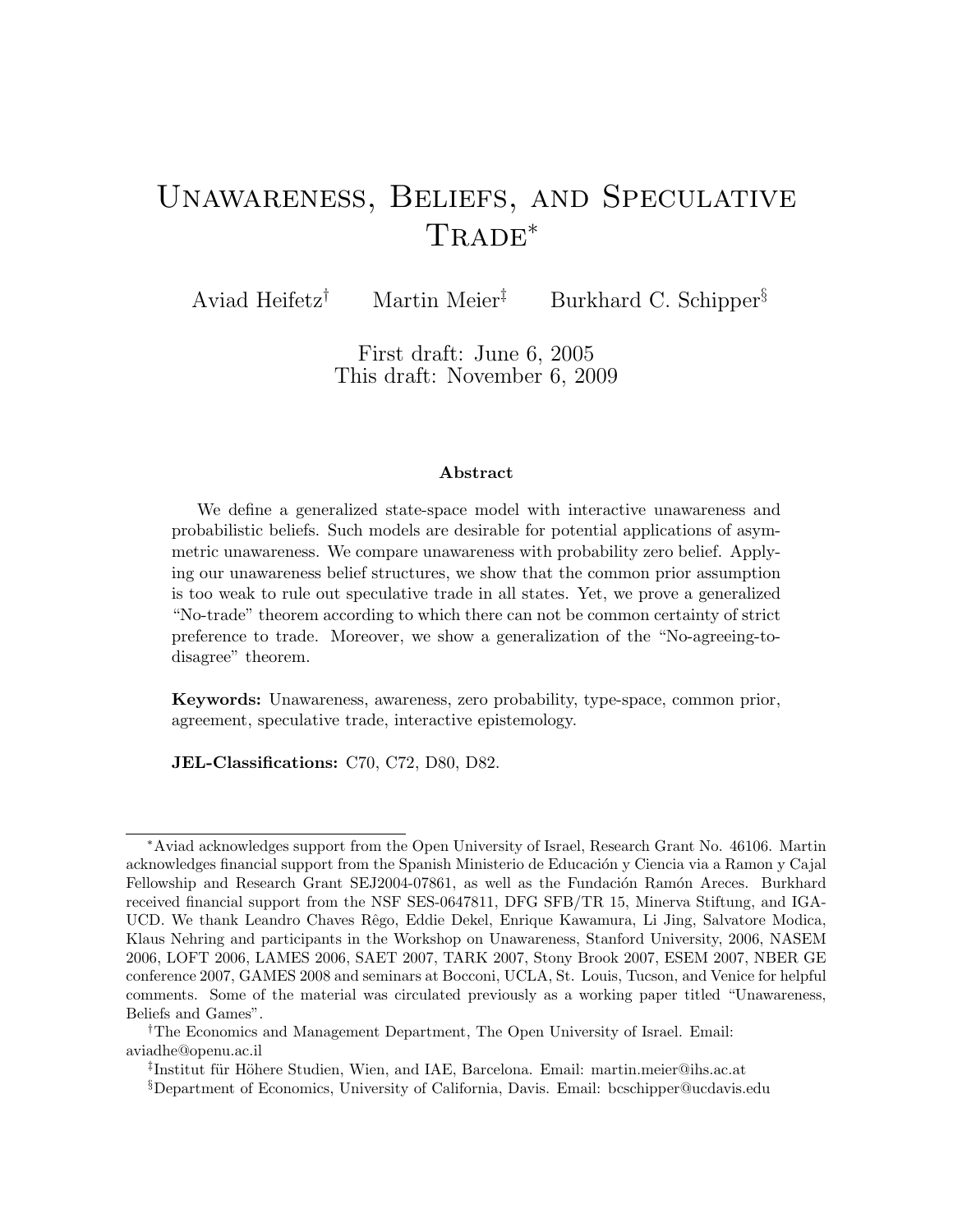# 1 Introduction

Unawareness is probably the most common and most important kind of ignorance. Business people invest most of their time not in updating prior beliefs and crossing out states of the world that they previously assumed to be possible. Rather, their efforts are mostly aimed at exploring unmapped terrain, trying to figure out business opportunities that they could not even have spelled out before. More broadly, every book we read, every new acquaintance we make, expands our horizon and our language, by fusing it with the horizons of those we encounter, turning the world more intelligible and more meaningful to us than it was before (Gadamer, 1960).

With this in mind, we should not be surprised that the standard state-spaces aimed at modeling knowledge or certainty are not adequate for capturing unawareness (Dekel, Lipman and Rustichini, 1998). Indeed, more elaborate models are needed (Fagin and Halpern, 1988, Modica and Rustichini, 1994, 1999, Halpern, 2001). In all of these models, the horizon of propositions the individual has in her disposition to talk about the world is always a genuine part of the description of the state of affairs.

Things become even more intricate when several players are involved. Each player may not only have different languages, but may also form a belief on the extent to which other players are aware of the issues that she herself has in mind. And the complexity continues further, because the player may be uncertain as to the sub-language that each other player attributes to her or to others; and so on.

Heifetz, Meier and Schipper (2006) showed how an unawareness structure consisting of a lattice of spaces is adequate for modeling mutual unawareness. Every space in the lattice captures one particular horizon of meanings or propositions. Higher spaces capture wider horizons, in which states correspond to situations described by a richer vocabulary. The join of several spaces – the lowest space at least as high as every one of them – corresponds to the fusion of the horizons of meanings expressible in these spaces.

In a companion work (Heifetz, Meier and Schipper, 2008), we showed the precise sense in which such unawareness structures are adequate and general enough for modeling mutual unawareness. We put forward an axiom system, which extends to the multi-player case a variant of the axiom system of Modica and Rustichini (1999). We then showed how the collections of all maximally-consistent sets of formulas in our system form a canonical unawareness structure.<sup>1</sup> In a parallel work, Halpern and Rêgo (2008) devised

 $1<sup>1</sup>$ Each space in the lattice of this canonical unawareness structure consists of the maximally consistent sets of formulas in a sub-language generated by a subset of the atomic propositions.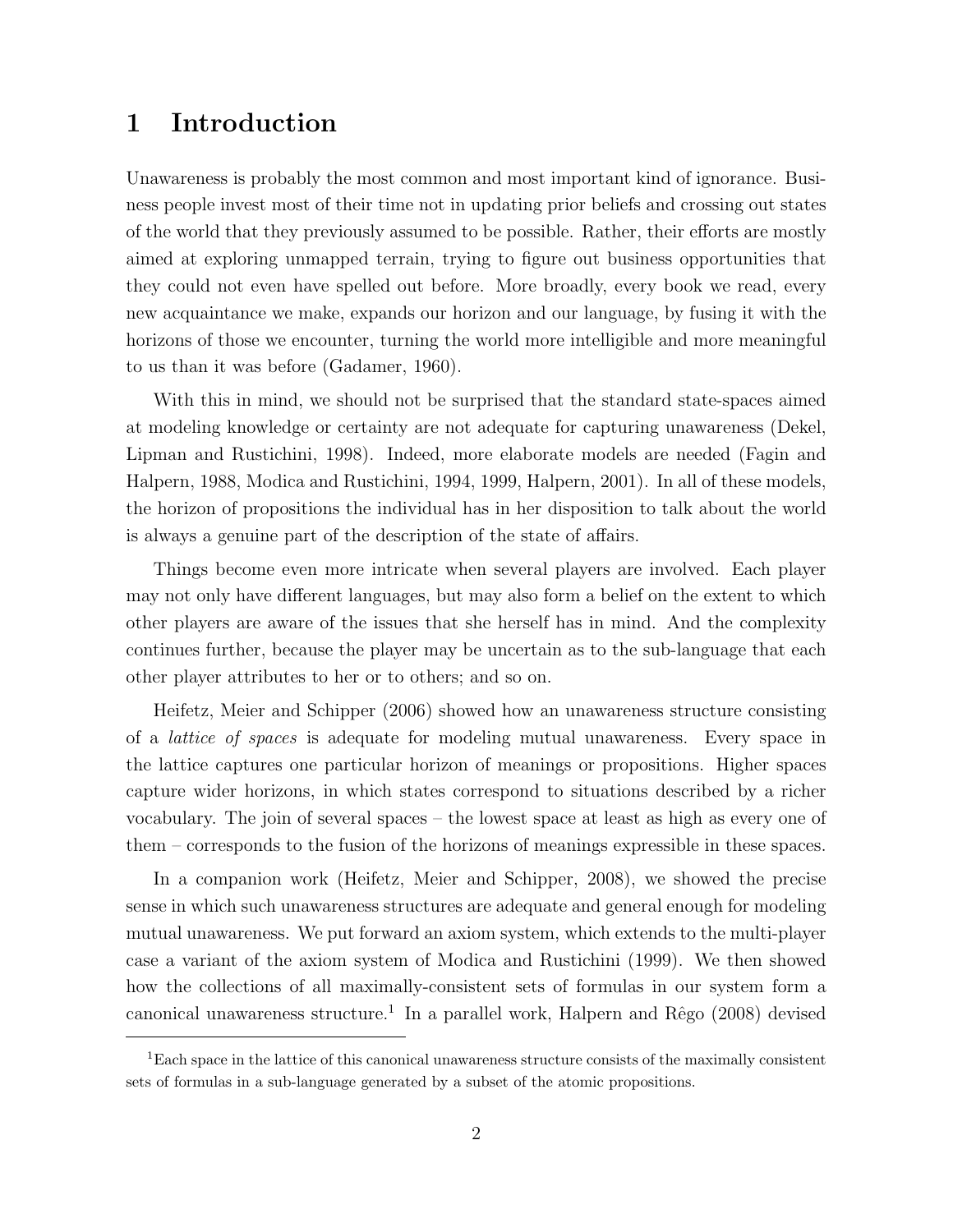another sound and complete axiomatization for our class of unawareness structures.<sup>2</sup>

In this paper we extend unawareness structures so as to encompass probabilistic beliefs (Section 2) rather than only knowledge or ignorance. The definition of types (Definition 1), and the way beliefs relate across different spaces of the lattice, is a nontrivial modification of the coherence conditions for knowledge operators in unawareness structures, as formulated in Heifetz, Meier and Schipper (2006). We show that we obtain all properties of unawareness suggested in the literature.

In Section 3 we define the notion of a common prior. Conceptually, a prior of a player is a convex combination of (the beliefs of) her types (see e.g. Samet, 1998). If the priors of the different players coincide, we have a common prior. A prior of a player induces a prior on each particular space in the lattice, and if the prior is common to the players, the induced prior on each particular space is common as well.

What are the implications of the existence of a common prior? First, we extend an example from Heifetz, Meier and Schipper (2006) and show that speculative trade is compatible with the existence of a common prior (Section 1.1). This need not be surprising if one views unawareness as a particular kind of "delusion", since we know that with deluded beliefs, speculative trade is possible even with a common prior (Geanakoplos, 1989). Nevertheless, we show that under a mild positivity condition, a common prior is not compatible with common certainty of *strict preference* to carry out speculative trade. That is, even though types with limited awareness are, in a particular sense, deluded, a common prior precludes the possibility of common certainty of the event that based on private information players are willing to engage in a zero-sum bet with strictly positive subjective gains to everybody. This is so because unaware types are "deluded" only concerning aspects of the world outside their vocabulary, while a common prior captures a prior agreement on the likelihood of whatever the players do have a common vocabulary. An implication of this generalized no-trade theorem is that arbitrary small transaction fees rule out speculative trade under unawareness. We complement this result by generalizing Aumann's (1976) "No-Agreeing-to-disagree" result to unawareness belief structures.

To what extend could unawareness be modeled by probability zero belief in appli-

<sup>2</sup>The precise connection between Fagin and Halpern (1988), Modica and Rustichini (1999), Halpern (2001) and Heifetz, Meier and Schipper (2006) is understood from Halpern and Rêgo (2008) and Heifetz, Meier, and Schipper (2008). The connection between Heifetz, Meier and Schipper (2006, 2008) and Galanis (2009a) is explored in Galanis (2009b). The connection with the models of Ewerhart (2001), Li (2009) and Feinberg (2009) are yet to be explored.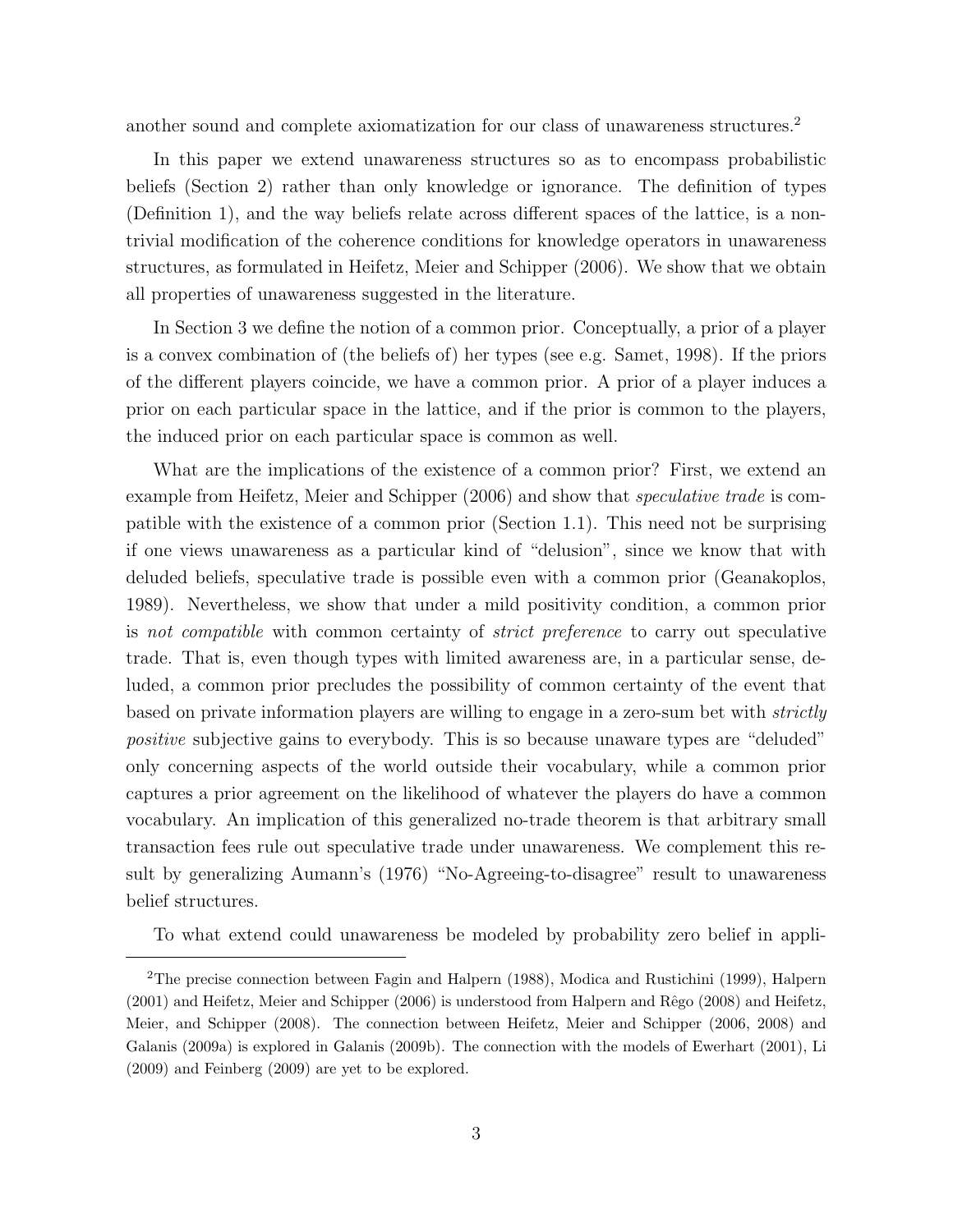cations? First, assigning probability zero to an event is still compatible with realizing what could happen if the probability zero event were nevertheless to obtain. This is conceptually distinct from being completely unaware of the event, and it is the latter concept that we want to model here. Second, if a modeler aims nevertheless to model "unawareness" of an event as zero probability belief of that event, then this is impossible to do in a standard type-space. According to the symmetry axiom of awareness (see Proposition 3), a decision maker is unaware of an event if and only if she is unaware of its negation. So a decision maker being unaware of an event would have to assign probability zero to the event *and* probability zero to the negation of the event. Because of additivity, a probability measure in a standard type-space can never assign both zero to an event and its complement. In Section 2.12 we show how to extend our definitions of types in unawareness structures so as to characterize unawareness of an event as probability zero belief of the *existence* of that event, where we interpret the event that some event  $E$ exists as the set of states where this event does or does not happen, i.e. as the event  $E \cup \neg E$ . While such a characterization is trivial in a standard type-space because every measurable event exists in every state, in our lattice of spaces the event that an event  $E$  exists is non-trivial. We show that in the extended model a decision maker assigns probability zero to the existence of an event if and only if she assigns probability zero to the event and probability zero to its negation. Yet, unawareness modeled as probability zero lacks transparency. If in the extended model a decision maker assigns probability zero to an event, then it is not clear whether she does so because of being unaware of the event or because she is aware of the event but assigns probability zero to the event obtaining. We view this as a drawback of the probability zero model of "unawareness". In any case, we demonstrate that no matter whether the applied economist chooses to model unawareness as unawareness proper or by probability zero belief, our (extended) unawareness structures provide the appropriate modeling tool.

In the following section we present our interactive unawareness belief structure. In Section 3 we define a common prior and investigate agreement and speculation under unawareness. Section 4 contains an informal discussion of the common prior and the related literature. Some further properties of our unawareness belief structures are relegated to the appendix. Proofs are relegated to the appendix as well. In a separate appendix, Meier and Schipper (2009), we extend the "No-trade" theorem to infinite unawareness structures.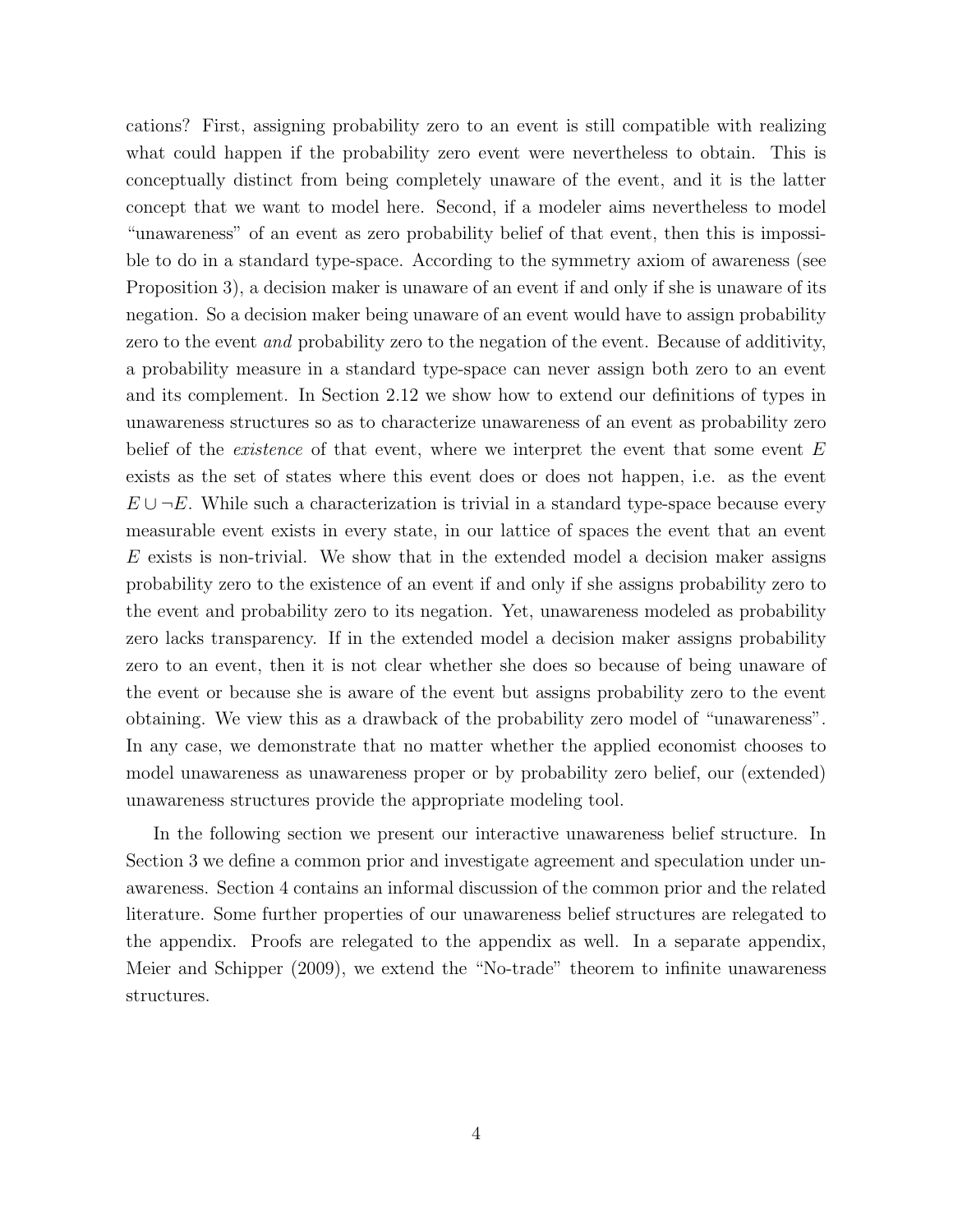#### 1.1 Introductory Example - Speculation under Unawareness

The purpose of the following example is threefold: First, it shall motivate the study of unawareness and speculation under unawareness. Second, it should illustrate informally some features of our model. Third, it is a counter example to the standard "No Trade" theorems in the context of unawareness.

Consider a probabilistic version of the speculative trade example of Heifetz, Meier and Schipper  $(2006)$ . There is an owner,  $o$ , of a firm and a potential buyer,  $b$ , whose awareness differ. The owner is aware that there may be a costly lawsuit  $|l|$  involving the firm, but he is unaware of a potential novelty  $[n]$  enhancing the value of the firm. In contrast, the buyer is aware that there might be an innovation, but he is unaware of the lawsuit. Both are aware that the firm may face high sales [s] or not in future.

Both agents can only reason and form beliefs about contingencies of which they are aware of respectively. The information structure is given in Figure 1. There are four state-spaces of different expressive power. The description of each state is printed above the state. While the upmost space,  $S_{\{nls\}}$ , contains all contingencies, the space  $S_{\{ls\}}$ misses the novelty,  $S_{\{ns\}}$  misses the law suit, and  $S_{\{s\}}$  is capable of expressing only events pertaining to the sales. At any state in the upmost space  $S_{\{nls\}}$ , the buyer's belief has full support on the lower space  $S_{\{ns\}}$  (as given by the solid ellipse and lines) and the seller's belief has full support on  $S_{\{ls\}}$  (dashed ellipse and lines). Thus the buyer forms beliefs about sales and the novelty but is unaware of the law suit, and the seller forms beliefs about sales and the law suit but is unaware of the novelty. At any state in  $S_{\{ns\}}$  the seller's belief has full support on the lower space  $S_{\{s\}}$ . That is, the buyer is certain that the seller is unaware of the novelty. Analogously, the seller is certain that the buyer is unaware of the law suit since at any state in  $S_{\{ls\}}$  the belief of the buyer has full support on the space  $S_{\{s\}}$ . Figure 1 provides an example of an unawareness structure developed in this paper. The probability distribution given in each space illustrates an example of a common prior in unawareness structures, a projective system of probability measures. I.e., the prior on a lower space is the marginal of the prior in the upmost space. The beliefs of both agents are consistent with the common prior.

Suppose that the status quo value of the firm with high sales is 100 dollars, but only 80 dollars with low sales. If the potential innovation obtains, this would add 20 dollars to the value of the firm, whereas the potential lawsuit would cost the firm 20 dollars. According to the beliefs at state  $(nls)$ , the buyer's expected value of the firm is 100, whereas the seller's expected value of the firm is 80 dollars. However, the buyer (resp. seller) is certain that the seller's (resp. buyer's) expected value is 90 dollars.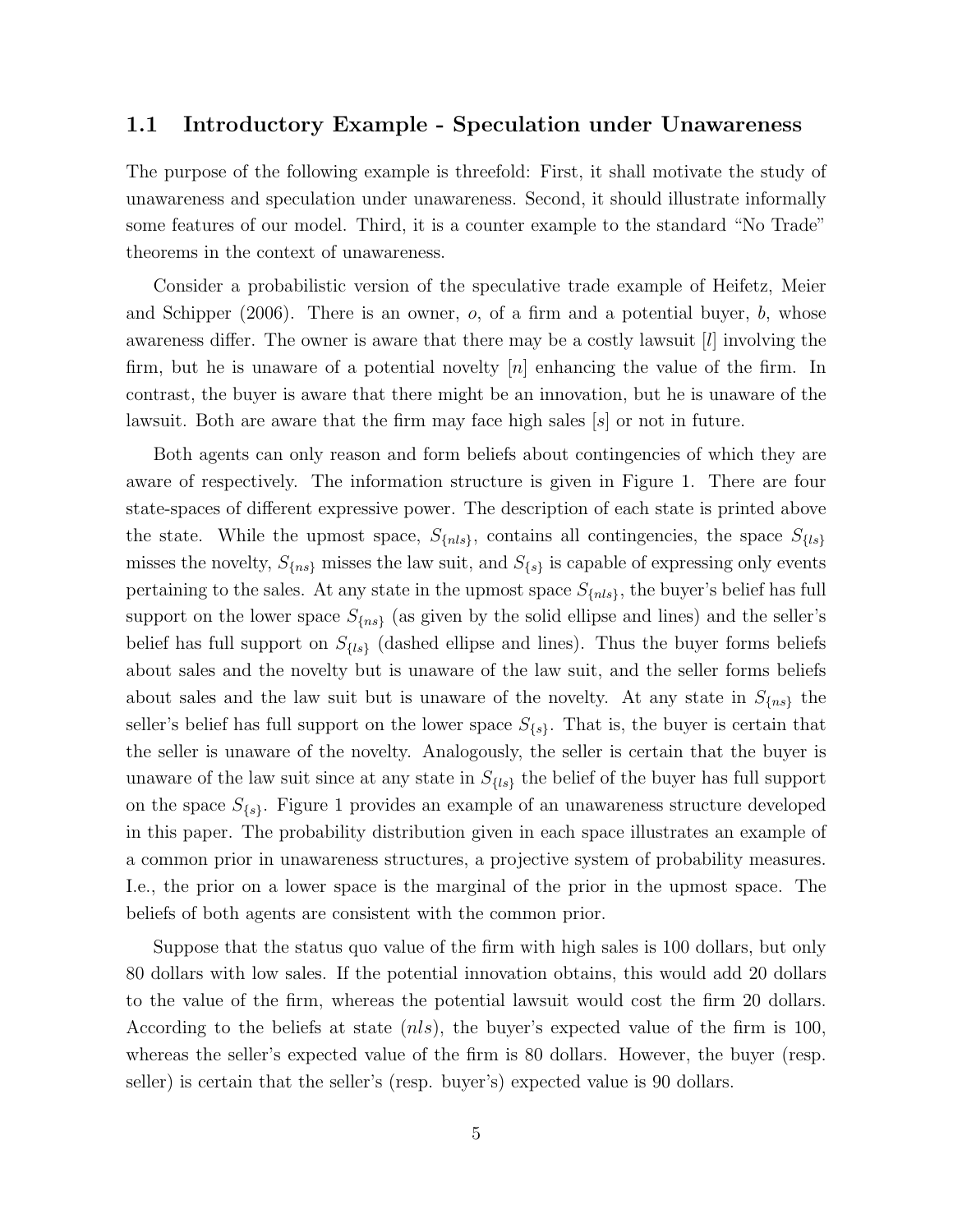

Figure 1: Information Structure in the Speculative Trade Example

We assume that both players are rational in the sense of maximizing their respective payoff given their belief and awareness. The buyer (resp. seller) prefers to buy (resp. sell) at price x if her expected value of the firm is at least (resp. at most) x. The buyer (resp. seller) strictly prefers to buy (resp. sell) at price x if her expected value of the firm is strictly above (resp. strictly below)  $x$ .

Note that despite the fact that both agents' beliefs are consistent with the common prior, at state (nls) and at the price 90 dollars, there is common certainty of preference to trade, but each player strictly prefers to trade. This is impossible in standard state-space structures with a common prior. In standard "No Trade" theorems, if there is common certainty of willingness to trade, then agents are necessarily indifferent to trade (Milgrom and Stokey, 1982).

Despite this counter example to the "No Trade" theorems, we can prove in section 3 a generalized "No-trade" theorem according to which, if there is a common prior, then there can not be common certainty of strict preference to trade.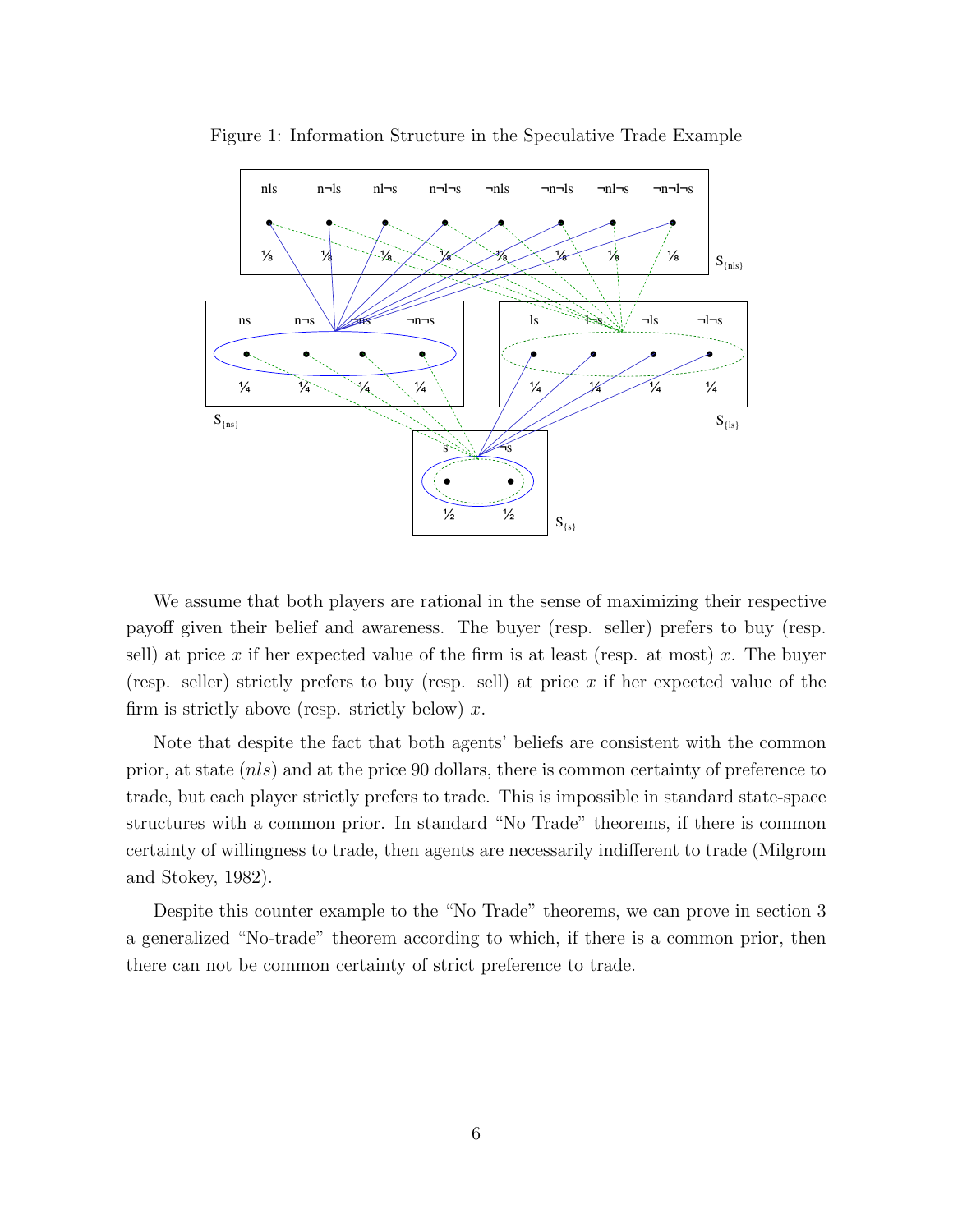# 2 Model

#### 2.1 State-Spaces

Let  $S = \{S_{\alpha}\}_{{\alpha \in A}}$  be a complete lattice of disjoint *state-spaces*, with the partial order  $\preceq$ on S. If  $S_\alpha$  and  $S_\beta$  are such that  $S_\alpha \succeq S_\beta$  we say that " $S_\alpha$  is more expressive than  $S_\beta$ – states of  $S_{\alpha}$  describe situations with a richer vocabulary than states of  $S_{\beta}$  ".<sup>3</sup> Denote by  $\Omega = \bigcup_{\alpha \in A} S_{\alpha}$  the union of these spaces. Each  $S \in \mathcal{S}$  is a measurable space, with a  $\sigma$ -field  $\mathcal{F}_S$ .

Spaces in the lattice can be more or less "rich" in terms of facts that may or may not obtain in them. The partial order relates to the "richness" of spaces. The upmost space of the lattice may be interpreted as the "objective" state-space. Its states encompass full descriptions.

## 2.2 Projections

For every S and S' such that  $S' \succeq S$ , there is a measurable surjective projection  $r_S^{S'}$  $^S_S$  :  $S' \to S$ , where  $r_S^S$  is the identity. (" $r_S^{S'}$  $S(S(\omega))$  is the restriction of the description  $\omega$  to the more limited vocabulary of  $S$ .") Note that the cardinality of  $S$  is smaller than or equal to the cardinality of S'. We require the projections to commute: If  $S'' \succeq S' \succeq S$  then  $r_S^{S''}=r_S^{S'}$  $S'_{S} \circ r_{S'}^{S''}$ . If  $\omega \in S'$ , denote  $\omega_{S} = r_{S}^{S'}$  $S'_{S}(\omega)$ . If  $D \subseteq S'$ , denote  $D_{S} = {\omega_{S} : \omega \in D}.$ 

Projections "translate" states in "more expressive" spaces to states in "less expressive" spaces by "erasing" facts that can not be expressed in a lower space.

# 2.3 Events

Denote  $g(S) = \{S' : S' \succeq S\}$ . For  $D \subseteq S$ , denote  $D^{\uparrow} = \bigcup_{S' \in g(S)} (r_S^{S'})$  $S'\choose S$ <sup>-1</sup>(D). ("All the extensions of descriptions in  $D$  to at least as expressive vocabularies.")

An event is a pair  $(E, S)$ , where  $E = D^{\uparrow}$  with  $D \subseteq S$ , where  $S \in \mathcal{S}$ . D is called the base and S the base-space of  $(E, S)$ , denoted by  $S(E)$ . If  $E \neq \emptyset$ , then S is uniquely determined by E and, abusing notation, we write E for  $(E, S)$ . Otherwise, we write  $\emptyset^S$ for  $(\emptyset, S)$ . Note that not every subset of  $\Omega$  is an event.

<sup>3</sup>Here and in what follows, phrases within quotation marks hint at intended interpretations, but we emphasize that these interpretations are not part of the definition of the set-theoretic structure.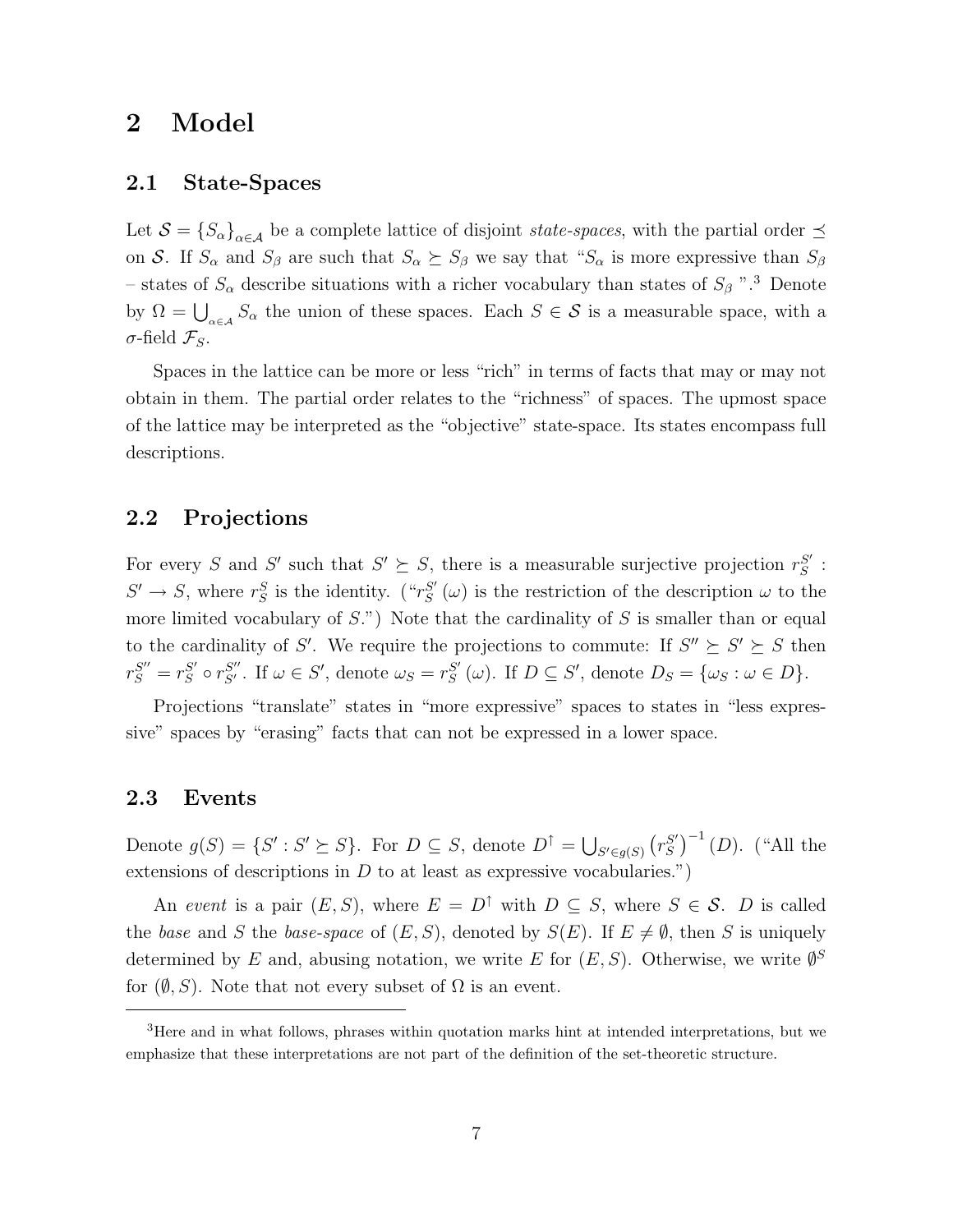Some fact may obtain in a subset of a space. Then this fact should be also "expressible" in "more expressive" spaces. Therefore the event contains not only the particular subset but also its inverse images in "more expressive" spaces.

Let  $\Sigma$  be the set of *measurable events* of  $\Omega$ , i.e.,  $D^{\uparrow}$  such that  $D \in \mathcal{F}_S$ , for some state-space  $S \in \mathcal{S}$ . Note that unless  $\mathcal{S}$  is a singleton,  $\Sigma$  is not an algebra because it contains distinct  $\emptyset^S$  for all  $S \in \mathcal{S}$ .

# 2.4 Negation

If  $(D^{\uparrow}, S)$  is an event where  $D \subseteq S$ , the negation  $\neg(D^{\uparrow}, S)$  of  $(D^{\uparrow}, S)$  is defined by  $\neg(D^{\uparrow}, S) := ((S \setminus D)^{\uparrow}, S)$ . Note, that by this definition, the negation of a (measurable) event is a (measurable) event. Abusing notation, we write  $\neg D^{\uparrow} := (S \setminus D)^{\uparrow}$ . Note that by our notational convention, we have  $\neg S^{\uparrow} = \emptyset^S$  and  $\neg \emptyset^S = S^{\uparrow}$ , for each space  $S \in \mathcal{S}$ . The event  $\emptyset^S$  should be interpreted as a "logical contradiction phrased with the expressive power available in S."  $\neg D^{\dagger}$  is typically a proper subset of the complement  $\Omega \setminus D^{\dagger}$ . That is,  $(S \setminus D)^{\uparrow} \subsetneq \Omega \setminus D^{\uparrow}$ .

Intuitively, there may be states in which the description of an event  $D^{\uparrow}$  is both expressible and valid – these are the states in  $D^{\uparrow}$ ; there may be states in which its description is expressible but invalid – these are the states in  $\neg D^{\uparrow}$ ; and there may be states in which neither its description nor its negation are expressible – these are the states in

$$
\Omega \setminus \left(D^{\uparrow} \cup \neg D^{\uparrow}\right) = \Omega \setminus S\left(D^{\uparrow}\right)^{\uparrow}.
$$

Thus our structure is not a standard state-space model in the sense of Dekel, Lipman, and Rustichini (1998).

# 2.5 Conjunction and Disjunction

If  $\big\{ \big(D_\lambda^\uparrow$  $\left\{\frac{1}{\lambda}, S_{\lambda}\right\}$ is a finite or countable collection of events (with  $D_{\lambda} \subseteq S_{\lambda}$ , for  $\lambda \in L$ ), their conjunction  $\bigwedge_{\lambda \in L} \left( D_{\lambda}^{\uparrow} \right)$  $\left(\bigwedge^{\uparrow},S_{\lambda}\right)$  is defined by  $\bigwedge_{\lambda\in L}\left(D_{\lambda}^{\uparrow}\right)$  $\left(\bigcap_{\lambda \in L} D^\uparrow_\lambda\right) := \Big(\Big(\bigcap_{\lambda \in L} D^\uparrow_\lambda\Big)$  $\big(\begin{smallmatrix} \uparrow \cr \lambda \end{smallmatrix}\big)$  ,  $\sup_{\lambda \in L} S_\lambda\Big)$ . Note, that since S is a complete lattice,  $\sup_{\lambda \in L} S_{\lambda}$  exists. If  $S = \sup_{\lambda \in L} S_{\lambda}$ , then we have  $\left(\bigcap_{\lambda \in L} D^\uparrow_\lambda\right)$  $\begin{pmatrix} \n\lambda \n\end{pmatrix} = \left( \bigcap_{\lambda \in L} \left( \left( r_{S_{\lambda}}^{S} \right)^{-1} (D_{\lambda}) \right) \right)^{\uparrow}$ . Again, abusing notation, we write  $\bigwedge_{\lambda\in L}D^\uparrow_\lambda$  $\stackrel{\uparrow}{\scriptstyle\lambda}:=\bigcap_{\lambda\in L}D^\uparrow_\lambda$  $\lambda$  (we will therefore use the conjunction symbol  $\wedge$  and the intersection symbol ∩ interchangeably).

We define the relation  $\subseteq$  between events  $(E, S)$  and  $(F, S')$ , by  $(E, S) \subseteq (F, S')$  if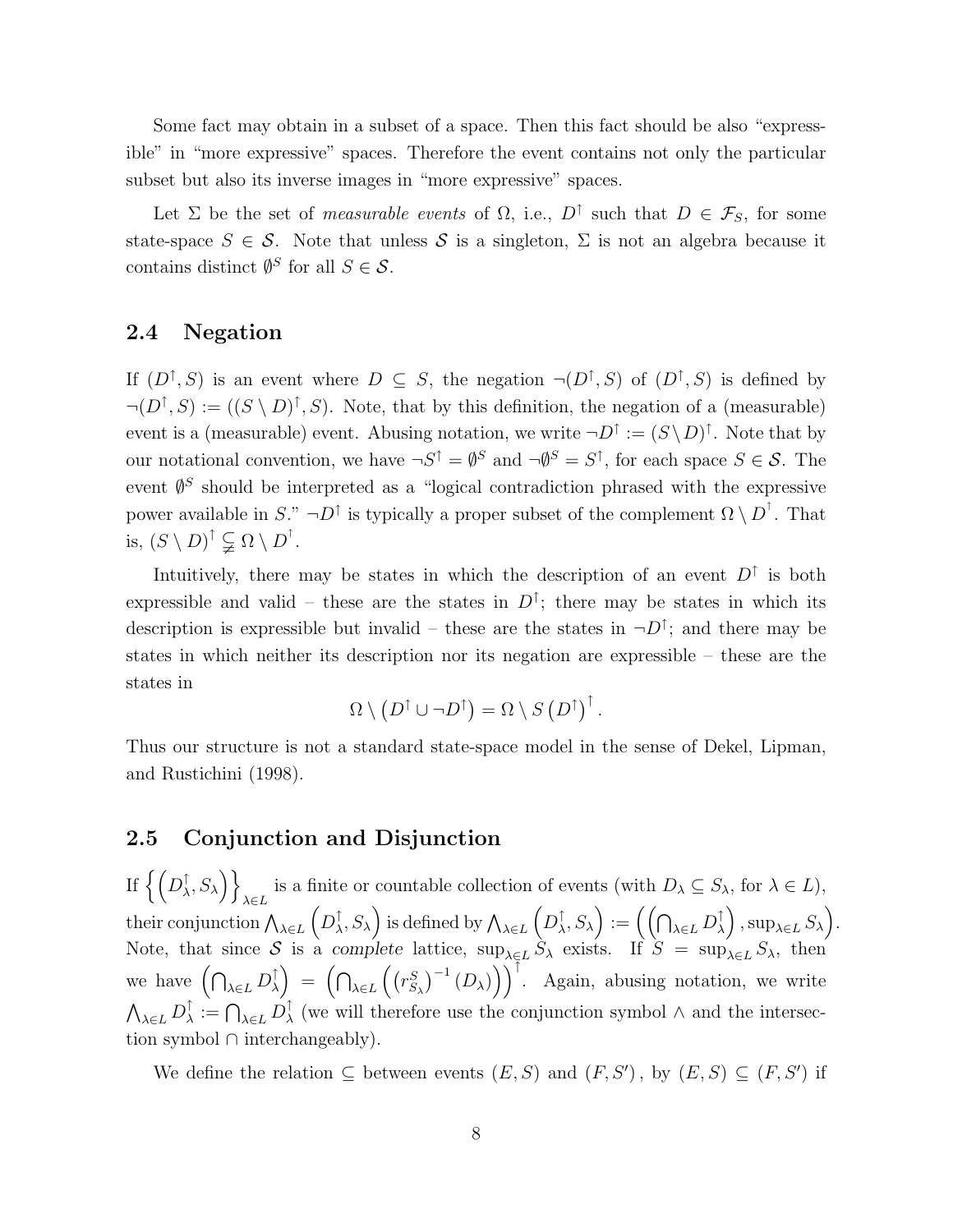Figure 2: Event Structure



and only if  $E \subseteq F$  as sets and  $S' \preceq S$ . If  $E \neq \emptyset$ , we have that  $(E, S) \subseteq (F, S')$  if and only if  $E \subseteq F$  as sets. Note however that for  $E = \emptyset^S$  we have  $(E, S) \subseteq (F, S')$  if and only if  $S' \preceq S$ . Hence we can write  $E \subseteq F$  instead of  $(E, S) \subseteq (F, S')$  as long as we keep in mind that in the case of  $E = \emptyset^S$  we have  $\emptyset^S \subseteq F$  if and only if  $S \succeq S(F)$ . It follows from these definitions that for events E and F,  $E \subseteq F$  is equivalent to  $\neg F \subseteq \neg E$  only when E and F have the same base, i.e.,  $S(E) = S(F)$ .

The disjunction of  $\left\{D^{\uparrow}_{\lambda}\right\}$  $\left\{ \begin{array}{c} \uparrow \\ \lambda \end{array} \right\}$  $\lambda \in L$  is defined by the de Morgan law  $\bigvee_{\lambda \in L} D^{\uparrow}_{\lambda} = \neg \left( \bigwedge_{\lambda \in L} \neg \left( D^{\uparrow}_{\lambda} \right) \right)$  $\left(\begin{matrix} 1 \\ \lambda \end{matrix}\right)$ . Typically  $\bigvee_{\lambda \in L} D_{\lambda}^{\uparrow} \subsetneq \bigcup_{\lambda \in L} D_{\lambda}^{\uparrow}$  $\lambda^{\uparrow}$ , and if all  $D_{\lambda}$  are nonempty we have that  $\bigvee_{\lambda \in L} D_{\lambda}^{\uparrow} =$  $\bigcup_{\lambda \in L} D^\uparrow_\lambda$  $\lambda$ <sub></sub> holds if and only if all the  $D_{\lambda}^{\uparrow}$  $\frac{1}{\lambda}$  have the same base-space. Note, that by these definitions, the conjunction and disjunction of (at most countably many measurable) events is a (measurable) event.

Apart from the measurability conditions, the event-structure outlined so far is analogous to Heifetz, Meier and Schipper (2006, 2008). An example is shown in Figure 2. It depicts a lattice with four spaces and projections. The event that  $p$  obtains is indicated by the dotted areas, whereas the grey areas illustrate the event that not p obtains.  $S_p \cup S_q$ is for instance not an event in our structure.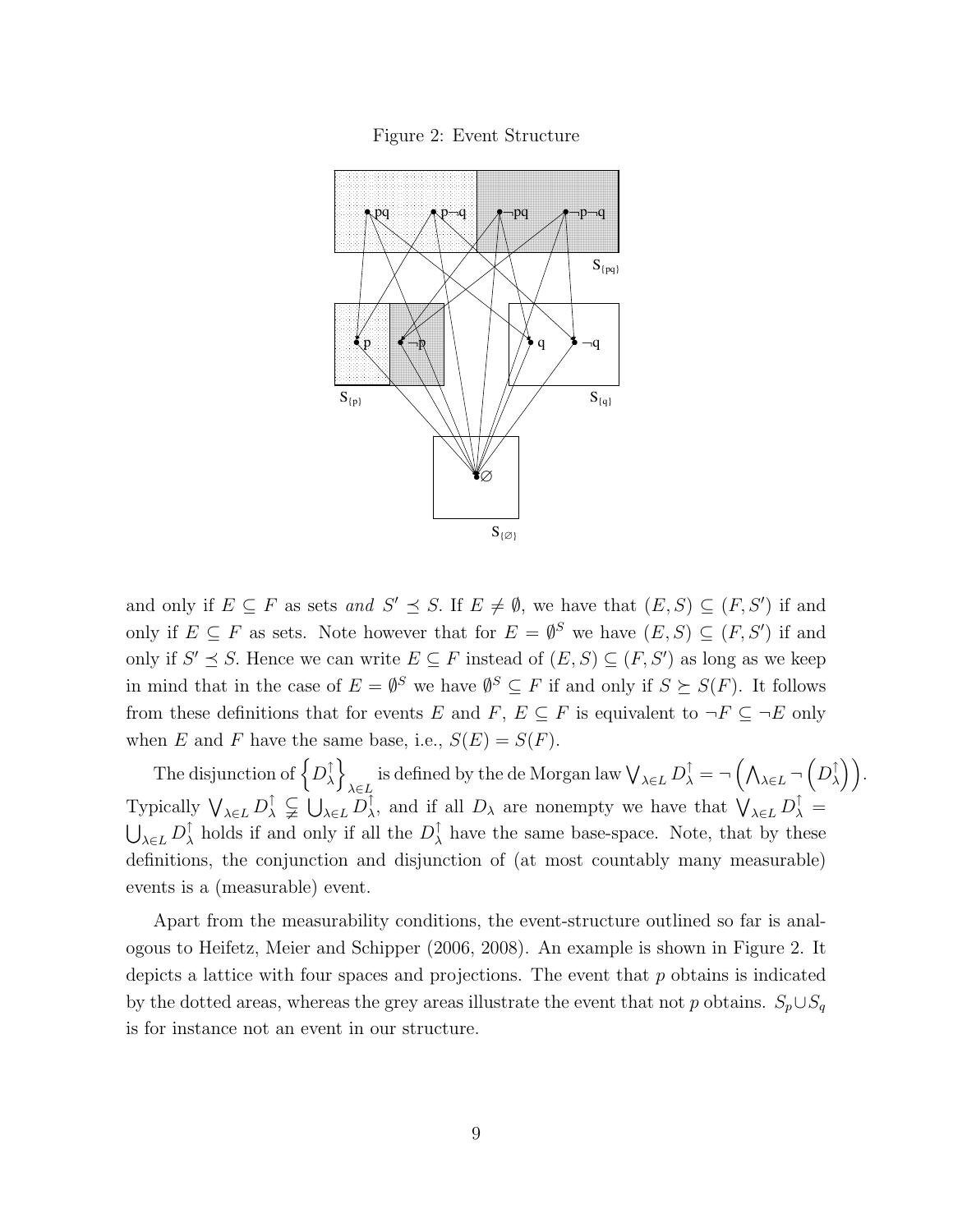### 2.6 Probability Measures

Here and in what follows, the term 'events' always measurable events in  $\Sigma$  unless otherwise stated.

Let  $\Delta(S)$  be the set of probability measures on  $(S, \mathcal{F}_S)$ . We consider this set itself as a measurable space endowed with the  $\sigma$ -field  $\mathcal{F}_{\Delta(S)}$  generated by the sets  $\{\mu \in \Delta(S) : \mu(D) \geq p\},\$ where  $D \in \mathcal{F}_S$  and  $p \in [0, 1]$ .

# 2.7 Marginals

For a probability measure  $\mu \in \Delta(S')$ , the marginal  $\mu_{|S}$  of  $\mu$  on  $S \preceq S'$  is defined by

$$
\mu_{|S}\left(D\right) := \mu\left(\left(r_S^{S'}\right)^{-1}\left(D\right)\right), \quad D \in \mathcal{F}_S.
$$

Let  $S_{\mu}$  be the space on which  $\mu$  is a probability measure. Whenever  $S_{\mu} \succeq S(E)$  then we abuse notation slightly and write

$$
\mu(E) = \mu(E \cap S_{\mu}).
$$

If  $S(E) \npreceq S_\mu$ , then we say that  $\mu(E)$  is undefined.

# 2.8 Types

I is the nonempty set of individuals. For every individual, each state gives rise to a probabilistic belief over states in some space.

**Definition 1** For each individual  $i \in I$  there is a type mapping  $t_i : \Omega \to \bigcup_{\alpha \in A} \Delta(S_\alpha)$ , which is measurable in the sense that for every  $S \in \mathcal{S}$  and  $Q \in \mathcal{F}_{\Delta(S)}$  we have  $t_i^{-1}(Q) \cap S \in$  $\mathcal{F}_S.$ 

We require the type mapping  $t_i$  to satisfy the following properties:

(0) Confinement: If  $\omega \in S'$  then  $t_i(\omega) \in \Delta(S)$  for some  $S \preceq S'$ .

(1) If  $S'' \succeq S' \succeq S$ ,  $\omega \in S''$ , and  $t_i(\omega) \in \Delta(S)$  then  $t_i(\omega_{S'}) = t_i(\omega)$ .

- (2) If  $S'' \succeq S' \succeq S$ ,  $\omega \in S''$ , and  $t_i(\omega) \in \Delta(S')$  then  $t_i(\omega_S) = t_i(\omega)_{|S}$ .
- (3) If  $S'' \succeq S' \succeq S$ ,  $\omega \in S''$ , and  $t_i(\omega_{S'}) \in \Delta(S)$  then  $S_{t_i(\omega)} \succeq S$ .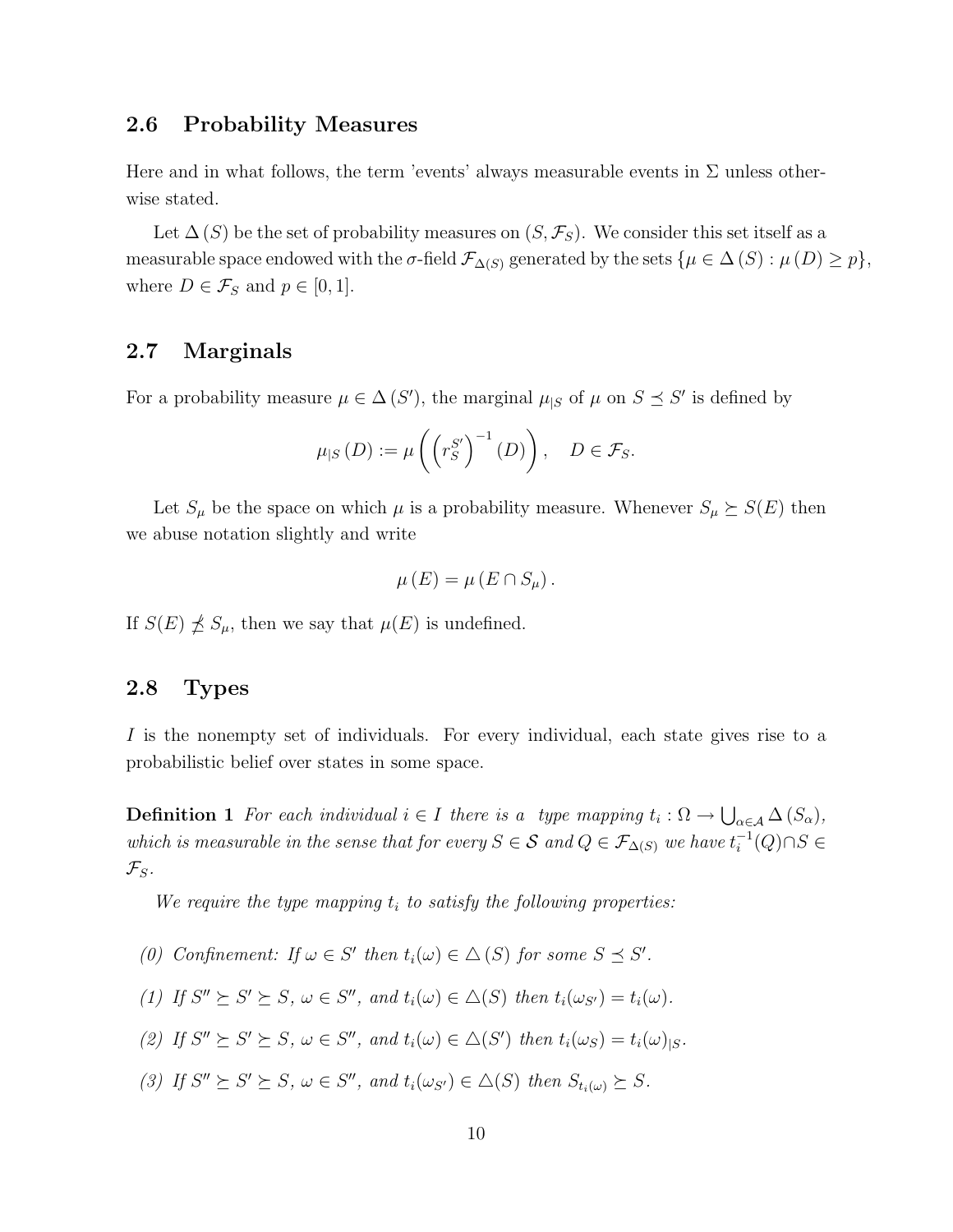$t_i(\omega)$  represents individual i's belief at state  $\omega$ . Properties (0) to (3) guarantee the consistent fit of beliefs and awareness at different state-spaces. Confinement means that at any given state  $\omega \in \Omega$  an individual's belief is concentrated on states that are all described with the same "vocabulary" - the "vocabulary" available to the individual at  $\omega$ . This "vocabulary" may be less expressive than the "vocabulary" used to describe statements in the state  $\omega$ ."

Properties (1) to (3) compare the types of an individual in a state  $\omega$  and its projection to  $\omega_s$ . Property (1) and (2) mean that at the projected state  $\omega_s$  the individual believes everything she believes at  $\omega$  given that she is aware of it at  $\omega_{S}$ . Property (3) means that at  $\omega$  an individual can not be unaware of an event that she is aware of at the projected state  $\omega_S$ .

 $Define<sup>4</sup>$ 

$$
Ben_i(\omega) := \left\{ \omega' \in \Omega : t_i(\omega')_{|S_{t_i(\omega)}} = t_i(\omega) \right\}.
$$

This is the set of states at which individual *i*'s type or the marginal thereof coincides with her type at  $\omega$ . Such sets are events in our structure:

**Remark 1** For any  $\omega \in \Omega$ ,  $Ben_i(\omega)$  is an  $S_{t_i(\omega)}$ -based event, which is not necessarily  $measurable.<sup>5</sup>$ 

**Assumption 1** If  $Ben_i(\omega) \subseteq E$ , for an event E, then  $t_i(\omega)(E) = 1$ .

This assumption implies introspection (Property (va)) in Proposition 9 in the appendix. Note, that if  $Ben_i(\omega)$  is measurable, then Assumption 1 implies  $t_i(\omega)(Ben_i(\omega)) =$ 1.

**Definition 2** We denote by  $\Omega := \langle S, (r_{S_d}^{S_d}) \rangle$  $S_{\alpha} \brace S_{\beta}$  $_{S_{\beta}\preceq S_{\alpha}}$ ,  $(t_i)_{i\in I}$  $\setminus$ an interactive unawareness belief structure.

# 2.9 Awareness and Unawareness

The definition of awareness is analogous to the definition in unawareness knowledge structures (see Remark 6 in Heifetz, Meier and Schipper, 2008).

<sup>&</sup>lt;sup>4</sup>The name "Ben" is chosen analogously to the "ken" in knowledge structures.

<sup>&</sup>lt;sup>5</sup>Even in a standard type-space, if the  $\sigma$ -algebra is not countably generated, then the set of states where a player is of a certain type might not be measurable.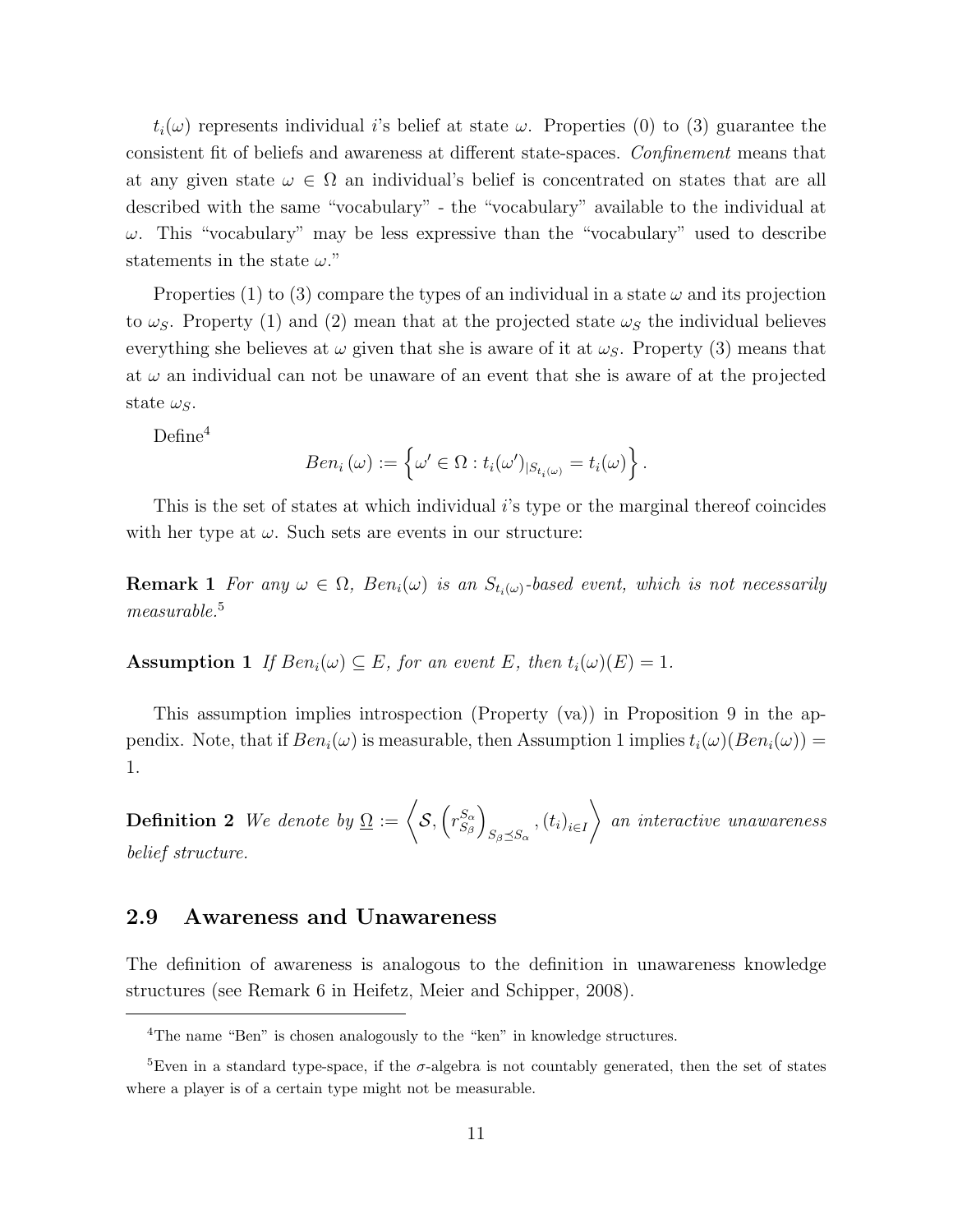**Definition 3** For  $i \in I$  and an event E, define the awareness operator

$$
A_i(E) := \{ \omega \in \Omega : t_i(\omega) \in \Delta(S), S \succeq S(E) \}
$$

if there is a state  $\omega$  such that  $t_i(\omega) \in \Delta(S)$  with  $S \succeq S(E)$ , and by

$$
A_i(E) := \emptyset^{S(E)}
$$

otherwise.

An individual is aware of an event if and only if his type is concentrated on a space in which the event is "expressible."

**Proposition 1** If E is an event then  $A_i(E)$  is an  $S(E)$ -based event.

This proposition shows that the set of states in which an individual is aware of an event is indeed an event in our structure. Moreover, the operator is convenient to work with since the event  $A_i(E)$  has the same base-space as the event E.

Unawareness is naturally defined as the negation of awareness:

**Definition 4** For  $i \in I$  and an event E, the unawareness operator is defined by

$$
U_i(E) = \neg A_i(E).
$$

Note that the definition of our negation and Proposition 1 imply that if  $E$  is an event, then  $U_i(E)$  is an  $S(E)$ -based event.

Note further that Definition 3 and 4 apply also to events that are not necessarily measurable.

#### 2.10 Belief

The p-belief-operator is defined as usual (see for instance Monderer and Samet, 1989):

**Definition 5** For  $i \in I$ ,  $p \in [0,1]$  and an event E, the p-belief operator is defined, as usual, by

$$
B_i^p(E) := \{ \omega \in \Omega : t_i(\omega)(E) \ge p \},
$$

if there is a state  $\omega$  such that  $t_i(\omega)(E) \geq p$ , and by

 $B_i^p$  $i^p(E) := \emptyset^{S(E)}$ 

otherwise.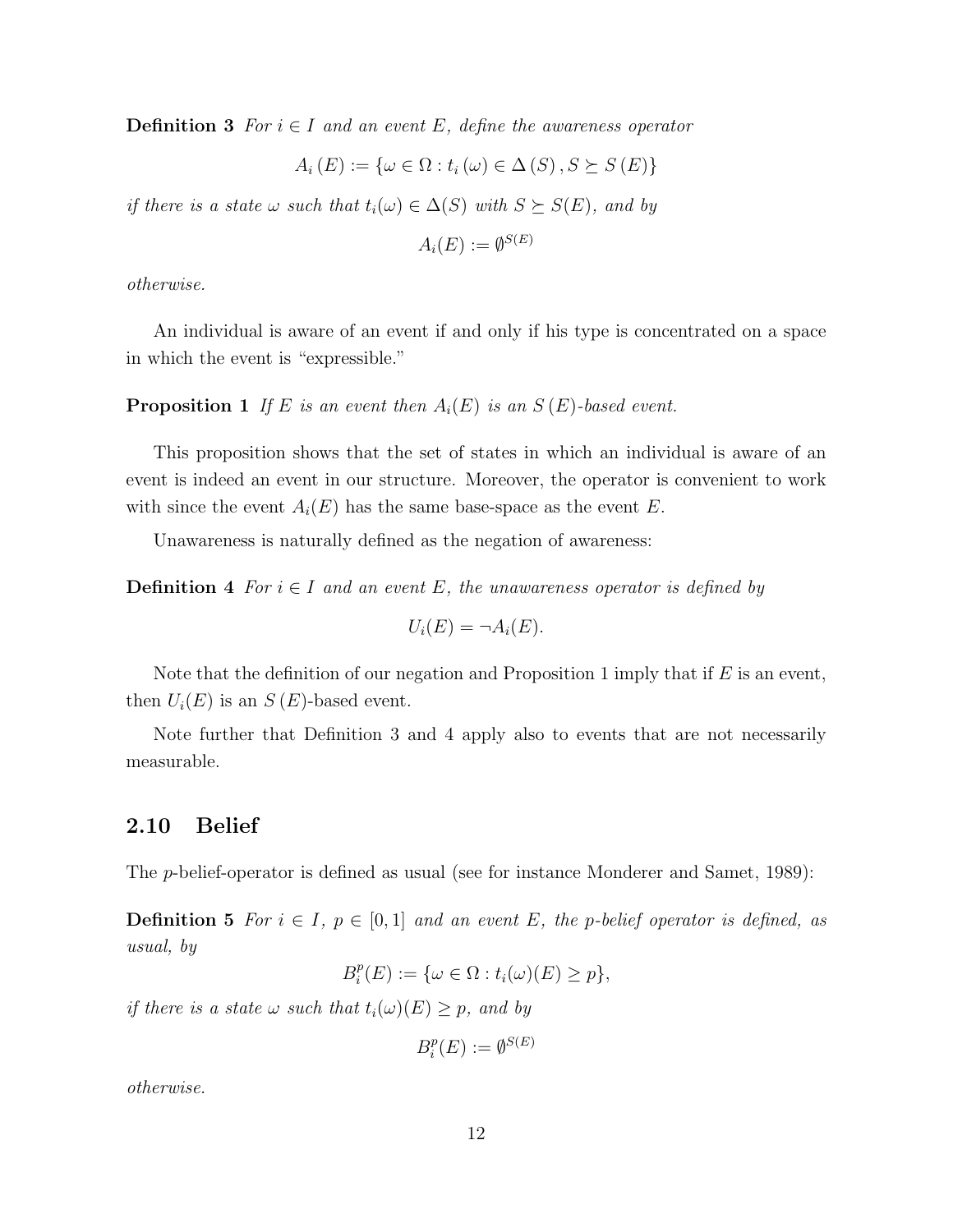**Proposition 2** If E is an event then  $B_i^p$  $i(E)$  is an  $S(E)$ -based event.

This proposition shows that the set of states in which an individual believes an event with probability at least  $p$  is an event in our structure that has the same base-space as the event E.

The p-belief operator has the standard properties stated in Proposition 9 in the appendix.

### 2.11 Properties of Unawareness

Dekel, Lipman and Rustichini (1998) showed that in a standard state-space unawareness must be trivial, even if the belief operator satisfies only very weak properties. In contrast, we show that we obtain all properties suggested in the literature.<sup>6</sup>

**Proposition 3** Let E be an event and  $p, q \in [0, 1]$ . The following properties of awareness and belief obtain: 1. Plausibility:  $U_i(E) \subseteq \neg B_i^p$  $i^p(E) \cap \neg B_i^p \neg B_i^p$  $i<sup>p</sup>(E)$ , 2. Strong Plausibility:  $U_i(E) \subseteq \bigcap_{n=1}^{\infty} (\neg B_i^p)$  $\int_i^p n(E)$ , 3. B<sup>p</sup>U Introspection:  $B_i^p U_i(E) = \emptyset^{S(E)}$  for  $p \in (0,1]$  and  $B_i^0 U_i(E) = A_i(E), \quad A U$  Introspection:  $U_i(E) = U_i U_i(E), \quad L$ . Weak Necessitation:  $A_i(E) = B_i^1(S(E)^{\dagger}), \; \text{6.} \; B_i^p$  $i^p(E) \subseteq A_i(E)$  and  $B_i^0(E) = A_i(E)$ , 7.  $B_i^p$  $_i^p(E) \subseteq A_i B_i^q$  $_i^q(E),$ 8. Symmetry:  $A_i(E) = A_i(\neg E)$ , 9. A Conjunction:  $\bigcap_{\lambda \in L} A_i(E_\lambda) = A_i(\bigcap_{\lambda \in L} E_\lambda)$ , 10.  $AB^p$  Self Reflection:  $A_i B_i^p$  $i<sup>p</sup>(E) = A<sub>i</sub>(E)$ , 11. AA Self Reflection:  $A<sub>i</sub>A<sub>i</sub>(E) = A<sub>i</sub>(E)$ , and 12.  $B_i^p A_i(E) = A_i(E)$ .

Note that properties 3, 4, 5, 8, 9, 11, and 12 hold also for non-measurable events, because even if E is not measurable, by 5.  $A_i(E)$  is measurable.

Although we model awareness of events, Property 8 suggests that we model a notion of awareness of issues or questions. Let an issue or question (E.g., "is the stock market crashing?") be such that it can be answered in the affirmative ("The stock market is crashing.") or the negative ("The stock market is not crashing."). By symmetry (Property 8), an individual is aware of an event if and only if she is aware of the its negation. Thus we model the awareness of questions and issues rather than just single events. In fact, by weak necessitation, Property 5, an individual is aware of an event  $E$ 

 $6$ These properties are analogous to the properties in unawareness knowledge structures (Heifetz, Meier and Schipper, 2006, 2008). Properties 1 to 5 have been suggested by Dekel, Lipman and Rustichini (1998), and 8 to 11 by Fagin and Halpern (1988), Modica and Rustichini (1999) and Halpern (2001).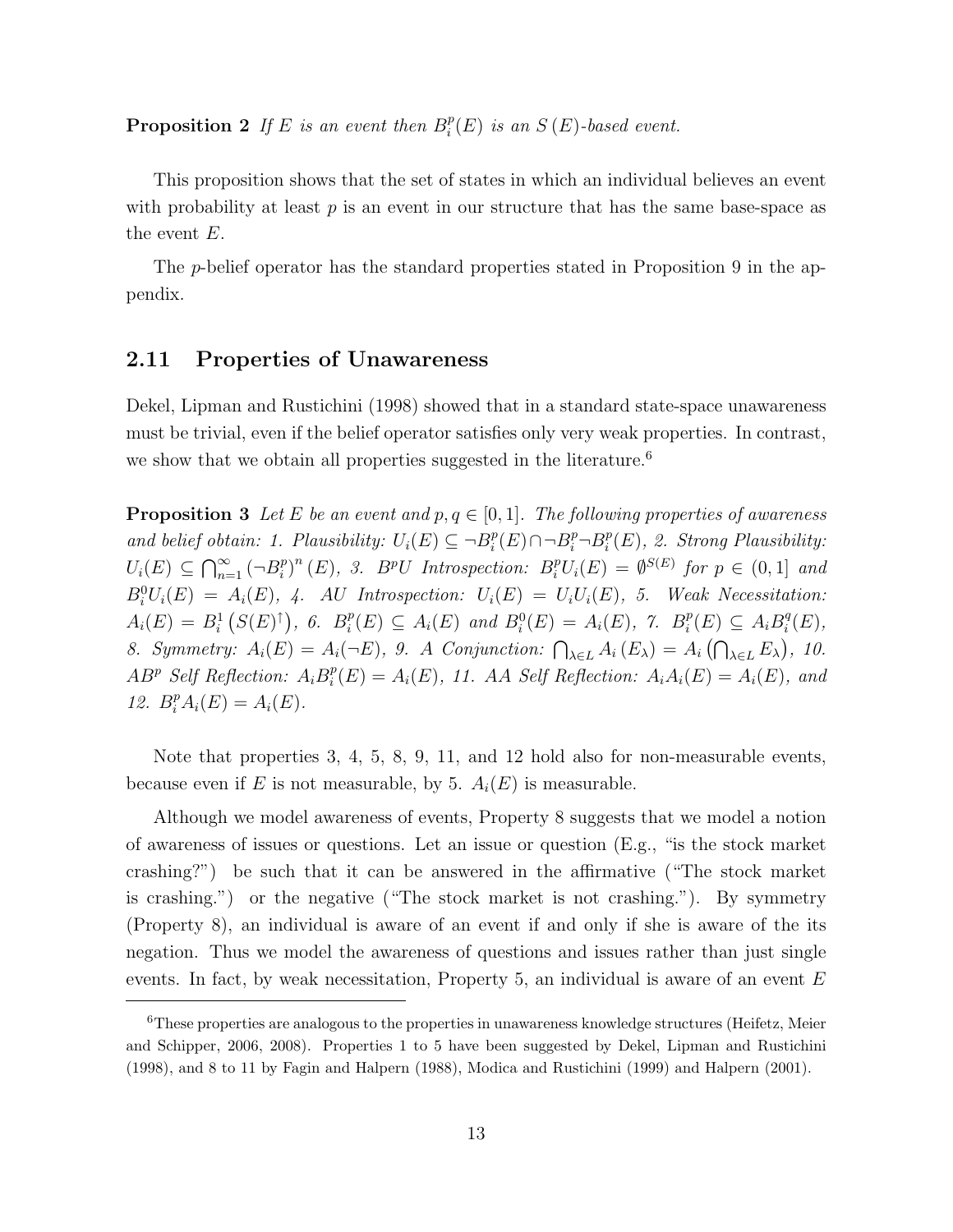if and only if she is aware of any event that can be "expressed" in a space with the same "expressive power" as the base-space of  $E$ .

In Proposition 11 in the appendix, we state some multi-person properties of awareness and belief. For instance, we show that if an individual is aware of an event  $E$ , then she can also conceive that others are aware of the event E. Moreover, we show that common awareness and mutual awareness coincide. That is, if everybody is aware of an event, then everybody can conceive that everybody is aware of the event, everybody is aware of that, etc.

### 2.12 Unawareness versus Zero Probability

In this section we discuss how unawareness of an event can be characterized as zero probability belief of the existence of the event.

For any event  $E \in \Sigma$ , consider the event  $S(E)^{\uparrow}$ . We interpret this event as the event that E exists. That is, in any state  $\omega \in S(E)^{\uparrow}$  either E or  $\neg E$  obtains. This interpretation of  $S(E)^{\uparrow}$  is crucial for the interpretation of unawareness as zero probability belief.

Let  $S_{\omega}$  be the space  $S \in \mathcal{S}$  with  $\omega \in S$ .

We extend the type mapping  $t_i$  to a mapping  $t_i^Z$  by for all events  $E \in \Sigma$ ,

$$
t_i^Z(\omega)(E) := \begin{cases} t_i(\omega)(E) & \text{if } S_{t_i(\omega)} \succeq S(E) \\ 0 & \text{if } S_{t_i(\omega)} \not\subseteq S(E) \text{ and } S_{\omega} \succeq S(E) \\ \text{undefined} & \text{otherwise.} \end{cases}
$$

That is, for every  $\omega \in \Omega$  the extended type mapping induces a belief over all events that exist at  $\omega$ .

We use the extended type mapping to define the zero probability belief operator on events in  $\Sigma$ .

**Definition 6** For  $i \in I$  and an event  $E \in \Sigma$ , the zero-probability operator is defined by

$$
Z_i(E) = \{ \omega \in \Omega : t_i^Z(\omega)(E) = 0 \}
$$

if there is a state  $\omega \in \Omega$  such that  $t_i^Z(\omega)(E) = 0$ , and by

$$
Z_i(E) = \emptyset^{S(E)}
$$

otherwise.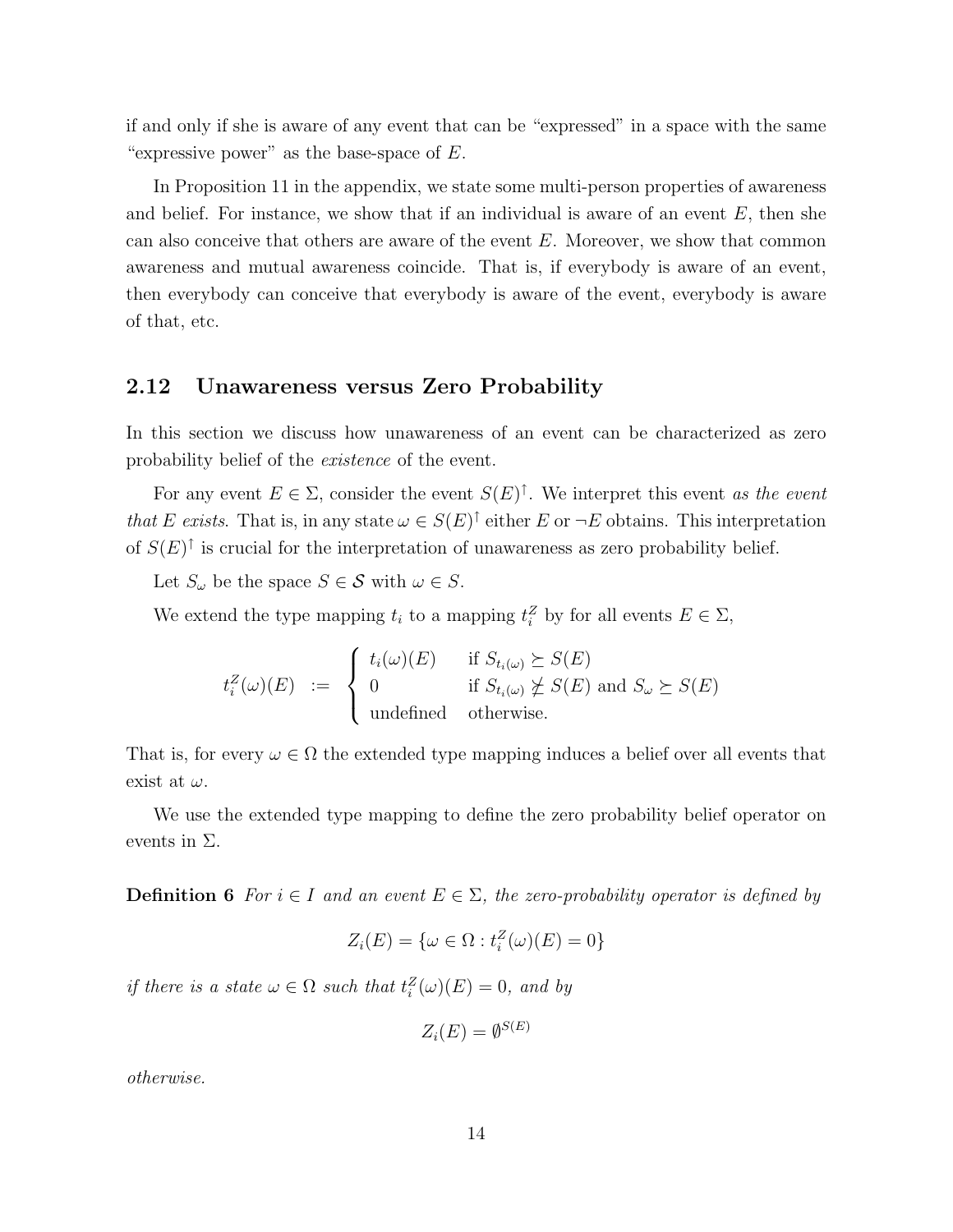Note that different from standard state-spaces, we may have  $Z_i(S(E)^{\uparrow}) \neq \emptyset$  for some event E. (In this case it must be that  $S(E) \succ \inf S$ .) That is, if  $Z_i(S(E)^{\uparrow}) \neq \emptyset$  then there is a state in which agent  $i$  assigns zero probability belief to the event that the event  $E$  exists.

Zero probability belief about the event that the event  $E$  exists characterizes unawareness of the event.

# **Proposition 4** For any event  $E \in \Sigma$ ,  $Z_i(S(E)^{\uparrow}) = U_i(E)$ .

Zero probability so defined in unawareness structures behaves differently from zero probability belief in standard type-spaces because agents can assign not only zero probability to an event but also to the existence of an event. In particular we show in Proposition 5 that in our unawareness structures, an agent assigns zero probability to the existence of an event if and only if it assigns zero probability to the event and zero probability to the negation of the event. This is impossible in a standard type-space.

**Proposition 5** For any event  $E \in \Sigma$ ,  $Z_i(S(E)^{\uparrow}) = Z_i(E) \cap Z_i(\neg E)$ .

In applications one may be tempted to work with zero probability only instead of the notion of unawareness. The difficulty is that zero probability of an event becomes an "overburdened" notion. This is because when an agent assigns zero probability to an event she may do so because she is unaware of the event or because she is aware of the event but assigns zero probability to it. In other words - taking Proposition 4 into account - if an agent assigns zero probability to an event then she may do so because she assigns zero probability to the existence of the event or she is certain of the existence of the event but assigns zero probability to that the event obtains. Having both a notion of unawareness and belief allows us to precisely distinguish between these two cases. This is shown in the following proposition. Note that in the event  $B_i^1(\neg E)$  agent *i* assigns zero probability to the event  $E$  (and is aware of the event  $E$ ).

**Proposition 6** For any event  $E \in \Sigma$ ,  $Z_i(E) = U_i(E) \cup (A_i(E) \cap B_i^1(\neg E)).$ 

Proposition 6 also implies that the zero probability operator is a map from  $\Sigma$  to  $\Sigma$ .

**Corollary 1** For every event  $E \in \Sigma$ ,  $Z_i(E)$  is a  $S(E)$ -based event.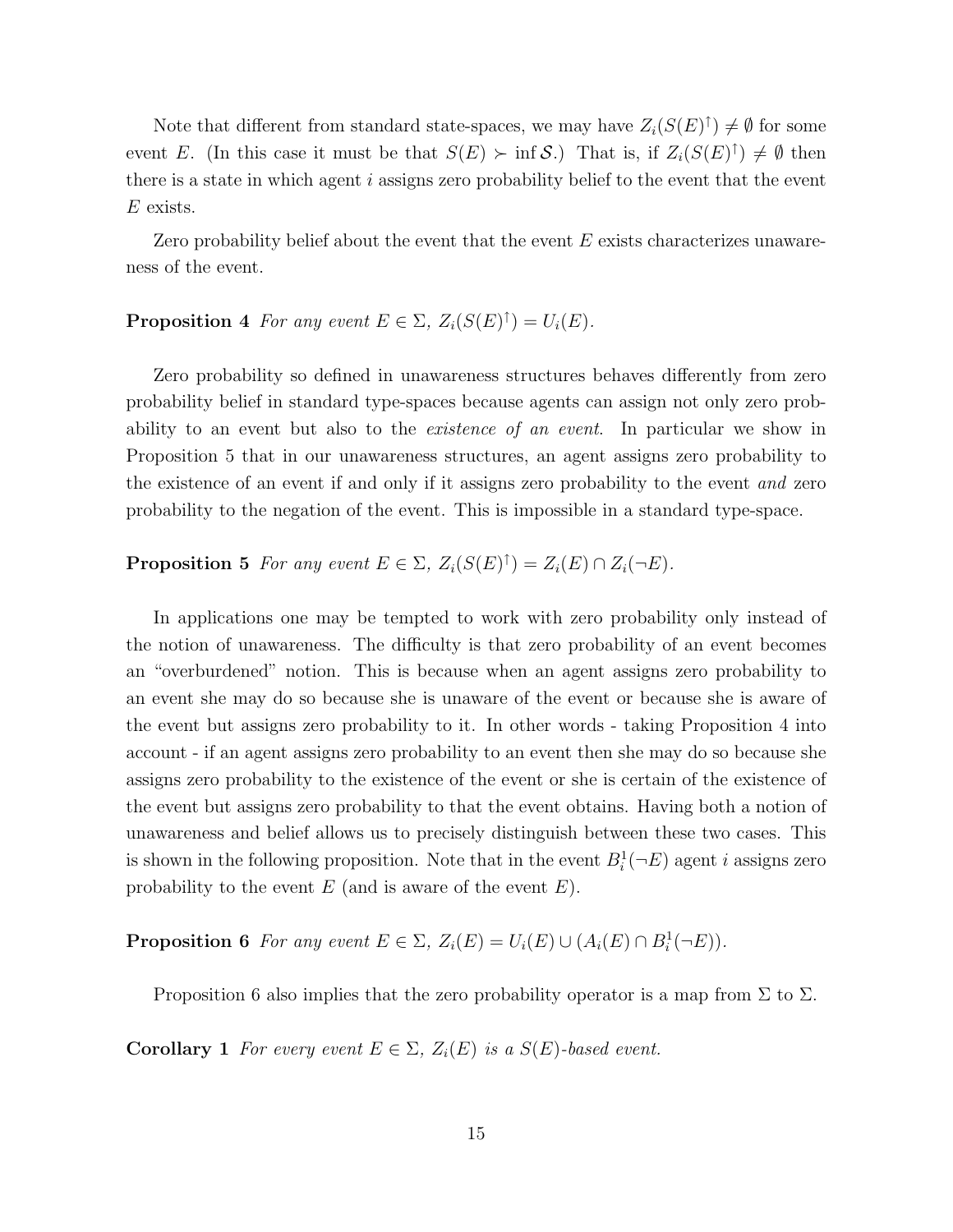To sum up, if instead of unawareness one wants to work with a notion of zero probability, then unawareness of an event corresponds to zero probability of the existence of that event. Since such zero probability statements are impossible to express in standard state-spaces, unawareness structures are useful because the lattice of spaces allows us to model for each event  $E$  the event that  $E$  exists.

Furthermore, the notion of zero probability is less useful than the notion of unawareness because it does not allow us to distinguish between zero probability of the event E due to zero probability assigned to the existence of  $E$  or certainty of its existence but zero probability that the event E obtains. Together with the fact that unawareness is conceptually different from probability zero belief, this makes the zero probability model inferior to the model of unawareness.

# 2.13 The Connection to Standard Type Spaces

We show how to derive standard type-space from our unawareness structure by "flattening" our lattice of spaces. Moreover, we demonstrate with a simple example that not every standard type-space can be derived from non-trivial unawareness structures.

**Definition 7**  $G \subseteq \Omega$  is a measurable set if and only if for all  $S \in \mathcal{S}$ ,  $G \cap S \in \mathcal{F}_S$ .

Notice that a measurable set is not necessarily an event in our special event structure.

**Remark 2** The collection of measurable sets forms a sigma-algebra on  $\Omega$ .

**Remark 3** Let S be at most countable and G be a measurable set,  $p \in [0,1]$  and  $i \in I$ . Then  $\{\omega \in \Omega : t_i(\omega)(G) \geq p\}$  is a measurable set.

Let  $\Omega$  be an unawareness belief structure. We define the *flattened type-space* associated with the unawareness belief structure  $\Omega$  by

$$
F(\underline{\Omega}) := \langle \Omega, \mathcal{F}, (t_i^F)_{i \in I} \rangle,
$$

where  $\Omega$  is the union of all state-spaces in the unawareness belief structure  $\Omega$ ,  $\mathcal F$  is the collection of all measurable sets in  $\underline{\Omega}$ , and  $t_i^F : \Omega \longrightarrow \Delta(\Omega, \mathcal{F})$  is defined by

$$
t_i^F(\omega)(E) := \begin{cases} t_i(\omega)(E \cap S_{t_i(\omega)}) & \text{if } E \cap S_{t_i(\omega)} \neq \emptyset \\ 0 & \text{otherwise} \end{cases}
$$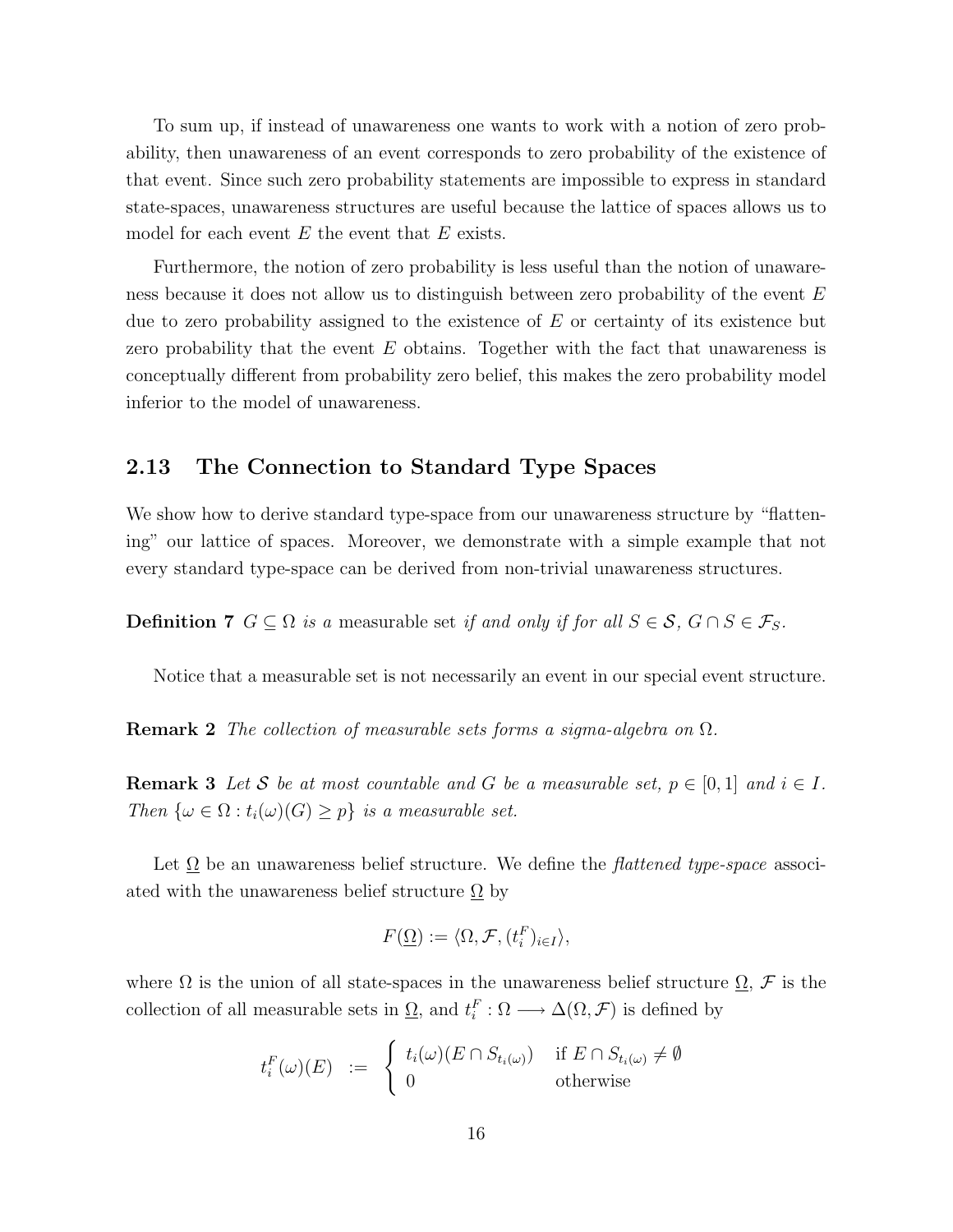A *standard type-space* on Y for the player set I is a tuple

$$
\underline{Y} := \left\langle Y, \mathcal{F}_Y, (t_i)_{i \in I} \right\rangle,
$$

where Y is a nonempty set,  $\mathcal{F}_Y$  is a sigma-field on Y, and for  $i \in I$ ,  $t_i$  is a  $\mathcal{F}_Y - \mathcal{F}_{\Delta(Y)}$  measurable function from Y to  $\Delta(Y, \mathcal{F}_Y)$ , the space of countable additive probability measures on  $(Y, \mathcal{F}_Y)$ , such that for all  $\omega \in Y$  and  $E \in \mathcal{F}_Y : [t_i(\omega)] \subseteq E$  implies  $t_i(\omega)(E) = 1$ , where  $[t_i(\omega)] := {\omega' \in Y : t_i(\omega') = t_i(\omega)}.$ 

**Proposition 7** If  $\Omega$  is an unawareness belief structure, then  $F(\Omega)$  is a standard typespace. Moreover, it has the following property: For every  $p > 0$ , measurable set  $E \in \mathcal{F}$ and  $i \in I$ :  $\{\omega \in \Omega : t_i(\omega)(E) \ge p\} = \{\omega \in \Omega : t_i^F(\omega)(E) \ge p\}.$ 

A flattened unawareness structure is just a standard type-space. To derive such a type-space, one extends a player's type mapping by assigning probability zero to measurable sets for which the player's belief was previously undefined. Of course, once an unawareness structure is flattened, there is no way to analyze reasoning about unawareness anymore since by Dekel, Lipman and Rustichini (1998) unawareness is trivial. Moreover, there is no way to analyze probability zero belief of the existence of an event as in the previous section.

Note that the converse to Proposition 7 is not true. I.e., given a standard type-space, it is not always possible to find some unawareness structure with non-trivial unawareness. This is illustrated in the following counter-example. We conclude that not every standard types-space with zero probability can be used to model unawareness. The precise restrictions required for modeling unawareness are made transparent in unawareness belief structures.

Example 1 Let  $Y = {\omega_1, \omega_2, \omega_3}$  with  $t_i(\omega_1) = t_i(\omega_2) = t_i(\omega_3) = \tau_i$  and  $\tau_i({\omega_1}) =$  $\tau_i(\{\omega_2\}) = \frac{1}{2}$  and  $\tau_i(\{\omega_3\}) = 0$ . If  $\Omega = S = Y$ , then by Dekel, Lipman and Rustichini (1998) the unawareness structure has trivial unawareness only. Any non-trivial partition of Y into separate spaces yields either no projections or violates properties (0) to (3).  $\Box$ 

# 3 Common Prior, Agreement, and Speculation

In this section, we define a common prior and explore the implications. In Section 1.1, we showed by example that the common prior assumption is too weak to rule out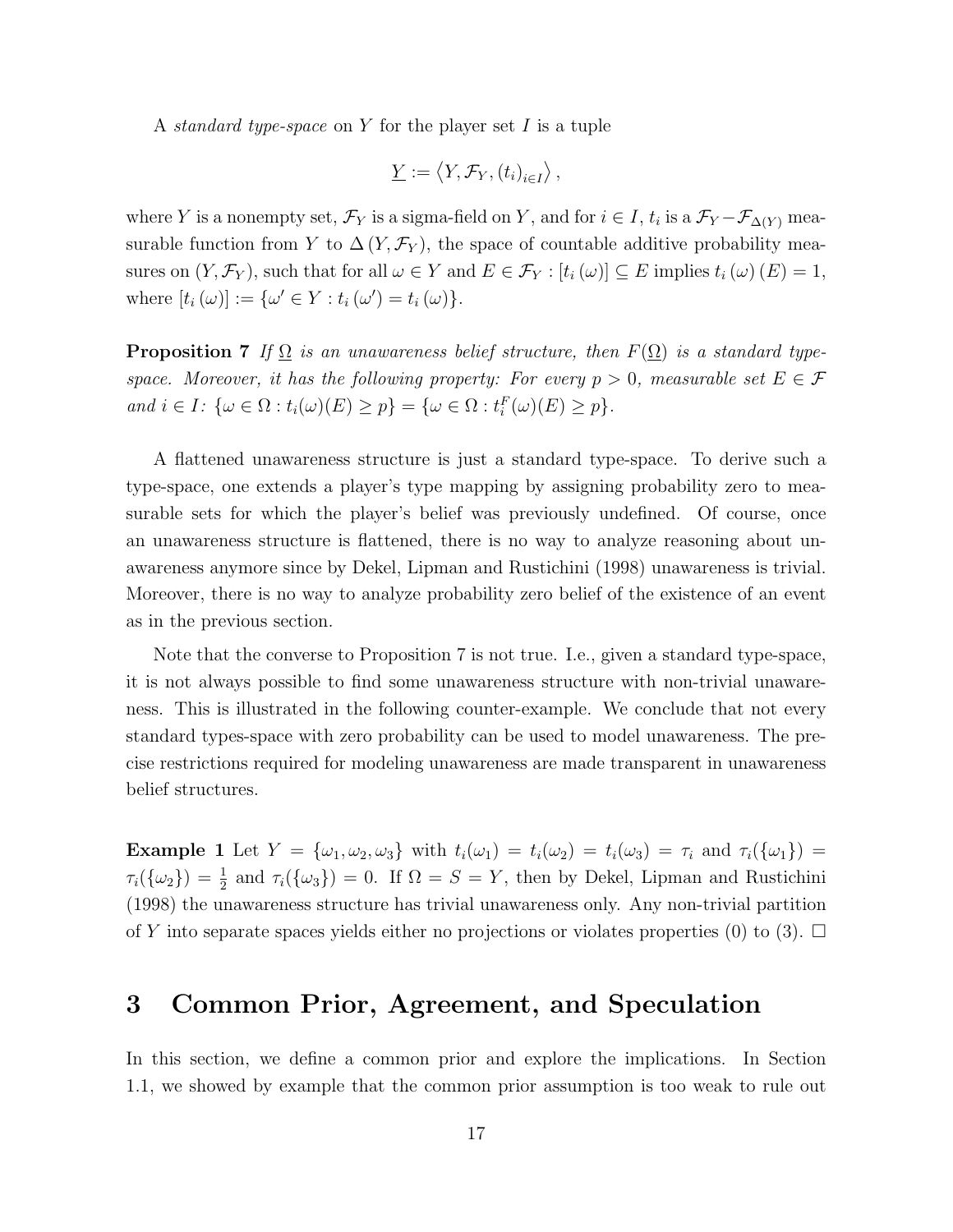speculative trade under unawareness. With unawareness, we can have common certainty of willingness to trade but strict preference to trade. Yet, we are able to prove a "No-Trade" theorem according to which there can not be common certainty of strict preference to trade under unawareness. In the same vein, we prove a "No-Agreeing-to-Disagree" theorem.

# 3.1 Common Belief

From now on, we assume that the set of individuals  $I$  is at most countable.

We define mutual and common belief as usual (e.g. Monderer and Samet, 1989):

**Definition 8** The mutual p-belief operator on events is defined by

$$
B^p(E) = \bigcap_{i \in I} B_i^p(E).
$$

The common certainty operator on events is defined by

$$
CB^{1}(E) = \bigcap_{n=1}^{\infty} (B^{1})^{n}(E).
$$

That is, the mutual p-belief of an event E is the event in which everybody p-believes the event  $E$ . Common certainty of  $E$  is the event that everybody is certain of the event  $E$ , and everybody is certain that everybody is certain of the event  $E$ , everybody is certain of that, ... ad infinitum. Common certainty is the generalization of common knowledge to the probabilistic notion of certainty. Note that Proposition 2 and the definition of the conjunction of events imply that  $B^p(E)$  and  $CB^1(E)$  are  $S(E)$ -based events, for any measurable event  $E$ .

We say that an event E is common certainty at  $\omega \in \Omega$  if  $\omega \in CB^1(E)$ .

Propositions 10 and 11 (see appendix) state some properties of belief and awareness in the multiperson context.

# 3.2 Priors and Common Priors

In a standard type-space S, a *prior*  $P_i^S$  of player i is a convex combination of the beliefs of *i*'s types in S (Samet, 1998). That is, for every event  $E \in \mathcal{F}_S$ ,

$$
P_i^S(E) = \int_S t_i(\cdot) (E) dP_i^S(\cdot).
$$
 (1)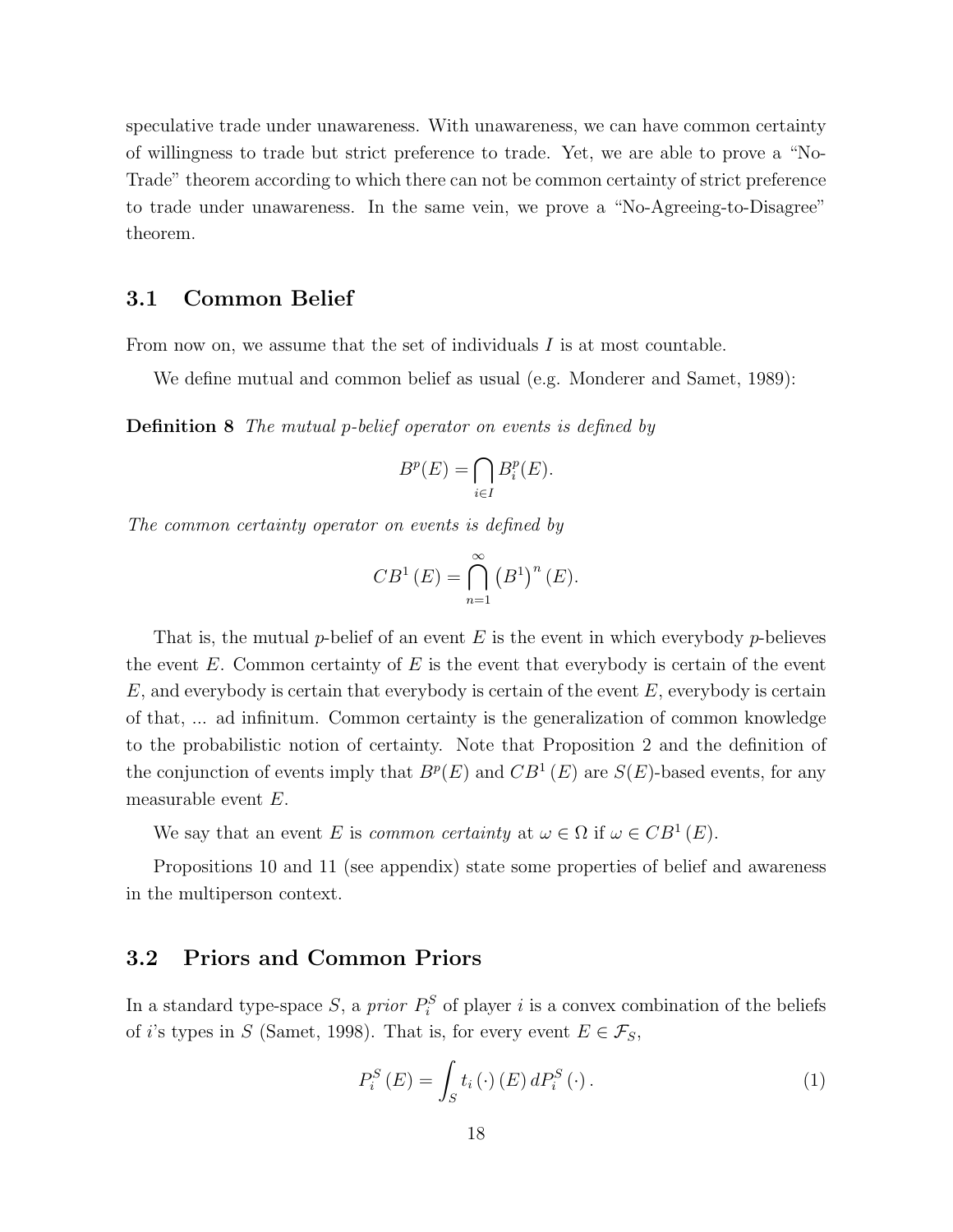In particular, if S is finite or countable, this equality holds if and only if

$$
P_i^S(E) = \sum_{s \in S} t_i(s) (E) P_i^S(\{s\}).
$$
 (2)

In words, to find the probability  $P_i^S(E)$  that the prior  $P_i^S$  assigns to an event E, one should check the beliefs  $t_i(s)$  (E) ascribed by player i to the event E in each state  $s \in S$ , and then average these beliefs according to the weights  $P_i^S(\lbrace s \rbrace)$  assigned by the prior  $P_i^S$  to the different states  $s \in S$ .

 $P<sup>S</sup>$  is a common prior on S if  $P<sup>S</sup>$  is a prior for every player  $i \in I$ .

Here we generalize these definitions to unawareness structures, as follows.

**Definition 9 (Prior)** A prior for player i is a system of probability measures  $P_i =$  $(P_i^S)_{S \in \mathcal{S}} \in \prod_{S \in \mathcal{S}} \Delta(S)$  such that

- 1. The system is projective: If  $S' \preceq S$  then the marginal of  $P_i^S$  on  $S'$  is  $P_i^{S'}$  $i^{S'}$ . (That is, if  $E \in \Sigma$  is an event whose base-space  $S(E)$  is lower or equal to S', then  $P_i^S(E) = P_i^{S'}$  $P_i^{S'}\left(E\right)$ .)
- 2. Each probability measure  $P_i^S$  is a convex combination of i's beliefs in S: For every event  $E \in \Sigma$  such that  $S(E) \preceq S$ ,

$$
P_i^S(E \cap S \cap A_i(E)) = \int_{S \cap A_i(E)} t_i(\cdot) (E) dP_i^S(\cdot).
$$
 (1u)

 $P = (P^S)_{S \in \mathcal{S}} \in \prod_{S \in \mathcal{S}} \Delta(S)$  is a common prior if P is a prior for every player  $i \in I$ .

In particular, if  $S$  is finite or countable, equality (1u) holds if and only if

$$
P_i^S(E \cap S \cap A_i(E)) = \sum_{s \in S \cap A_i(E)} t_i(s) (E) P_i^S(\{s\}).
$$
 (2u)

What is the reason for the difference between  $(1)$  and  $(1u)$  (or similarly between  $(2)$ ) and (2u))? With unawareness,  $t_i(s)(E)$  is well defined only for states  $s \in S$  in which player i is aware of E, i.e., the states  $s \in S \cap A_i(E)$ . This is the cause for the difference in the definition of the domain of integration (or summation) on the right-hand side. Consequently, E (or equivalently  $E \cap S$ ) on the left-hand side of (1) and (2) is replaced by  $E \cap S \cap A_i(E)$  in (1u) and (2u).

An example of an unawareness structure with a common prior is given in Figure 3. A discussion of the common prior (and Figure 3) is deferred to Section 4.1.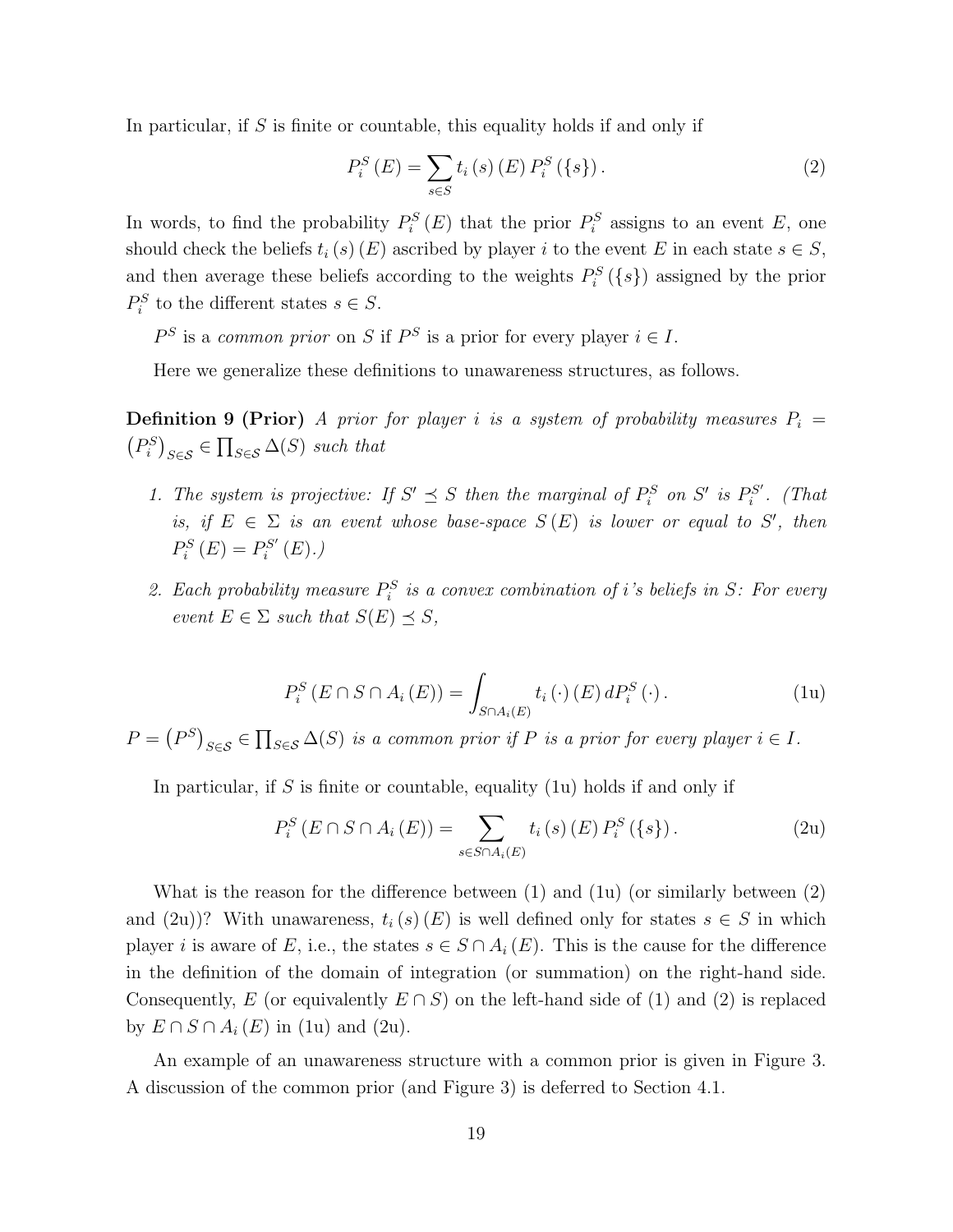

Figure 3: Illustration of a Common Prior

#### 3.3 Speculative Trade

In this section, we investigate whether the common prior assumption implies the absence of speculative trade (e.g. Milgrom and Stokey, 1982). The example in Section 1.1 shows that speculation is possible under unawareness even if we assume that there is a common prior. Despite this counter example to the "No-trade" theorems, we prove below a generalized "No-trade" theorem according to which, if there is a common prior, then there can not be common certainty of *strict* preference to trade. That is, even with unawareness it is not the case that "everything goes". We find this surprising, because unawareness can be interpreted as a special form of "delusion": At a given state of a space, a player's belief may be concentrated in a very different lower state-space.

The following example demonstrates that speculative trade is possible in delusional standard state-space structures with a common prior.

Example 4 (Speculative Trade with Delusion) Consider the information structure in Figure 4. The common prior and the information structure allows the dashed player to have a posterior of  $t_{dashed}(\omega_1)(\{\omega_1\}) = t_{dashed}(\omega_2)(\{\omega_1\}) = 1$  and the solid player  $t_{solid}(\omega_1)(\{\omega_2\}) = t_{solid}(\omega_2)(\{\omega_2\}) = 1$ . So they may happily disagree on the expected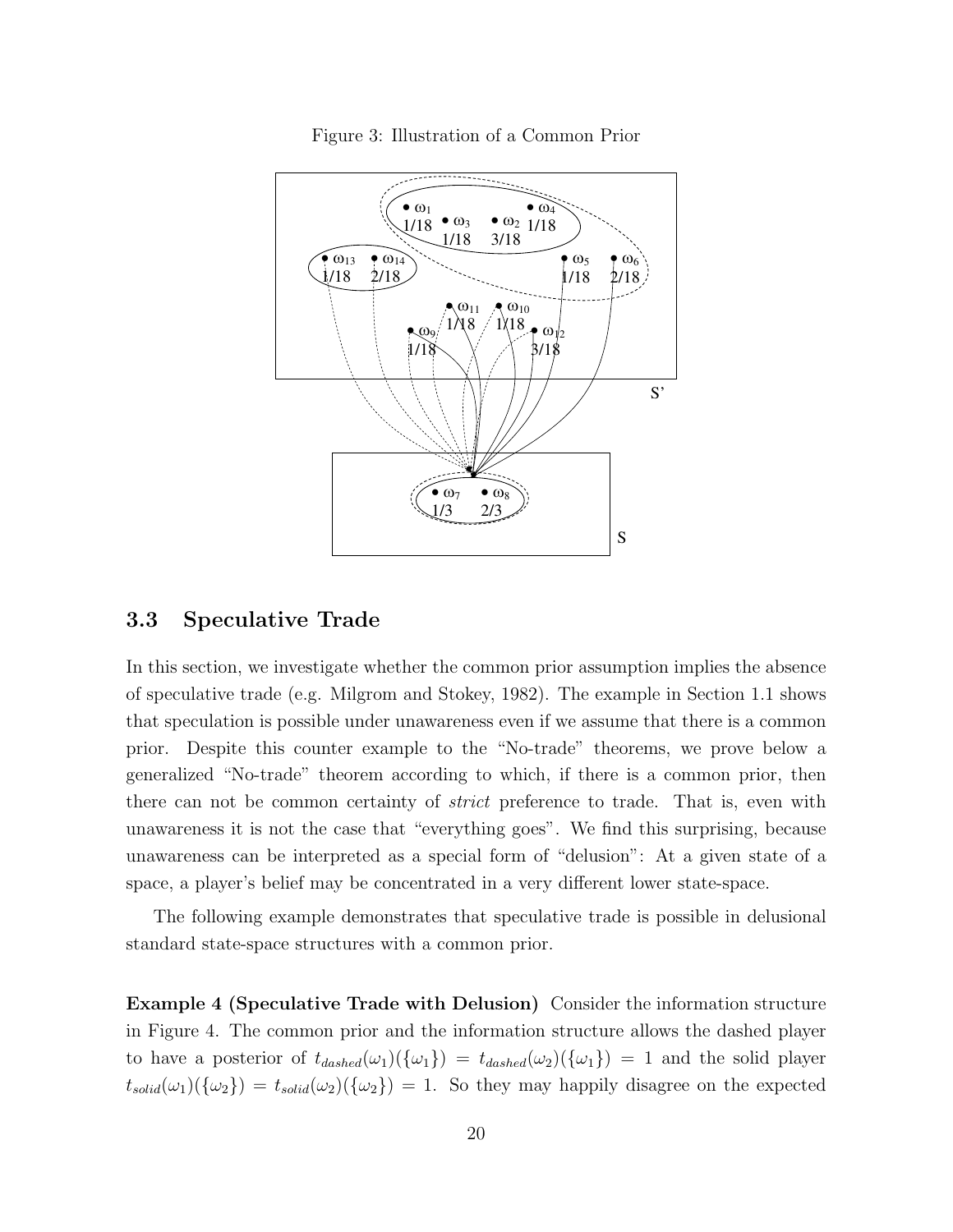Figure 4: Speculative Trade with Delusion



value of a random variable defined on this standard state-space.

Denote by  $[t_i(\omega)] := {\omega' \in \Omega : t_i(\omega') = t_i(\omega)}.$ 

**Definition 10** A common prior  $P = (P^S)_{S \in \mathcal{S}} \in \prod_{S \in \mathcal{S}} \Delta(S)$  is positive if and only if for  $all i \in I \text{ and } \omega \in \Omega: If t_i(\omega) \in \Delta(S'), then [t_i(\omega)] \cap S' \in \mathcal{F}_{S'} \text{ and } P^S \left( ([t_i(\omega)] \cap S')^\dagger \cap S \right) >$ 0 for all  $S \succeq S'$ .

For every type, a positive common prior puts a positive weight on each "stationary" state where the player has this type. This technical condition serves the same purpose as the assumption in Aumann (1976) that the prior puts strict positive weight on each partition cell in his finite partitional structure. Our condition implies that for each player there can be at most countably many types in each space.

**Definition 11** Let  $x_1$  and  $x_2$  be real numbers and v a random variable on  $\Omega$ . Define the sets  $E_1^{\leq x_1} := \left\{ \omega \in \Omega : \int_{S_{t_1(\omega)}} v(\cdot) d(t_1(\omega)) (\cdot) \leq x_1 \right\}$  and  $E_2^{\geq x_2} := \left\{ \omega \in \Omega : \int_{S_{t_2(\omega)}} v(\cdot) d(t_2(\omega)) (\cdot) \geq x_2 \right\}$ . We say that at  $\omega$ , conditional on his information, player  $\hat{I}(\text{resp. player 2})$  believes that the expectation of v is weakly below  $x_1$  (resp. weakly above  $x_2$ ) if and only if  $\omega \in E_1^{\leq x_1}$  (resp.  $\omega \in E_1^{\geq x_2}$ ).

Note that the sets  $E_1^{\leq x_1}$  or  $E_2^{\geq x_2}$  may not be events in our unawareness belief structure, because  $v(\omega) \neq v(\omega_S)$  is allowed, for  $\omega \in S' \succ S$ . Yet, we can define p-belief, mutual p-belief and common certainty for measurable subsets of  $\Omega$ , and show that the properties stated in Propositions 9 and 10 obtain as well. The proofs are analogous and thus omitted.<sup>7</sup>

<sup>&</sup>lt;sup>7</sup>Contrary to our definition of the negation of an event, in point (ii) of Proposition 9,  $\neg E$  is here understood to be the relative complement of  $E$  with respect to the union of state-spaces.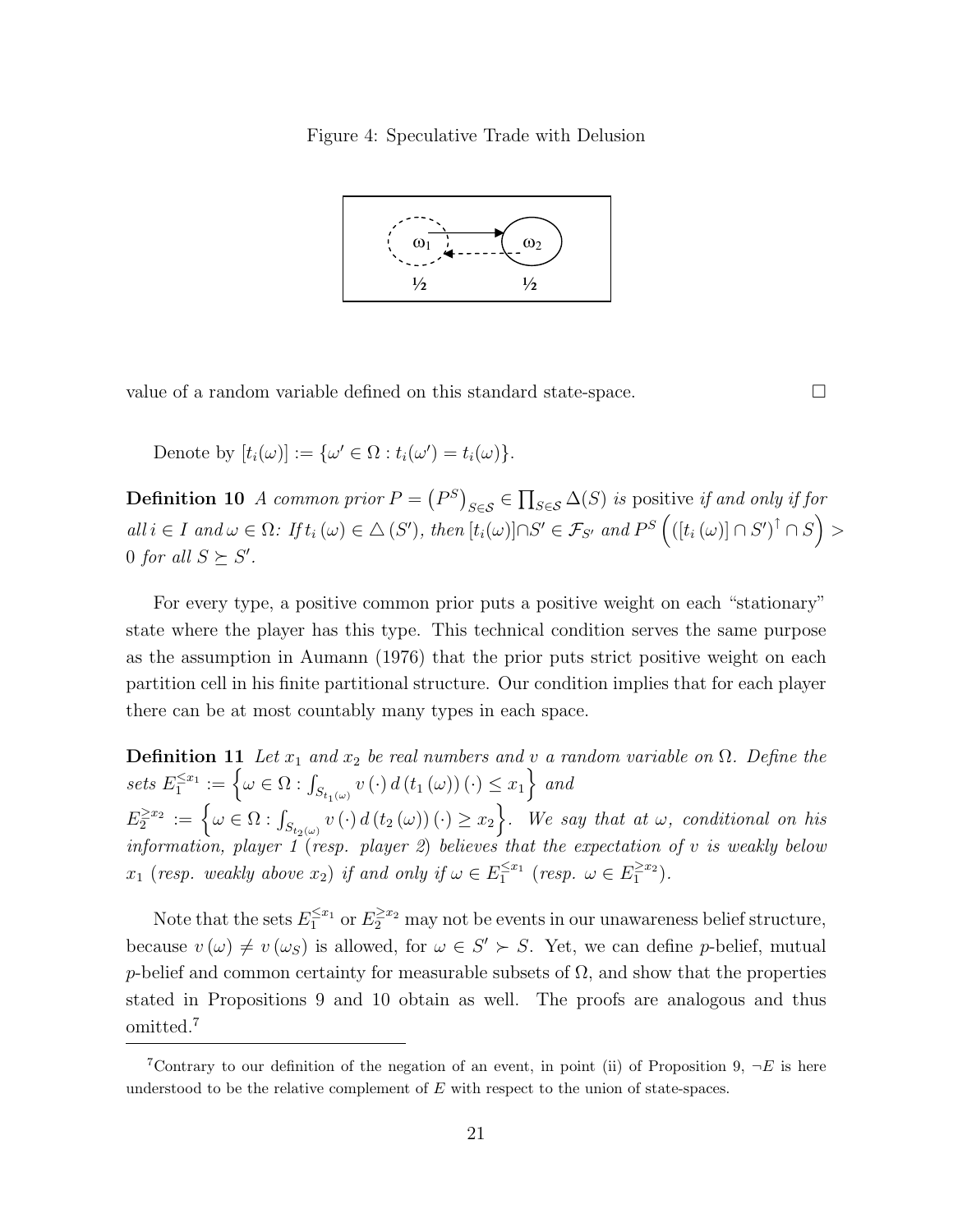**Theorem 1** Let  $\Omega$  be a finite unawareness belief structure and  $P = (P^S)_{S \in \mathcal{S}} \in \prod_{S \in \mathcal{S}} \Delta(S)$ be a positive common prior. Then there is no state  $\tilde{\omega} \in \Omega$  such that there are a random variable  $v : \Omega \longrightarrow \mathbb{R}$  and  $x_1, x_2 \in \mathbb{R}$ ,  $x_1 < x_2$ , with the following property: at  $\tilde{\omega}$  it is common certainty that conditional on her information, player 1 believes that the expectation of v is weakly below  $x_1$  and, conditional on his information, player 2 believes that the expectation of v is weakly above  $x_2$ .

The theorem says that if there is a positive common prior, then there can not be common certainty of strict preference to trade. Together with our example of speculative trade under unawareness we conclude that a common prior does not rule out speculation under unawareness but it can never be common certainty that both players expect to strictly gain from speculation. The theorem implies as a corollary that given a positive common prior, arbitrary small transaction fees rule out speculative trade under unawareness.

So, with respect to speculative trade, heterogeneous unawareness with a common prior is "intermediate" between common awareness with heterogeneous priors on the one hand, and common awareness with a common prior on the other hand. With heterogeneous priors even in standard state-spaces, common certainty of strict preference to trade is possible.

In Meier and Schipper (2009), we extend the above "No-trade" theorem to infinite unawareness belief structures. To this end we introduce topological unawareness belief structures.

The following example shows that the converse of the "No-trade" theorem does not hold.

Example 5 Consider the information structure with two spaces in Figure 5. There are two players: The information structure of the first (resp. second) player is given by the solid (resp. intermitted) objects. The belief of the first (resp. second) player is given above (resp. below) the states. Since the relative weights differ, there can not be a positive common prior. In fact, there is not even a common prior since equation (2u) of Definition 9 imposed on the priors of both individuals would imply that the common prior assigns probability zero to all states in  $S'$ . Note that the only measurable sets that are common certainty among both players are  $\Omega = S' \cup S$  and S. Yet, it is not true that in all states in  $\Omega$  or S player 1's expectation of a random variable differs from player 2's expectation. E.g., at  $\omega_6$  both player's expectations of the random variable must agree. Thus, the absence of common certainty of strict preference to trade does not imply the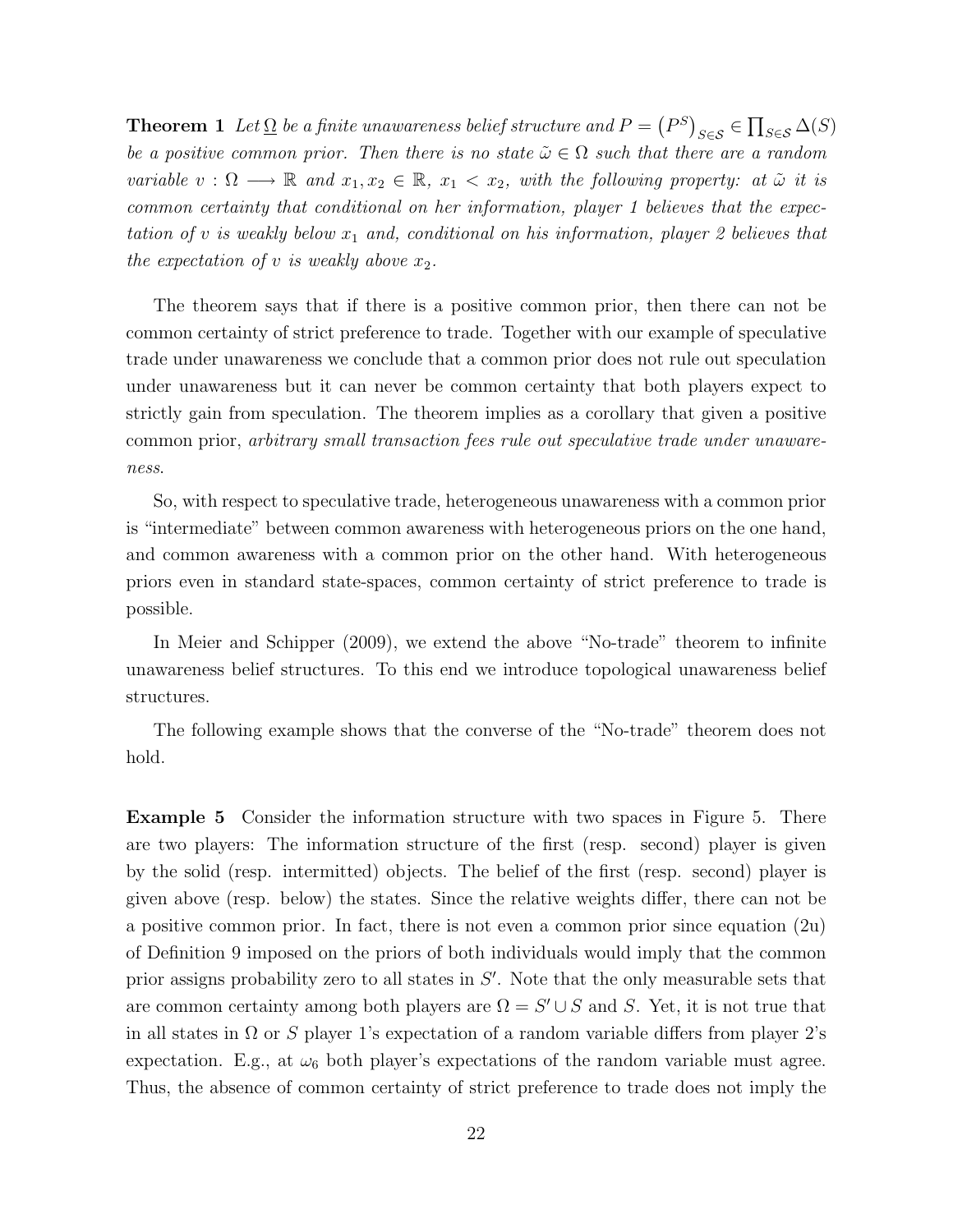existence of a (positive) common prior.



Figure 5: Information Structure of the Counter-Example

#### 3.4 Agreement

For an event E and  $p \in [0,1]$  define the set  $[t_i(E) = p] := {\omega \in \Omega : t_i(\omega)(E) = p}$ , if  $\{\omega \in \Omega : t_i(\omega)(E) = p\}$  is nonempty, and otherwise set  $[t_i(E) = p] := \emptyset^{S(E)}$ .

**Lemma 1**  $[t_i(E) = p]$  is a  $S(E)$ -based event.

PROOF.  $[t_i(E) = p] = B_i^p$  $i^p(E) \cap B_i^{1-p}$  $i^{1-p}(\neg E)$ . Hence the claim follows from Proposition 2. $\Box$ 

The following proposition is a generalization of the standard "No-Agreeing-to-Disagree" theorem (Aumann, 1976):

**Proposition 8** Let  $\Omega$  be an unawareness belief structure, G be an event and  $p_i \in [0,1]$ , for  $i \in I$ . Suppose there exists a common prior  $P = (P^S)_{S \in \mathcal{S}} \in \prod_{S \in \mathcal{S}} \Delta(S)$  such that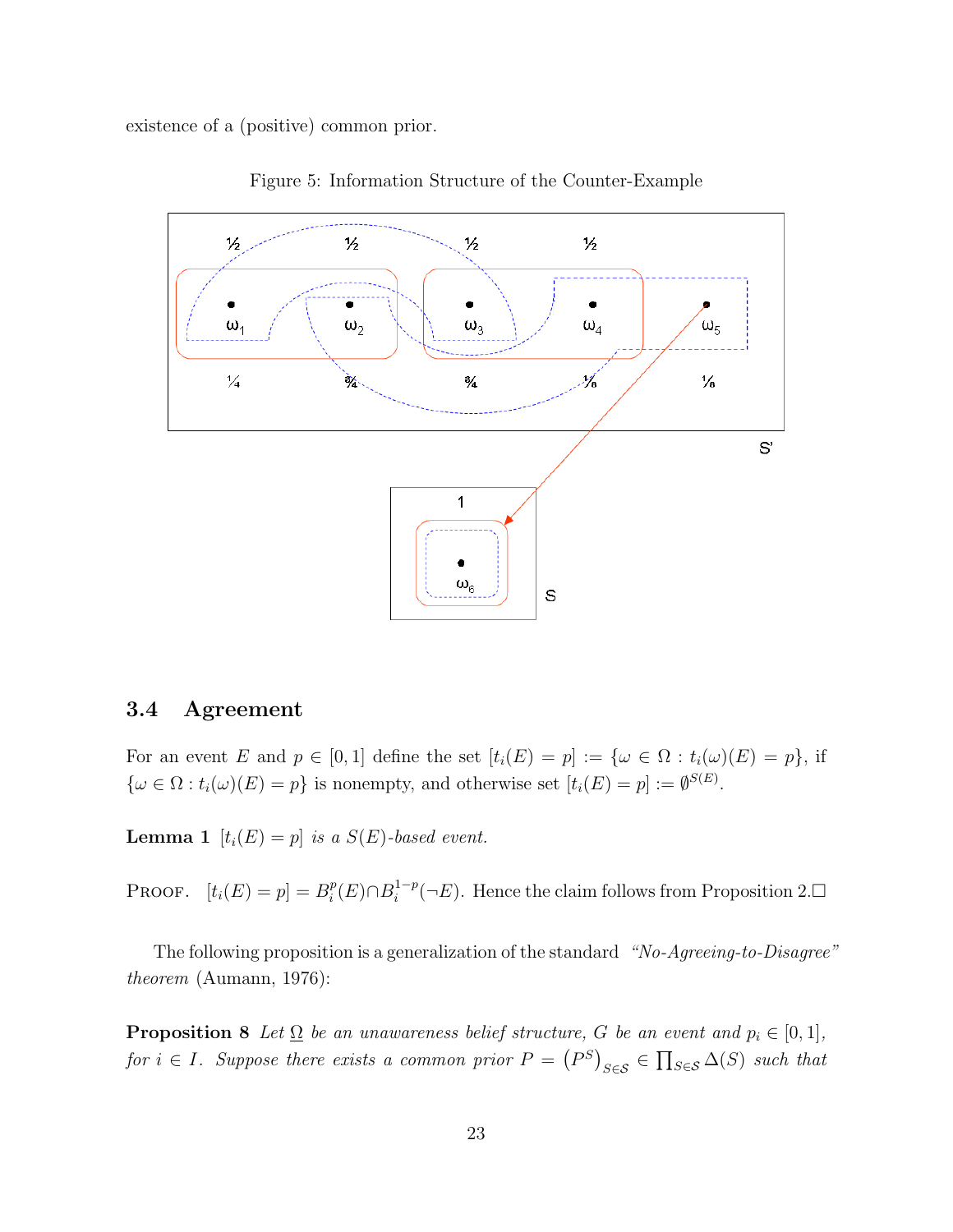for some space  $S \succeq S(G)$  we have  $P^S(CB^1(\bigcap_{i \in I} [t_i(G) = p_i])) > 0$ . Then  $p_i = p_j$ , for all  $i, j \in I$ .<sup>8</sup>

The proposition asserts the following: Suppose individuals have a common prior that is weakly positive in the sense that it assigns strict positive probability to the event that posteriors of G are common certainty. Then common certainty of posteriors for the event G implies that those posteriors must agree across all individuals. So individuals with a common prior can not agree-to-disagree on the posteriors of events which they are all aware of.

**Remark 4** A positive common prior (Definition 10) implies the condition  $P^S(CB^1(\bigcap_{i\in I} [t_i(G) =$  $p_i|) > 0$  in Proposition 8 if  $CB^1(\bigcap_{i \in I} [t_i(G) = p_i])$  is nonempty and  $S \succeq S(G)$ .

# 4 Discussion

# 4.1 Common Priors

How could a prior be interpreted? Following the discussion of the notion of a prior in standard Bayesian analysis by Savage (1954), Morris (1995) and Samet (1999), we like to distinguish three interpretations: First, a prior is interpreted verbally as a player's subjective belief at a prior stage. Second, the prior is a coherence condition on the player's types. Third, the prior is the long run relative frequency of repeated events observed by the player in the past.

Consider the first interpretation. A prior is a subjective belief at a prior stage before the player received further information which led her to the interim belief  $t_i(\omega)$ . With unawareness, this interpretation is nonsensical. One would have to imagine that the player had been aware of all relevant aspects of reality at the prior stage, but then became unaware of some of them (while nevertheless having received more information regarding other aspects).

In standard Bayesian analysis, Samet (1999) put forward a second interpretation of a prior as a coherence condition on types: For every event  $E \in \Sigma$  and every  $p \in [0,1]$ , every type of the player answers affirmatively to the question "Given that tomorrow you will assign to the event E probability at least p, do you assign to E probability at least

<sup>&</sup>lt;sup>8</sup>In the appendix, we prove a more general version in which we require only a common prior on a space  $S \succeq S(G)$  satisfying the condition stated in the proposition.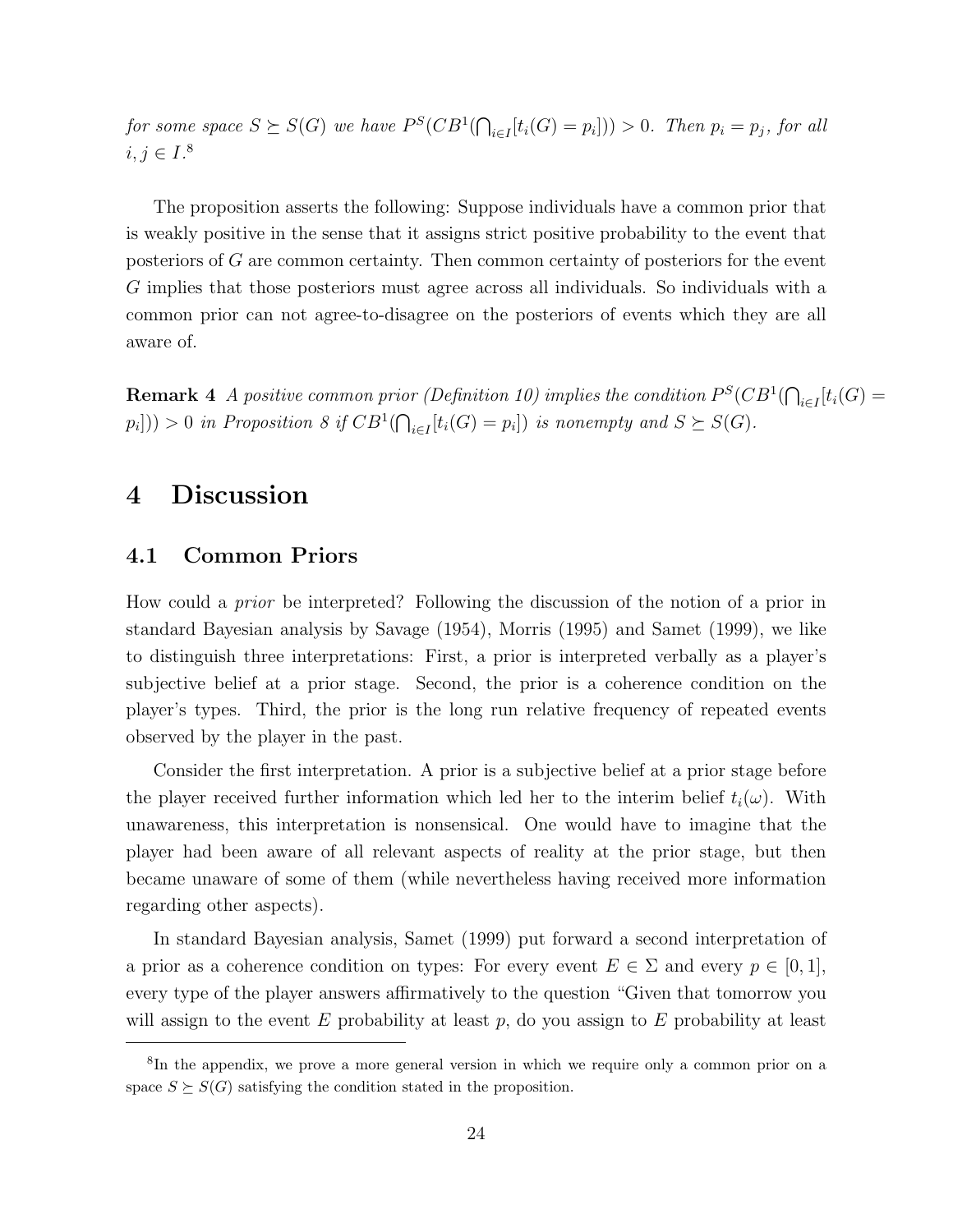p now?" This interpretation is conceptually valid also for unawareness belief structures with an important qualification: Every type of the player is asked these questions only for events of which she is aware because otherwise a question by itself may make the type aware of an event of which she was previously unaware. While this qualification is vacuous in standard Bayesian analysis - because of the implicit assumption of full awareness - it implies for unawareness belief structures that each type is "aware" only of the prior restricted to the events that she is aware of. Moreover, every type can only perceive the beliefs of her types of which she is aware. This emphasizes that the prior is derived from types rather than being a primitive of the model.

The third interpretation views the prior as the relative frequency of events observed previously by the individual as history goes to infinity and before receiving information which led to her interim belief  $t_i(\omega)$ . Again, with unawareness such a interpretation is nonsensical. One would have to imagine that the player had been measuring all events in history, but then became unaware of some of them (while nevertheless having received more information regarding other events). To recapture the validity of the frequentist interpretation, we must assume that every player can observe only events that she is aware of interim. This assumption is quite reasonable since a player can only measure what she is aware of. For instance, meteorologists were unable to measure ozone before they became aware of it. Yet, the applicability of the frequentist interpretation may be limited since we allow also for conditioning on unobservable events (such as types of other players), a caveat that applies not only to unawareness belief structures but to belief structures in general.

A common prior is an identical prior among all players. In an unawareness belief structures with a common prior, each type is only "aware" of the common prior among the types (of hers or other players) that she is aware of. Figure 3 illustrates a common prior in an unawareness belief structure. Odd (resp. even) states in the upper space project to the odd (resp. even) state in the lower space. There are two individuals, one indicated by the solid lines and ellipses and another by dashed lines and ellipses. Note that the ratio of probabilities over odd and even states in each "information cell" coincides with the ratio in the "information cell" in the lower space.

The *positivity* condition (Definition 10) requires that for every player and every type, the common prior puts strict positive weight on the set of "stationary" states where the player has this type. It ensures that the common prior indeed imposes consistency on the types. To see this, consider once again Figure 3. Replace the common prior by a prior that assigns  $\frac{1}{6}$  to each state  $\omega_9$ ,  $\omega_{10}$ ,  $\omega_{11}$  and  $\frac{3}{6}$  to  $\omega_{12}$ , and zero to all other states in S'.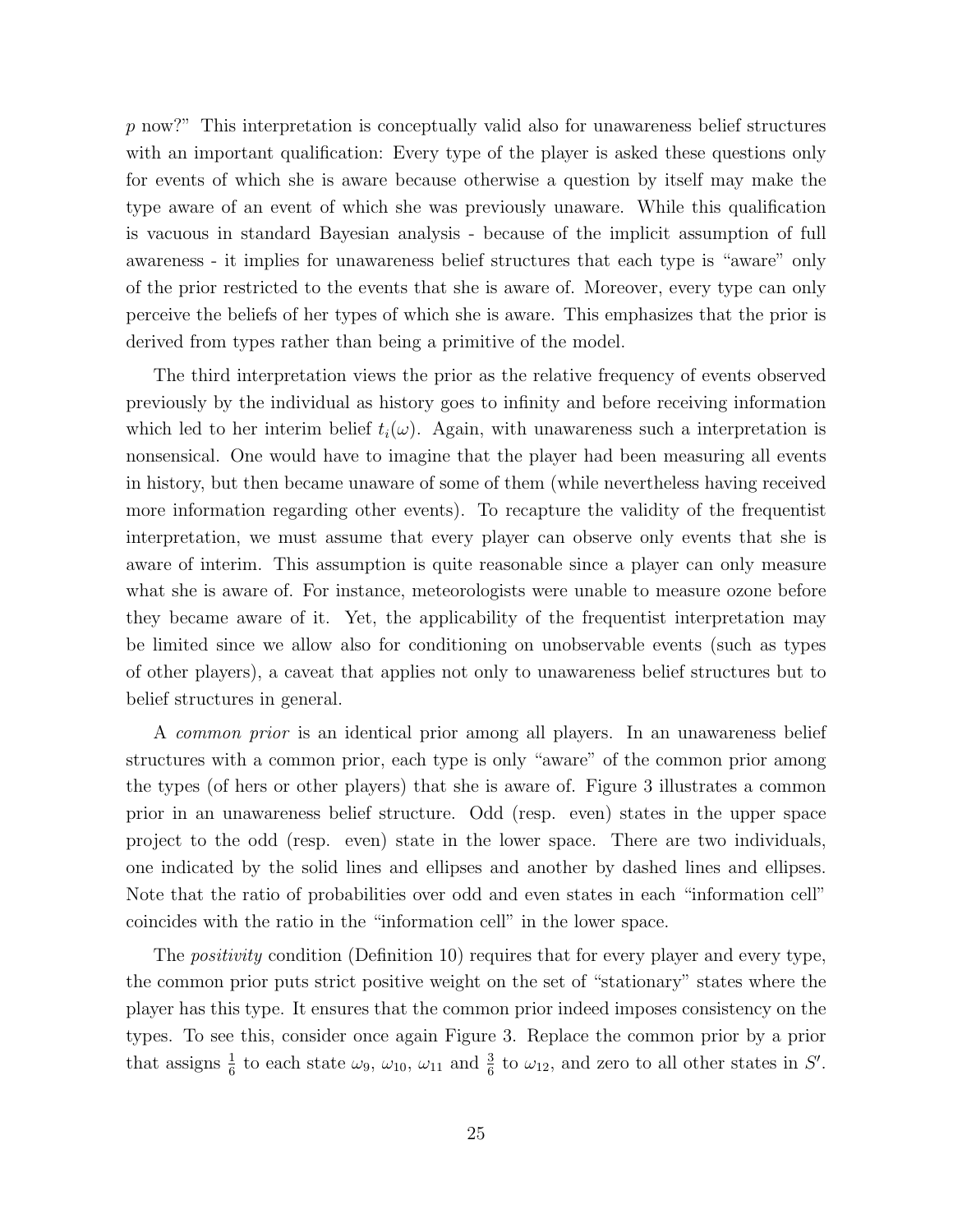The prior probabilities for states in S remain unchanged. This prior is common prior but it does not satisfy the positivity assumption of Definition 10. In particular, this common prior does not constrain any player's types with beliefs on  $S'$ . So, for unawareness belief structures the positivity assumption on the common prior ensures that the common prior constrains the beliefs of types not just locally on some space but across the lattice. Essentially, it is in the spirit of common prior assumption according to which different beliefs are only due to differences in information. The positivity condition also implies that for each player there can be at most countably many types in each space. Moreover, in terms of awareness it implies that for every pair of players,  $i$  and  $j$ , and every event E, if i is certain that j is aware of the event E, then j is indeed aware of the event E.

If an unawareness belief structure has a common prior, then the associated flattened model (see Section 2.13) has a common prior. To see this, note that the common prior always induces a common prior on the smallest space, which implies that there is a common prior in the flattened model. If an unawareness belief structure has a positive common prior, then it does not follow that there is a positive common prior in the flattened model. To see this consider once again Figure 3. A common prior in the associated flattened model must ascribe probability zero to all states in  $S'$ . Such common prior clearly violates the positivity assumption of Definition 10. Again, this example demonstrates a difference between unawareness belief structures and standard type-spaces.

What are the implications of the absence of speculation on the priors? For standard type-spaces, the converse to the "No-trade" theorem characterizes the common prior assumption through the absence of speculative trade (Morris, 1994, Bonanno and Nehring, 1999, Feinberg, 2000, Halpern, 2002, Heifetz, 2006). Example 5 shows that we can not characterize positive common priors or even just common priors on unawareness belief structures by the absence of common certainty of strict preference to trade. Does our notion of "No-trade" imply at least the existence of a common prior in the flattened model? First, note that our notion of "No-trade" is slightly different from the literature: For instance, Feinberg (2000) characterizes the common prior by the absence of common certainty of speculation for some states. We show that a positive common prior implies the absence of common certainty of speculation for all states. Hence, our notion of "No-trade" implies Feinberg's notion of "No-trade".<sup>9</sup> Since Feinberg showed that his notion of "No-trade" implies a common prior for standard type-spaces, the existence of

<sup>&</sup>lt;sup>9</sup>We opted for our notion of "local" speculation because intuitively one is interested to know whether there are *some* states (as opposed to *all* states) where players speculate. Our notion of "No-trade" coincides with Feinberg's notion on belief closed subsets.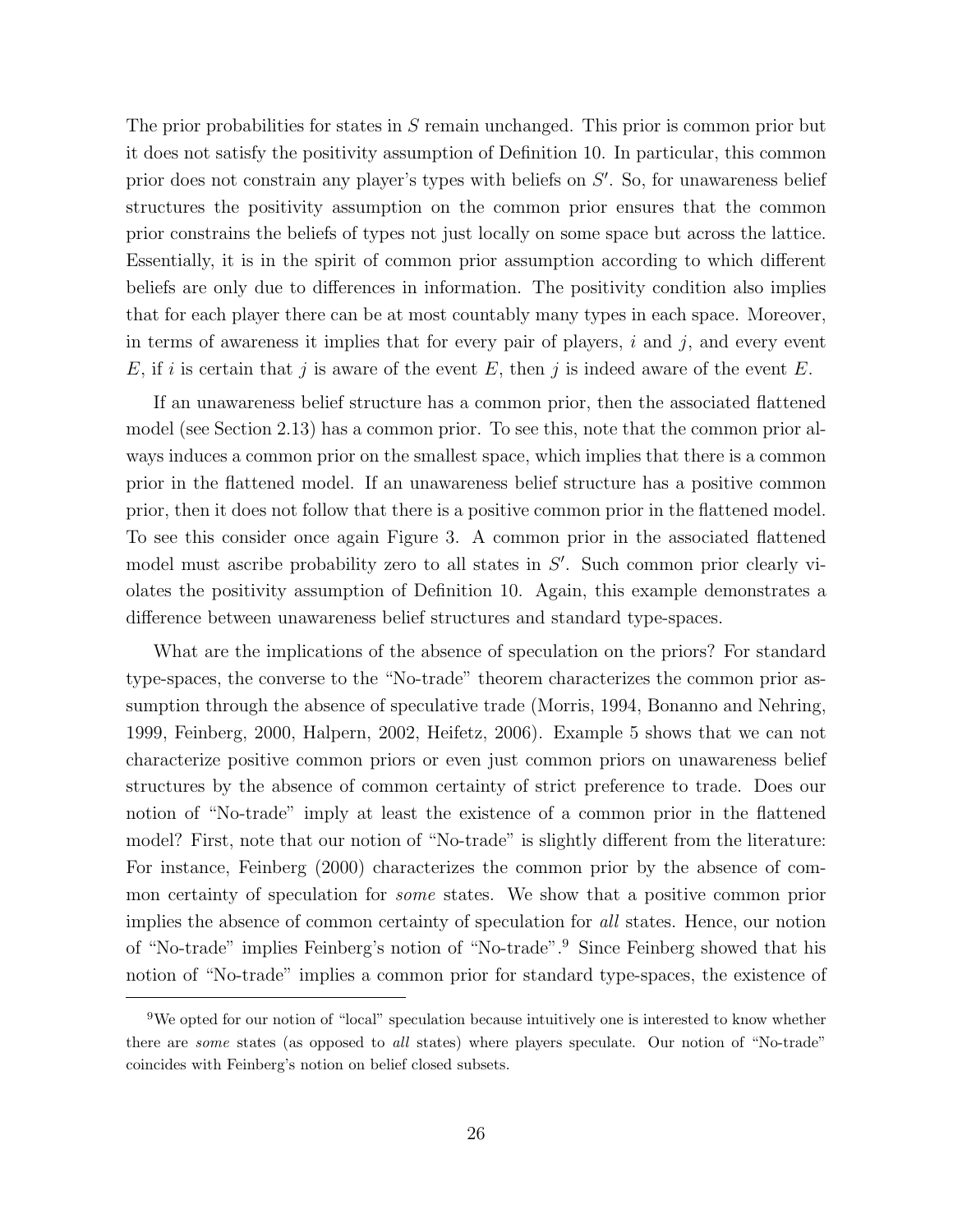a common prior for the flattened model of an unawareness belief structure follows from his result. Note that the impossibility of the converse to a "No-trade" theorem for unawareness belief structures is not due to the different notion of "No-trade" employed. To see this, consider once again Example 5. At state  $\omega_6$  it is not common certainty that players want to speculate. Yet, we noticed already that there is no common prior in this model. Hence, also "No-trade" in the sense of Feinberg does not imply a common prior in unawareness belief structures. To sum up, we show that it is still possible to define the common prior assumption under unawareness. Moreover, our "No-trade" theorem demonstrates that the common prior assumption enhanced by positivity imposes discipline. Yet, contrary to standard type-spaces the common prior assumption is not "provable" by the absence of speculation under unawareness, it just remains (in principle) "falsifiable". The possibility of characterizing a common prior by absence of speculation in the standard type-space versus the impossibility of such characterization in unawareness belief structures illustrates an important difference between unawareness belief structures and standard type-spaces.

# 4.2 Related Literature

There is a growing literature on unawareness both in economics and computer science. The independent parallel work of Sadzik (2006) is closest to ours. Building to a certain extent on our earlier work, Heifetz, Meier and Schipper (2006), he presents a framework of unawareness with probabilistic beliefs in which the common prior on the upmost space is a primitive. In contrast, we take types as primitives and define a prior on the entire unawareness belief structure as a convex combination of the type's beliefs.

In a companion paper, Heifetz, Meier and Schipper (2009a), we apply unawareness belief structures to develop Bayesian games with unawareness, define solutions, and prove existence. Moreover, we investigate the robustness of equilibria to uncertainty about opponents' unawareness of actions.

Feinberg (2009) discusses games with unawareness by modeling games and many views thereof, each (mutual) view being a finite sequence of player names  $i_1, ..., i_n$  with the interpretation that this is how  $i_1$  views how .... how  $i_n$  views the game. This differs from our unawareness belief structures in which each state "encapsulates" the views of the players, their views about other players' views etc. in a standard and parsimonious way.

Halpern and Rêgo (2006), Rêgo and Halpern (2007), Li (2006) and Heifetz, Meier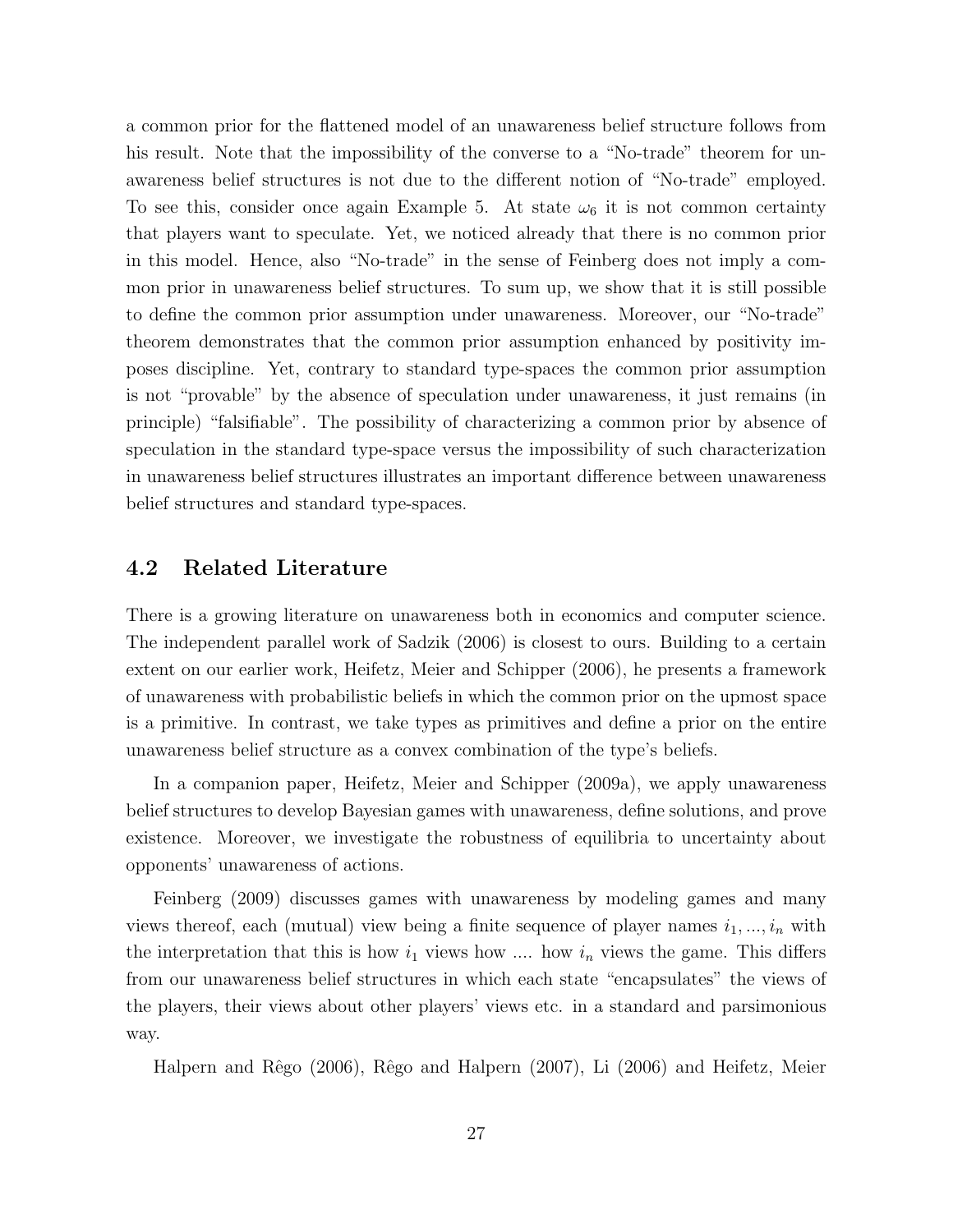and Schipper (2009b) and Feinberg (2009) present models of extensive form games with unawareness and analyze solution concepts for them. Li (2006) is based on Li (2009), in which she presents a set theoretic model with knowledge and non-trivial unawareness. A state-space is a product set where each dimension corresponds to an issue. A decision maker may be unaware of some issues by "living in" a space with less dimensions. Modica (2008) studies the updating of probabilities and argues that new information may change posteriors more if it implies also a higher level of awareness. A dynamic framework for a single decision maker with unawareness is introduced by Grant and Quiggin (2007). Ewerhart (2001) studies the possibility of agreement under a notion of unawareness different from the aforementioned literature. Lastly, Ahn and Ergin (2009) consider explicitly more or less fine descriptions of acts and characterize axiomatically a partition-dependent subjective expected utility representation. Since the set of all partitions of a state-space forms a complete lattice, their approach suggests a decision theoretic foundation of subjective probabilities on our lattice structure.

More recently we learned that Board and Chung (2009) presented a different model of unawareness in which they also study speculative trade under what they term living in "denial" and "paranoia". The precise connection to our results is yet to be explored.

# Appendices

# A Properties of Belief and Awareness

**Proposition 9** Let E and F be events,  ${E_l}_{l=1,2,...}$  be an at most countable collection of events, and  $p, q \in [0, 1]$ . The following properties of belief obtain:

- (o)  $B_i^p$  $i^p(E) \subseteq B_i^q$  $_i^q(E)$ , for  $q \leq p$ ,
- (i) Necessitation:  $B_i^1(\Omega) = \Omega$ ,
- (*ii*) Additivity:  $B_i^p$  $_i^p(E) \subseteq \neg B_i^q$  $i^q(-E)$ , for  $p+q>1$ ,
- $(iii)$   $B_i^p$  $\bigcap_{i=1}^p E_i \bigcap_{l=1}^\infty E_l$  $_i^p(E_l)$ ,

(iiib) for any decreasing sequence of events  ${E_l}_{l=1}^{\infty}, B_i^p$  $\int_i^p \left( \bigcap_{l=1}^\infty E_l \right) = \bigcap_{l=1}^\infty B_i^p$  $_i^p(E_l)$ ,

- (iiic)  $B_i^1(\bigcap_{l=1}^{\infty} E_l) = \bigcap_{l=1}^{\infty} B_i^1(E_l),$ 
	- (iv) Monotonicity:  $E \subseteq F$  implies  $B_i^p$  $i^p(E) \subseteq B_i^p$  $_i^p(F),$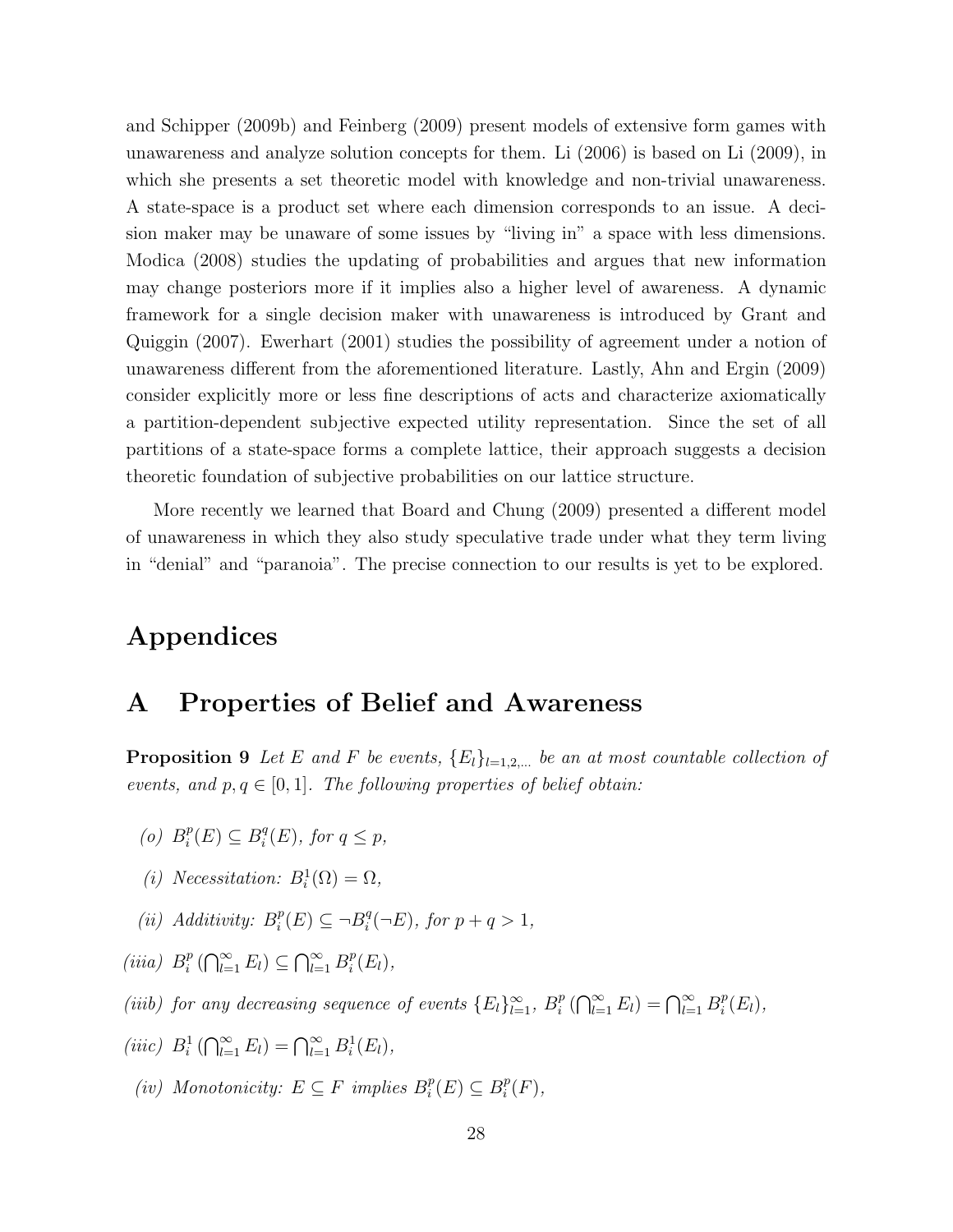(va) Introspection:  $B_i^p$  $_i^p(E) \subseteq B_i^1 B_i^p$  $_{i}^{p}\left( E\right) ,$ 

(vb) Introspection II:  $B_i^p B_i^q$  $_i^q(E) \subseteq B_i^q$  $_{i}^{q}(E)$ , for  $p > 0$ .

In our unawareness belief structure, Necessitation means that an individual always is certain of the universal event  $\Omega$ , i.e. she is certain of "tautologies with the lowest expressive power." (ii) means that if an individual believes an event  $E$  with at least probability  $p$ , then she can not believe the negation of  $E$  with any probability strictly greater than  $1 - p$ . Property (iii a - c) are variations of conjunction, i.e., if an individual believes a conjunction of events with probability at least  $p$ , then she  $p$ -believes each of the events. The interpretation of monotonicity is: If an event  $E$  implies an event  $F$ , then p-believing the event E implies that the individual also p-believes the event  $F$ . Property  $(v)$  concerns the introspection of belief: If an individual believes the event E with at least probability p then she is certain that she believes the event  $E$  with at least probability p. Also, if she believes with positive probability that she p-believes an event, the she actually p-believes this event.

**Definition 12** An event E is evident if for each  $i \in I$ ,  $E \subseteq B_i^1(E)$ .

**Proposition 10** For every event  $F \in \Sigma$ :

- (i)  $CB^1(F)$  is evident, that is  $CB^1(F) \subseteq B^1_i(CB^1(F))$  for all  $i \in I$ .
- (ii) There exists an evident event E such that  $\omega \in E$  and  $E \subseteq B_i^1(F)$  for all  $i \in I$ , if and only if  $\omega \in CB^1(F)$ .

The proof is analogous to Proposition 3 in Monderer and Samet (1989) for a standard state-space and thus omitted.

Analogously to mutual belief and common belief, we define mutual awareness and common awareness:

Definition 13 The mutual awareness operator on events is defined by

$$
A(E) = \bigcap_{i \in I} A_i(E),
$$

and the common awareness operator on events is defined by

$$
CA(E) = \bigcap_{n=1}^{\infty} (A)^n (E).
$$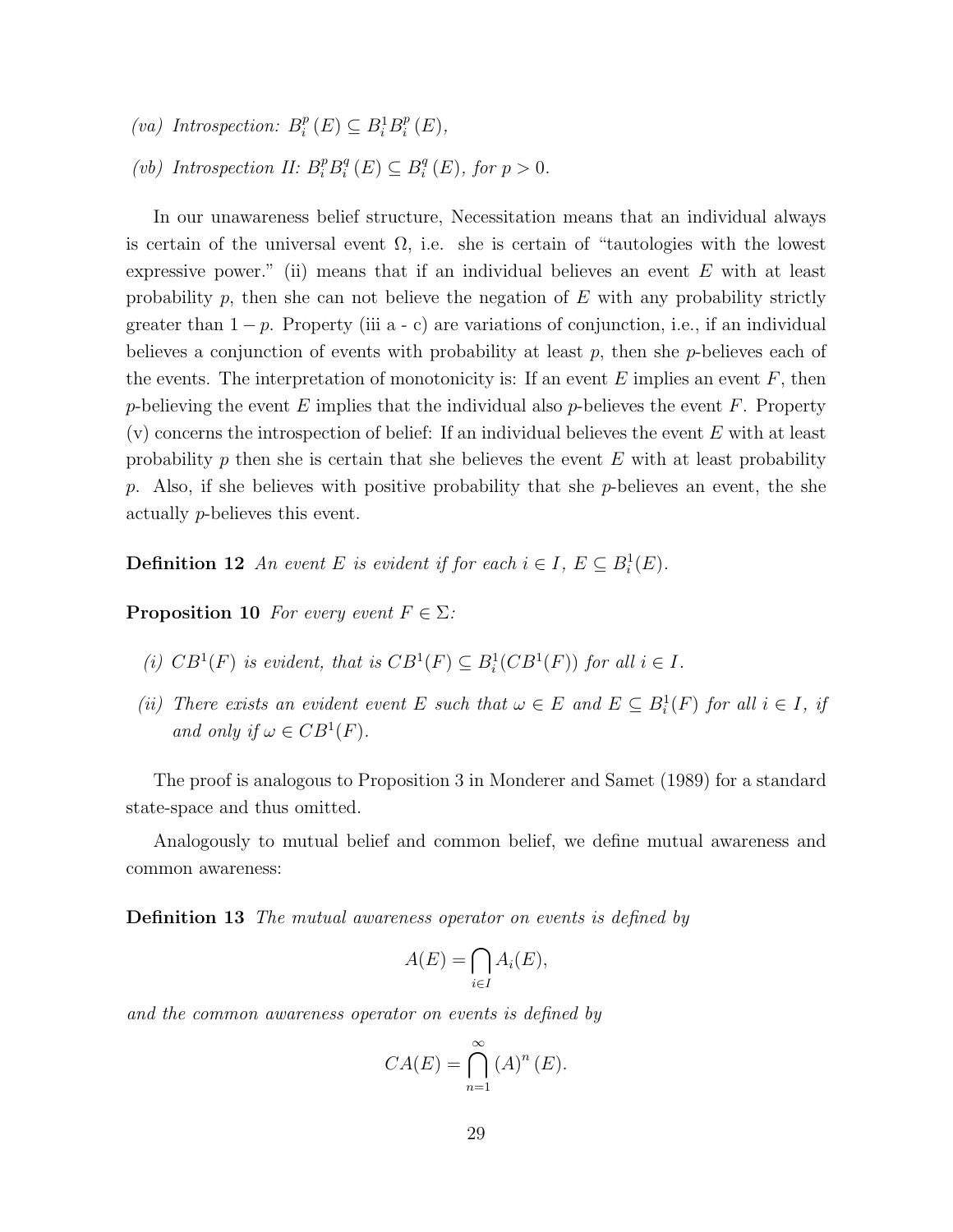Mutual awareness of an event  $E$  is the event that everybody is aware of  $E$ . Common awareness of an event  $E$  is the event that everybody is aware of  $E$ , everybody is aware that everybody is aware of  $E$ , everybody is aware of that  $\ldots$  ad infinitum.

**Proposition 11** Let E be an event and  $p, q \in [0, 1]$ . The following multi-person properties obtain:

| 1. $A_i(E) = A_i A_j(E)$               | $B^p(E) \subseteq CA(E),$<br>$B^0(E) = CA(E),$      |
|----------------------------------------|-----------------------------------------------------|
|                                        |                                                     |
| 2. $A_i(E) = A_i B_j^p(E)$             | 8. $B^{p}(E) \subseteq A(E),$<br>$B^{0}(E) = A(E),$ |
| 3. $B_i^p(E) \subseteq A_i B_i^q(E)$ , | 9. $A(E) = B^1(S(E)^{\uparrow})$                    |
| 4. $B_i^p(E) \subseteq A_i A_j(E)$ ,   | 10. $CA(E) = B^1(S(E)^{\uparrow})$                  |
| 5. $CA(E) = A(E)$ ,                    | 11. $CB^1(S(E)^{\uparrow}) \subseteq A(E)$          |
| 6. $CB^1(E) \subseteq CA(E)$ ,         | 12. $CB^1(S(E)^{\uparrow}) \subseteq CA(E)$         |

Note that properties 1, 5, 9, 10, 11 and 12 also hold for non-measurable events.

# B Proofs

# B.1 Proof of Remark 1

Define  $D := \{ \omega' \in S_{t_i(\omega)} : t_i(\omega') = t_i(\omega) \}$ . I.e.,  $D = Ben_i(\omega) \cap S_{t_i(\omega)}$ . We need to show that  $D^{\uparrow} = Ben_i(\omega)$ .

Consider first " $\subseteq$ ": If  $\omega' \in D^{\uparrow}$  then  $\omega'_{S_{t_i(\omega)}} \in Ben_i(\omega)$ . This is equivalent to  $t_i(\omega'_{S_{t_i(\omega)}}) = t_i(\omega) \in \Delta(S_{t_i(\omega)})$ . By (3) we have  $S_{t_i(\omega')}\succeq S_{t_i(\omega)}$ . By (2),  $t_i(\omega'_{S_{t_i(\omega)}})$  =  $t_i(\omega')_{|S_{t_i(\omega)}}$ . It follows that  $t_i(\omega')_{|S_{t_i(\omega)}} = t_i(\omega)$ . Thus  $\omega' \in Ben_i(\omega)$ .

" $\supseteq$ ":  $\omega' \in \text{Ben}_i(\omega)$  if and only if  $t_i(\omega')|_{S_{t_i(\omega)}} = t_i(\omega)$ . Hence for  $\omega' \in \text{Ben}_i(\omega)$ , we have  $S_{t_i(\omega')}\succeq S_{t_i(\omega)}$ . By (2)  $t_i(\omega'_{S_{t_i(\omega)}})=t_i(\omega')_{|S_{t_i(\omega)}}=t_i(\omega)$ . Hence  $\omega'_{S_{t_i(\omega)}}\in D$ . Thus  $\omega' \in D^{\uparrow}$ . The contract of the contract of the contract of the contract of the contract of  $\Box$ 

# B.2 Proof of Proposition 1

 $A_i(E)$  is an  $S(E)$ -based event if there exists a subset  $D \subseteq S(E)$  s.t.  $D^{\uparrow} = A_i(E)$ .

Assume that  $A_i(E)$  is non-empty. Define  $D := \{ \omega \in S(E) : t_i(\omega) \in \Delta(S(E)) \}$ . By definition of the awareness operator,  $D = A_i(E) \cap S(E)$ . We show that  $D^{\uparrow} = A_i(E)$ .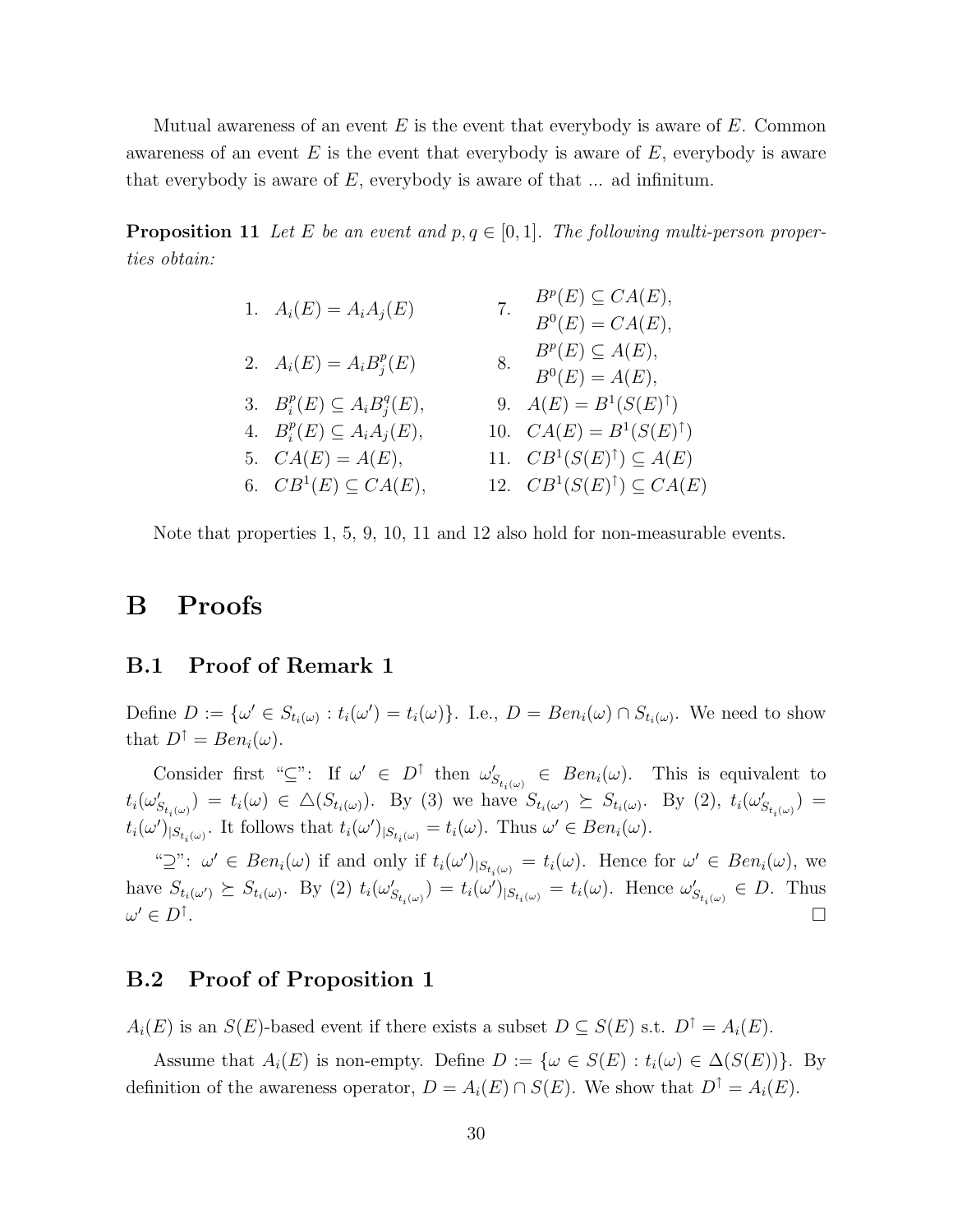Let  $\omega \in D^{\uparrow}$ , that is  $\omega \in S'$  for some  $S' \succeq S(E)$  and  $\omega_{S(E)} \in D$ . This is equivalent to  $t_i(\omega_{S(E)}) \in \Delta(S(E))$ . By 0. follows  $S' \succeq S_{t_i(\omega)}$ . By 3. we have  $S_{t_i(\omega)} \succeq S(E)$ . Thus  $\omega \in A_i(E)$ . (Note that  $A_i(E) = {\omega \in \Omega : S_{t_i(\omega)} \succeq S(E)}$ .)

In the reverse direction, let  $\omega \in A_i(E)$ , i.e.,  $t_i(\omega) \in \Delta(S)$  with  $S \succeq S(E)$ . By 0.,  $\omega \in S'$  with  $S' \succeq S$ . Consider  $\omega_{S(E)}$ . By 2.,  $t_i(\omega_{S(E)}) = t_i(\omega)_{|S(E)}$ . Hence  $\omega_{S(E)} \in D$ . Thus  $\omega \in D^{\uparrow}$ .

Finally, if  $A_i(E)$  is empty, then by definition of the awareness operator, we have  $A_i(E) = \emptyset^{S(E)}$ .

# B.3 Proof of Proposition 2

 $B_i^p$  $i(E)$  is an  $S(E)$ -based event if there exists a subset  $D \subseteq S(E)$  s.t.  $D^{\uparrow} = B_i^p$  $_i^p(E).$ Assume that  $B_i^p$  $i(E)$  is non-empty. Define  $D := \{ \omega \in S(E) : t_i(\omega)(E) \geq p \}$ . By definition of the *p*-belief operator,  $D = B_i^p$  $i^p(E) \cap S(E)$ . We show that  $D^{\uparrow} = B_i^p$  $_i^p(E).$ 

Let  $\omega \in D^{\uparrow}$ , that is  $\omega \in S'$  for some  $S' \succeq S(E)$  and  $\omega_{S(E)} \in D$ . This is equivalent to  $t_i(\omega_{S(E)})(E) \geq p$ . By 0.  $S_{t_i(\omega_{S(E)})} = S(E)$ . By 3. we have  $S_{t_i(\omega)} \succeq S(E)$ . By 2. it follows that  $p \le t_i(\omega_{S(E)})(E) = t_i(\omega)_{|S(E)}(E)$ . Hence  $t_i(\omega)(E) \ge p$ . Thus  $\omega \in B_i^p$  $_i^p(E).$ 

In the reverse direction, let  $\omega \in B_i^p$  $i^p(E)$ , i.e.,  $t_i(\omega)(E) \geq p$ . Since  $t_i(\omega)(E) \geq p$  it follows that  $S_{t_i(\omega)} \succeq S(E)$ . Let  $\omega \in S'$ . By 0.  $S' \succeq S_{t_i(\omega)}$ . Consider  $\omega_{S(E)}$ . By 2.,  $t_i(\omega_{S(E)})(E) = t_i(\omega)(E)_{|S(E)} \geq p$ . Hence  $\omega_{S(E)} \in D$ . Thus  $\omega \in D^{\uparrow}$ .

Finally, if  $B_i^p$  $i^p(E)$  is empty, then by definition of the *p*-belief operator, we have  $B_i^p$  $_i^p(E) =$  $\emptyset^{S(E)}$ .

# B.4 Proof of Proposition 3

1. This property is equivalent to  $B_i^p$  $i^p(E) \cup B_i^p \neg B_i^p$  $i^p(E) \subseteq A_i(E)$ . By Property 5. we have  $B_i^p$  $i^p_i(E) \subseteq A_i(E)$ . To see that  $B_i^p \neg B_i^p$  $i^p_i(E) \subseteq A_i(E)$ , note that  $\omega \in B_i^p \neg B_i^p$  $i^p(E)$  if and only if  $t_i(\omega)$  ( $\neg B_i^p$  $i^p(E)$ )  $\geq p$ . This implies that  $S_{t_i(\omega)} \succeq S(\neg B_i^p)$  $i<sup>p</sup>(E)$  =  $S(E)$ . The last equality follows by Property 8 and Proposition 2. Hence  $\omega \in A_i(E)$ .

2. The proof is analogous to 1. The is property is equivalent to  $\bigcap_{n=1}^{\infty} B_i^p$  $i^p(-B_i^p)$  $\binom{p}{i}^{n-1}(E) \subseteq$  $A_i(E)$ .  $\omega \in B_i^p$  $i^p(-B_i^p)$  $\int_{i}^{p}$ <sup>n-1</sup> (*E*) for any  $n = 1, 2, ...$  if and only it  $t_i(\omega)$  ( $(\neg B_i^p)$ )  $\binom{p}{i}^{n-1}(E)\right)\geq p$ for any  $n = 1, 2, ...$  It follows that  $S_{t_i(\omega)} \succeq S\left( (-B_i^p)\right)$  $\binom{p}{i}^{n-1}(E)$  for any  $n = 1, 2, ...$  By Proposition 2,  $S\left(\left(\neg B_i^p\right)\right)$  $\binom{p}{i}^{n-1}(E)$  =  $S(E)$  for any  $n = 1, 2, ...$  Hence  $\omega \in A_i(E)$ .

3. First, we show  $B_i^pU_i(E) \subseteq A_i(E)$ .  $\omega \in B_i^pU_i(E)$  if and only if  $t_i(\omega)(U_i(E)) \geq p$ .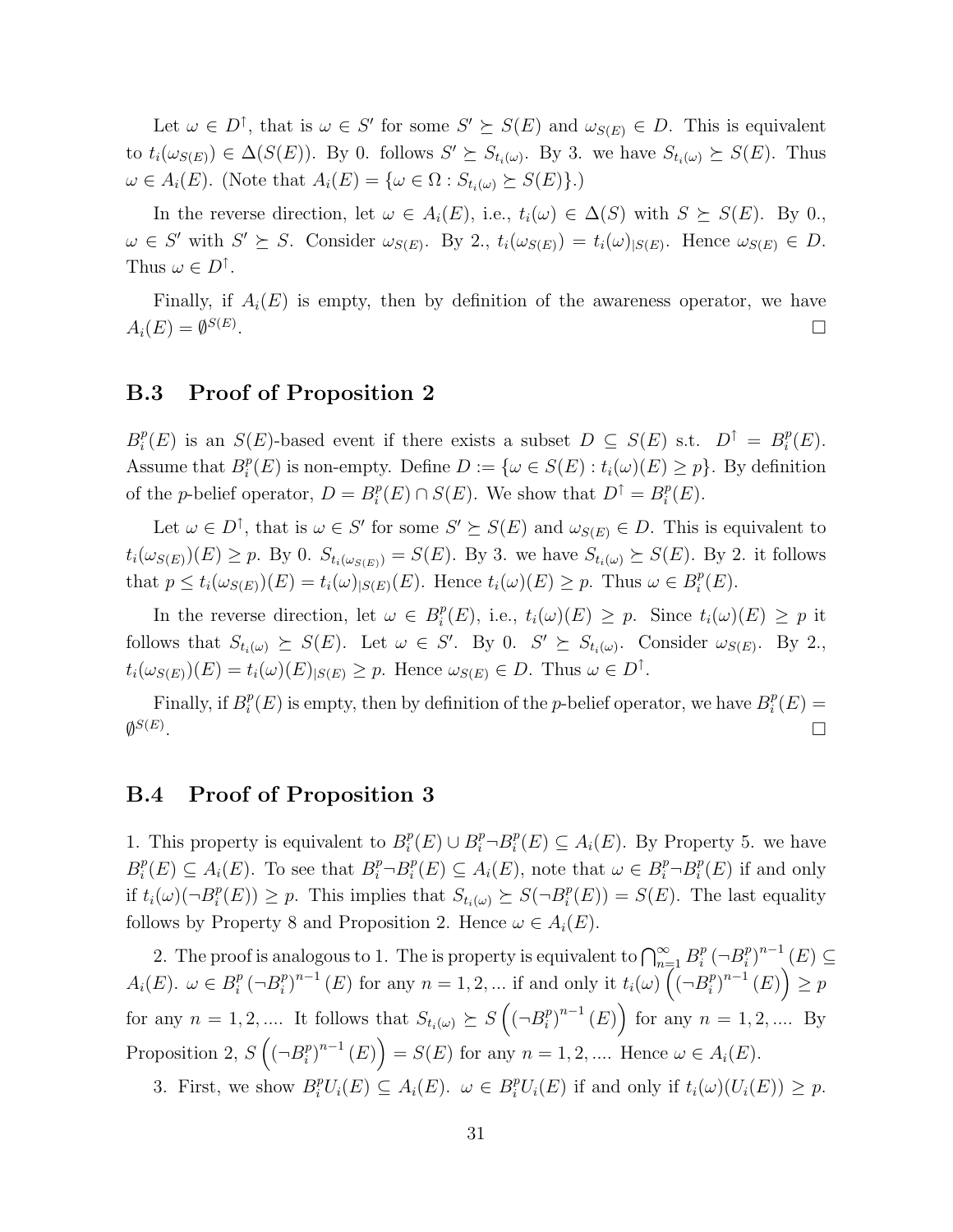It implies  $S_{t_i(\omega)} \succeq S(U_i(E))$ . By Proposition 1  $S(U_i(E)) = S(E)$ . Hence  $S_{t_i(\omega)} \succeq S(E)$ which is equivalent to  $\omega \in A_i(E)$ .

Second, we show that  $B_i^p U_i(E) = \emptyset^{S(E)}$  for  $p \in (0, 1]$ . Since  $B_i^p U_i(E) \subseteq A_i(E)$  we have by monotonicity  $B_i^1 B_i^p U_i(E) \subseteq B_i^1 A_i(E)$ . By introspection  $B_i^p U_i(E) \subseteq B_i^1 B_i^p U_i(E) \subseteq$  $B_i^1A_i(E)$ . By additivity, we have  $B_i^pU_i(E) \subseteq \neg B_i^1A_i(E)$ . Hence  $B_i^pU_i(E) = \emptyset^{S(E)}$  $\neg B_i^1 A_i(E) \cap B_i^1 A_i(E).$ 

Third, we show that  $B_i^0U_i(E) = A_i(E)$ .  $\omega \in A_i(E)$  if and only if  $\omega \in A_iU_i(E)$  since by AA-self-reflection  $A_i(E) = A_i A_i(E)$  and by symmetry  $A_i A_i(E) = A_i U_i(E)$ . Hence, if  $\omega \in A_i(E)$  then  $t_i(\omega)(U_i(E))$  is defined. Therefore  $\omega \in B_i^0U_i(E)$ , and hence  $A_i(E) \subseteq$  $B_i^0 U_i(E)$ . Together with the first part of the proof, we conclude  $B_i^0 U_i(E) = A_i(E)$ .

4. This property is equivalent to  $A_iU_i(E) = A_i(E)$ .  $\omega \in A_iU_i(E)$  if and only if  $S_{t_i(\omega)} \succeq S(U_i(E)) = S(A_i(E)) = S(E)$  by Proposition 1. Hence  $\omega \in A_iU_i(E)$  if and only if  $\omega \in A_i(E)$ .

5.  $\omega \in A_i(E)$  if and only if  $S_{t_i(\omega)} \succeq S(E)$ . For any  $t_i(\omega)$ , we have  $S_{t_i(\omega)} \succeq S(E)$  if and only if  $1 = t_i(\omega)(S(E)^{\uparrow})$ . This is equivalent to  $\omega \in B_i^1(S(E)^{\uparrow})$ .

6. First, we show  $B_i^p$  $i^p(E) \subseteq A_i(E)$ .  $\omega \in B_i^p$  $i^p(E)$  if and only if  $t_i(\omega)(E) \geq p$ . This implies that  $S_{t_i(\omega)} \succeq S(E)$ , which is equivalent to  $\omega \in A_i(E)$ .

Second, we show for  $p = 0$ ,  $A_i(E) \subseteq B_i^0(E)$ .  $\omega \in A_i(E)$  if and only if  $t_i(\omega) \in \Delta(S)$ with  $S \succeq S(E)$ . Hence  $t_i(\omega)(E) \geq 0$ , which implies that  $\omega \in B_i^0(E)$ .

7.  $\omega \in B_i^p$  $i(E)$  if and only if  $t_i(\omega)(E) \geq p$ . This implies that  $S_{t_i(\omega)} \succeq S(E)$ . By Proposition 2 it is equivalent to  $S_{t_i(\omega)} \succeq S(B_i^q)$  $i<sup>q</sup>(E)$ , which is equivalent to  $\omega \in A_i B_i^q$  $_i^q(E).$ 

8. By the definition of negation,  $S(E) = S(\neg E)$ . Hence for  $t_i(\omega) \in \Delta(S)$ ,  $S \succeq S(E)$ if and only if  $S \succeq S(\neg E)$ .

9.  $\omega \in \bigcap_{\lambda \in L} A_i(E_\lambda)$  if and only if  $S_{t_i(\omega)} \succeq S(E_\lambda)$  for all  $\lambda \in L$ . This is equivalent to  $S_{t_i(\omega)} \succeq \sup_{\lambda \in L} S(E_{\lambda}) = S(\bigcap_{\lambda \in L} E_{\lambda}),$  which is equivalent to  $\omega \in A_i(\bigcap_{\lambda \in L} E_{\lambda}).$ 

10. By Proposition 2,  $S(E) = S(B_i^p)$  $i(E)$ ). Hence,  $\omega \in A_i(E)$  if and only if  $\omega \in E$  $A_i B_i^p$  $_i^p(E).$ 

11. By Proposition 1,  $S(E) = S(A_i(E))$ . Hence  $\omega \in A_i(E)$  if and only if  $\omega \in A_iA_i(E)$ .

12.  $\omega \in B_i^pA_i(E)$  if and only if  $t_i(\omega)(A_i(E)) \geq p$ . This implies  $S_{t_i(\omega)} \succeq S(A_i(E))$ . By Proposition 1,  $S(A_i(E)) = S(E)$ . Thus  $\omega \in A_i(E)$ . To see the converse, by weak necessitation and introspection,  $A_i(E) = B_i^1(S(E)^{\uparrow}) \subseteq B_i^1B_i^1(S(E)^{\uparrow}) = B_i^1A_i(E)$ . By Proposition 9 (o),  $B_i^1 A_i(E) \subseteq B_i^p A_i(E)$ .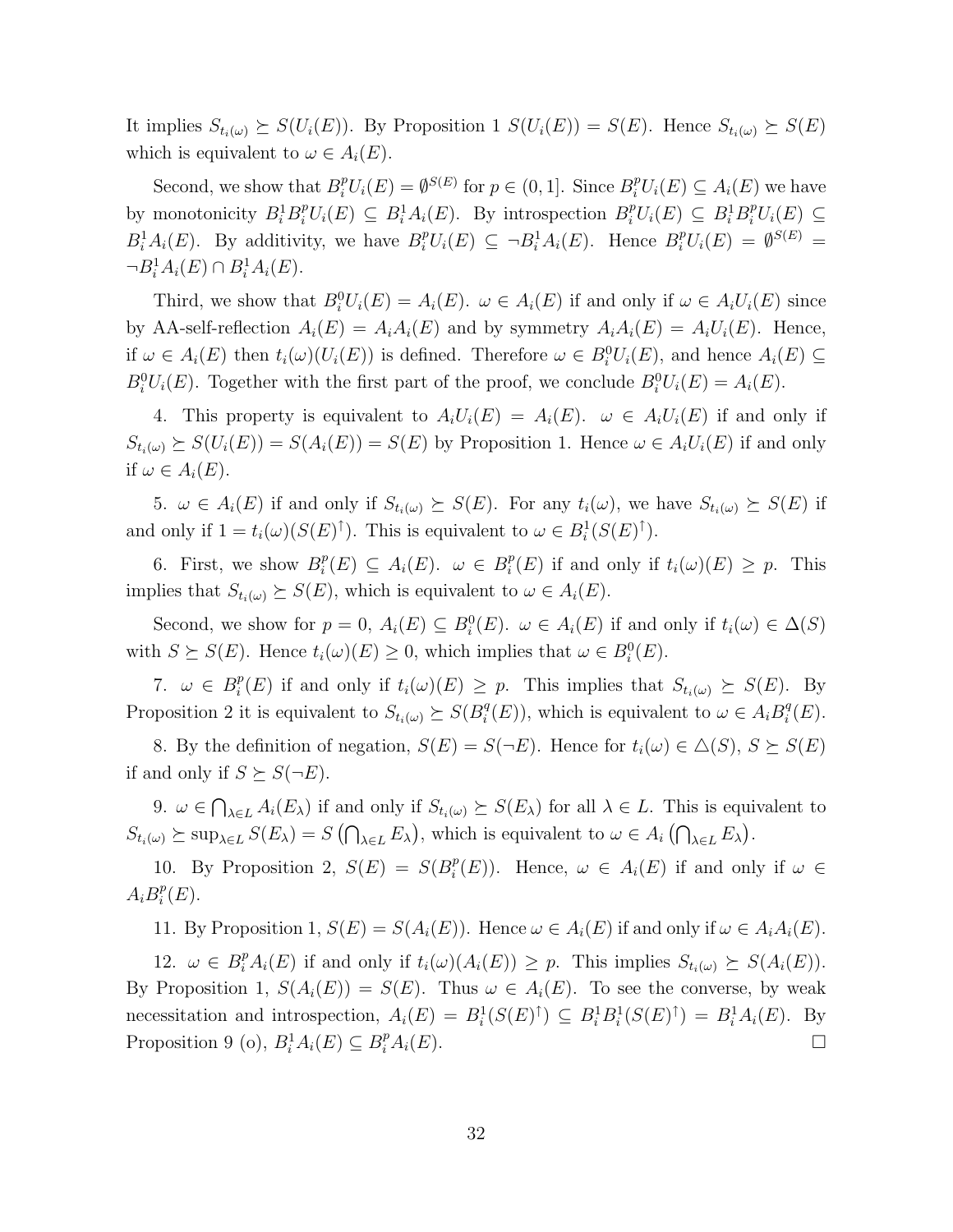## B.5 Proof of Proposition 4

Note that  $U_i(E) = S(E)^\dagger \setminus A_i(E) = \{ \omega \in S(E)^\dagger : t_i(\omega) \in \Delta(S) \text{ s.t. } S \not\leq S(E) \}$  ${\omega \in \Omega : S_{t_i(\omega)} \not\geq S(E) \text{ and } S_{\omega} \succeq S(E)}$ . The result now follows from the fact that  $t_i(\omega)(S(E)^{\uparrow}) = 1$  if  $S_{t_i(\omega)} \succeq S(E)$ .

# B.6 Proof of Proposition 5

Note that  $S(S(E)^{\uparrow}) = S(\neg E) = S(E)$ . If  $S_{t_i(\omega)} \not\geq S(E)$  and  $S_{\omega} \geq S(E)$ , then  $t_i^Z(\omega)(S(E)^{\uparrow}) = t_i^Z(\omega)(E) = t_i^Z(\omega)(\neg E) = 0.$  Hence in this case  $\omega \in Z_i(S(E)^{\uparrow})$ and  $\omega \in Z_i(E) \cap Z_i(\neg E)$ . If  $S_{t_i(\omega)} \succeq S(E)$ , then  $t_i^Z(\omega)(S(E)^{\uparrow}) = t_i(\omega)(S(E)^{\uparrow}) =$  $1 = t_i(\omega)(E) + t_i(\omega)(\neg E) = t_i^Z(\omega)(E) + t_i^Z(\omega)(\neg E)$ . Hence  $\omega \notin Z_i(S(E)^{\uparrow})$  and  $\omega \notin$  $Z_i(E) \cap Z_i(\neg E).$ 

# B.7 Proof of Proposition 6

" $\supseteq$ ":  $U_i(E) = Z_i(S(E)^{\uparrow}) \subseteq Z_i(E)$  where the first equality follows from Proposition 4 and second inclusion follows from Proposition 5.  $B_i^1(\neg E) \subseteq A_i(E)$ . Clearly,  $B_i^1(\neg E) \subseteq Z_i(E)$ .

" $\subseteq$ ":  $\omega \in Z_i(E)$  if and only if  $t_i^Z(\omega)(E) = 0$ . If  $t_i^Z(\omega)(\neg E) = 0$ , then  $\omega \in Z_i(S(E)^{\uparrow})$  by Proposition 5. Thus  $\omega \in U_i(E)$  by Proposition 4. If  $t_i^Z(\omega)(\neg E) > 0$ , then  $t_i^Z(\omega)(\neg E) = 1$ . Then  $\omega \in B_i^1(\neg E) \subseteq A_i(E)$ .

# B.8 Proof of Proposition 7

We only have to show:

- 1.  $t_i^F: \Omega \longrightarrow \Delta(\Omega, \mathcal{F})$  is measurable, where  $\Delta(\Omega, \mathcal{F})$  is endowed with the sigmaalgebra generated by sets  $\{\mu \in \Delta(\Omega, \mathcal{F}) : \mu(E) \geq p\}$  for  $p \in [0, 1]$  and  $E \in \mathcal{F}$ .
- 2. For all  $\omega \in \Omega$ ,  $i \in I$ , and  $E \in \mathcal{F}$ : If  $[t_i^F(\omega)] = {\omega' \in \Omega : t_i^F(\omega') = t_i^F(\omega)} \subseteq E$ , then  $t_i^F(\omega)(E)=1.$

But both properties follow directly from the respective properties in the unawareness belief structure  $\Omega$ .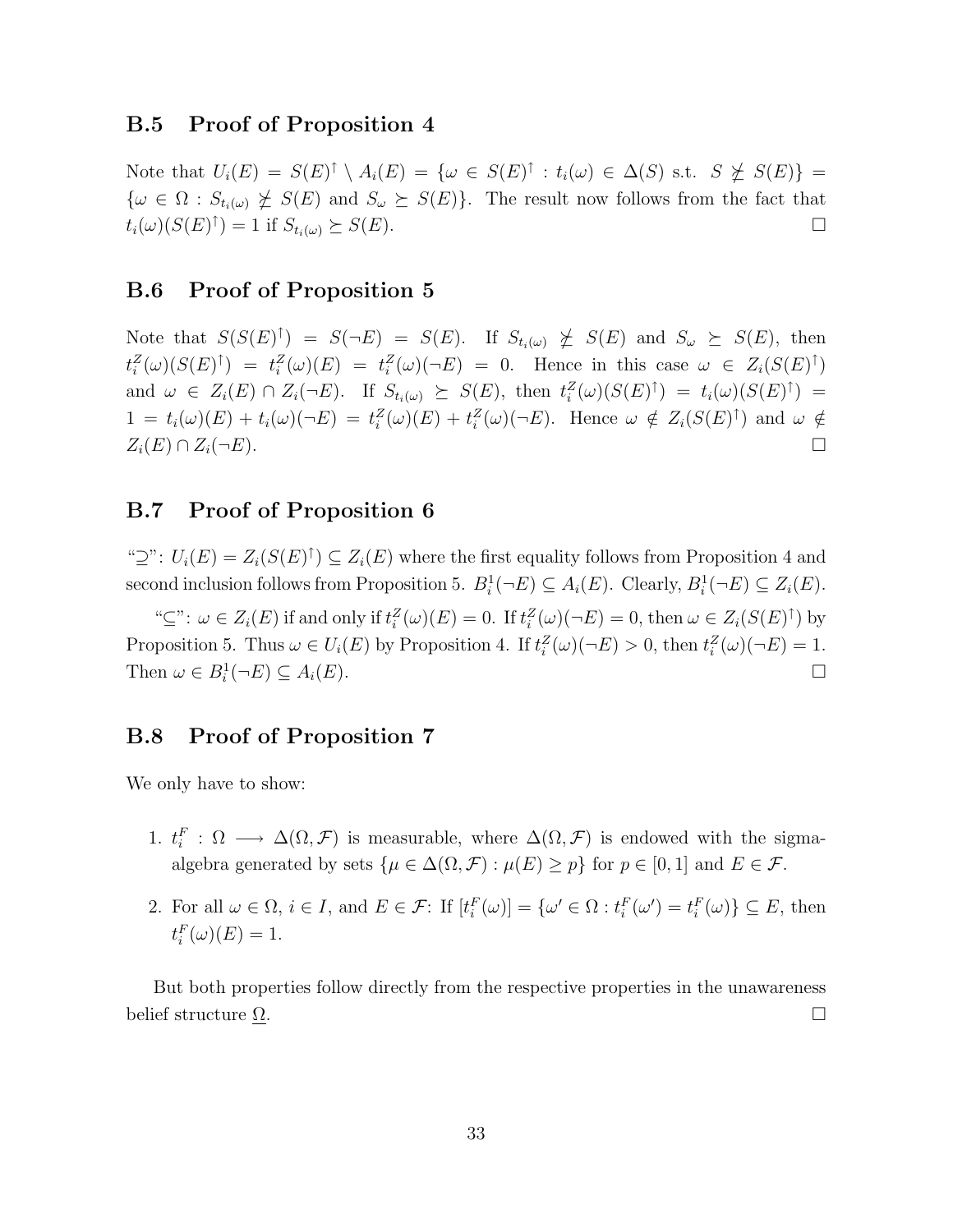# B.9 Proof of Theorem 1

Before we prove the theorem, we state following observations:

**Remark 5** If  $P = (P^S)_{S \in \mathcal{S}} \in \prod_{S \in \mathcal{S}} \Delta(S)$  is a positive (common) prior, then also  $P^S \in$  $\Delta(S)$  is positive (common) prior on S for every  $S \in \mathcal{S}$ .

**Remark 6** If  $\mu_i \in \Delta(S)$  is a positive prior for player i on S and  $S' \preceq S$ , then the marginal of  $\mu_i$  on S',  $(\mu_i^S)_{|S'}$  is a positive prior for player i on S'.

**Lemma 2** Let  $P^S$  be a positive common prior on some finite state-space S and let  $i \in$ I and  $\omega \in \Sigma$  such that  $t_i(\omega) \in \Delta(S)$ . Then we have for all  $\omega' \in [t_i(\omega)] \cap S$  that  $t_i\left(\omega\right)\left(\left\lbrace \omega'\right\rbrace\right)=\frac{P^S(\left\lbrace \omega'\right\rbrace)}{P^S(\left\lbrace t_i\left(\omega\right)\right\rbrace)}$  $P^S([t_i(\omega)] \cap S)$ .

PROOF OF THE LEMMA. Because  $t_i(\omega) = t_i(\omega')$ , we have  $A_i(S^{\uparrow}) = A_i(\{\omega'\}^{\uparrow}) \supseteq$  $[t_i(\omega)]^{\dagger} \supseteq {\{\omega'\}}^{\dagger}$ . By the definition of a prior on S,  $P^S(\{\omega'\}) = P^S(\{\omega'\}^{\dagger} \cap A_i(\{\omega'\}^{\dagger}) ) =$ R  $A_i\big(\{\omega'\}^\uparrow\big)\cap S$  $t_i(\cdot) \left( {\{\omega'\}}^{\dagger} \right) dP^S(\cdot)$ . Note that if  $\omega'' \in S \setminus [t_i(\omega)] \cap S$ , then we do have  $t_i(\omega'')\left(\{\omega'\}^{\uparrow}\right)=0.$  Hence, since  $t_i(\omega)=t_i(\omega'')$ , for  $\omega''\in[t_i(\omega)]$ , we have R  $A_i\big(\{\omega'\}^\uparrow\big)\cap S$  $t_{i}\left(\cdot\right)\left(\left\{\omega'\right\} ^{\uparrow}\right)dP^{S}\left(\cdot\right) =\quad\int$  $[t_i(\omega)]$ ∩ $S$  $t_i(\cdot) (\{\omega'\}) dP^S(\cdot) = t_i(\omega) (\{\omega'\}) P^S([t_i(\omega)] \cap S).$ Because  $P^S$  is positive, it follows that  $t_i(\omega)$   $(\{\omega'\}) = \frac{P^S(\{\omega'\})}{P^S(\{t_i(\omega)\})}$  $\overline{P^S([t_i(\omega)]\cap S)}$ . — Процессиональные просто производства и продага в собстановки с производствовки с производствовки с произво<br>В собстановки с производствовки с производствовки с производствовки с производствовки с производствовки с прои

PROOF OF THE THEOREM. The idea of the proof is follows: First, if the set of states in which there is common certainty that the first player's expectation is strictly above  $\alpha$ and the second player's expectations is weakly below  $\alpha$  is nonempty, there is a minimal state-space such that the common certainty event restricted to this space is nonempty. Second, this restricted common certainty event is a belief closed subset in which beliefs are stationary. Third, this set, together with the restriction of types to this set constitutes a standard state-space to which a standard no-trade argument can be applied.

Note that  $E_1^{>\alpha}$  and  $E_2^{\leq \alpha}$  may not be events in our unawareness belief structure. The definition of the belief operator as well as Proposition 9 and 10 can be extended to measurable subsets of  $\Omega$ . The proofs are analogous and thus omitted.

Suppose that  $CB^1(E_1^{\geq \alpha} \cap E_2^{\leq \alpha})$  $\binom{\leq \alpha}{2}$  is non-empty. Then fix a  $\preceq$ -minimal state-space S such that  $W := CB^1 \left( E_1^{>\alpha} \cap E_2^{\leq \alpha} \right)$  $(\frac{1}{2}^{\infty}) \cap S \neq \emptyset$ . Such a space S exists by the finiteness of  $\Sigma$ .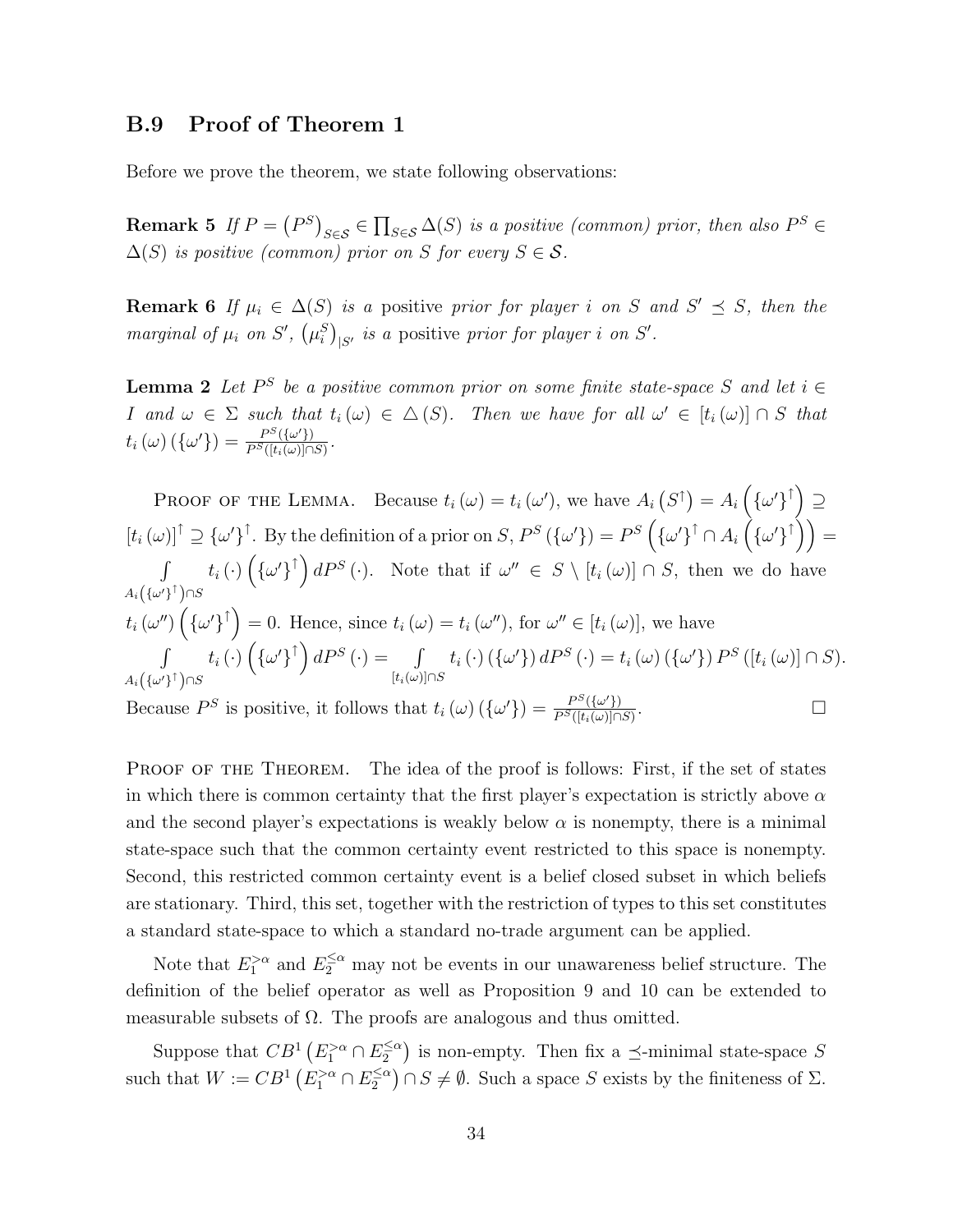By Remark 5, since  $P$  is a positive common prior,  $P^S$  is a positive common prior on S.

Since  $W = CB^1 (E_1^{>\alpha} \cap E_2^{\leq \alpha})$  $\binom{1}{2} \cap S \subseteq S \cap B_i^1 \left( CB^1 \left( E_1^{> \alpha} \cap E_2^{\leq \alpha} \right) \right)$  $(\frac{1}{2}a)$ ), the minimality of S implies that for each  $\omega \in CB^1(E_1^{>\alpha} \cap E_2^{\leq \alpha})$  $\binom{\leq \alpha}{2} \cap S$  we do have  $S_{t_i(\omega)} = S$  and  $t_i(\omega)(W) = 1$ .

By the definition,  $t_i(\omega) ([t_i(\omega)] \cap S) = 1$ , for each  $\omega \in CB^1 (E_1^{>\alpha} \cap E_2^{\leq \alpha})$  $\binom{1 \leq \alpha}{2} \cap S$ . Since  $t_i(\omega)(W) = 1$ , we have  $t_i(\omega) (([t_i(\omega)] \cap S) \setminus W) = 0$ .

By Lemma 2, this implies that  $P^{S}(\{\omega'\}) = 0$ , for  $\omega' \in ([t_i(\omega)] \cap S) \setminus W$  such that  $\omega$   $\in$   $CB^1$   $(E_1^{>\alpha} \cap E_2^{\leq \alpha})$  $\binom{\leq \alpha}{2} \cap S$ . It follows that  $P^S(([t_i(\omega)] \cap S) \setminus W) = 0$  and hence,  $P^{S}(([t_i(\omega)] \cap S) \cap W) = P^{S}([t_i(\omega)] \cap S) - P^{S}(([t_i(\omega)] \cap S) \setminus W) = P^{S}([t_i(\omega)] \cap S) >$ 0. So, we do have  $P^{S}(W) > 0$ .

The fact that  $P^{S}(\{\omega'\})=0$ , for  $\omega' \in ([t_i(\omega)] \cap S) \setminus W$  such that  $\omega \in CB^1(E_1^{>\alpha} \cap E_2^{\leq \alpha})$  $\binom{\leq\alpha}{2}\bigcap$  $S = W$  implies the following: For any random variable x, we have  $\sum_{\omega' \in [t_i(\overline{\omega})] \cap S} x(\omega') P^S(\{\omega'\}) =$  $\sum_{\omega' \in W \cap [t_i(\overline{\omega})] \cap S} x(\omega') P^S(\{\omega'\}),$  if  $[t_i(\overline{\omega})] \cap W \neq \emptyset$ . And also  $\sum_{\omega \in W} x(\omega) P^S(\{\omega\}) =$  $\sum_{[t_i(\overline{\omega})] \cap W \neq \emptyset} \sum_{\omega \in [t_i(\overline{\omega})] \cap S} x(\omega) P^S(\{\omega\}).$  This is so, because there is a  $\omega \in [t_i(\overline{\omega})] \cap W$  and for this  $\omega$ , we do have  $\omega \in CB^1(E_1^{>\alpha} \cap E_2^{\leq \alpha})$  $(\frac{\leq \alpha}{2}) \cap S$  and  $[t_i(\omega)] = [t_i(\overline{\omega})]$  and this implies  $P^{S}((t_i(\overline{\omega})]\cap S)\setminus W)=0.$ 

For  $i = 1, 2$  we have

$$
\sum_{\omega \in W} P^{S}(\{\omega\}) \sum_{\omega' \in [t_i(\omega)] \cap S} v(\omega') t_i(\omega) (\{\omega'\})
$$
\n
$$
= \sum_{\omega \in W} P^{S}(\{\omega\}) \sum_{\omega' \in [t_i(\omega)] \cap S} v(\omega') \frac{P^{S}(\{\omega'\})}{P^{S}([t_i(\omega)] \cap S)}
$$
\n
$$
= \sum_{[t_i(\overline{\omega})] \cap W \neq \emptyset} \sum_{\omega \in [t_i(\overline{\omega})] \cap S} P^{S}(\{\omega\}) \sum_{\omega' \in [t_i(\omega)] \cap S} v(\omega') \frac{P^{S}(\{\omega'\})}{P^{S}([t_i(\omega)] \cap S)}
$$
\n
$$
= \sum_{[t_i(\overline{\omega})] \cap W \neq \emptyset} \sum_{\omega \in [t_i(\overline{\omega})] \cap S} P^{S}(\{\omega\}) \sum_{\omega' \in [t_i(\overline{\omega})] \cap S} v(\omega') \frac{P^{S}(\{\omega'\})}{P^{S}([t_i(\omega)] \cap S)}
$$
\n
$$
= \sum_{[t_i(\overline{\omega})] \cap W \neq \emptyset} P^{S}([t_i(\overline{\omega})] \cap S) \sum_{\omega' \in [t_i(\overline{\omega})] \cap S} v(\omega') \frac{P^{S}(\{\omega'\})}{P^{S}([t_i(\overline{\omega})] \cap S)}
$$
\n
$$
= \sum_{[t_i(\overline{\omega})] \cap W \neq \emptyset} \sum_{\omega' \in [t_i(\overline{\omega})] \cap S} v(\omega') P^{S}(\{\omega'\})
$$
\n
$$
= \sum_{\omega' \in W} v(\omega') P^{S}(\{\omega'\}).
$$

But by the assumptions, we have  $\sum_{\omega \in W} P^S(\{\omega\}) \sum_{\omega' \in [t_1(\omega)] \cap S} v(\omega') t_1(\omega) (\{\omega'\}) >$  $\alpha P^{S}(W)$  and  $\sum_{\omega \in W} P^{S}(\{\omega\}) \sum_{\omega' \in [t_{2}(\omega)] \cap S} v(\omega') t_{2}(\omega) (\{\omega'\}) \leq \alpha P^{S}(W)$ , a contradic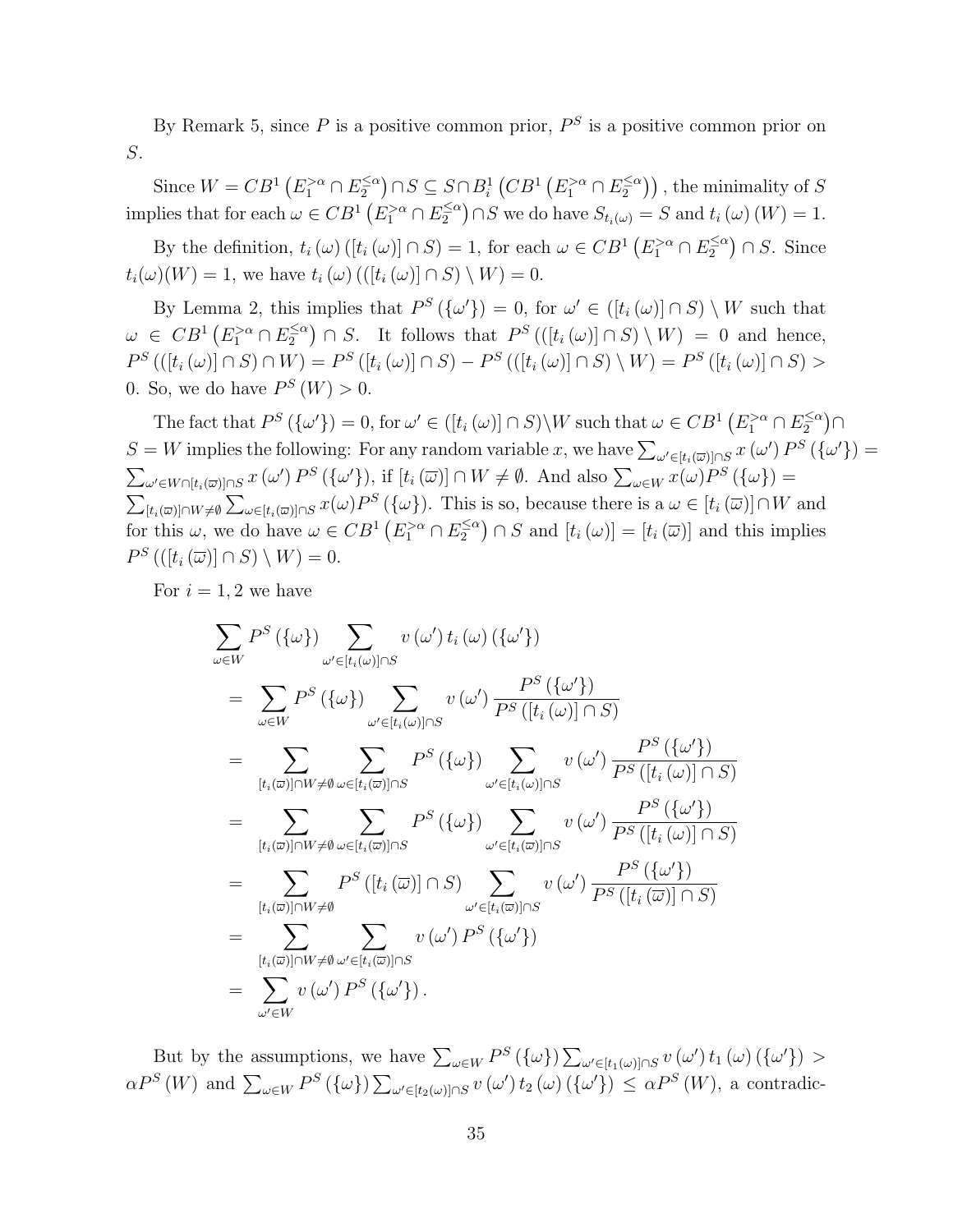tion, since  $P^S(W) > 0$ .

# B.10 Proof of Proposition 8

Before we prove the proposition, we require following auxiliary results:

**Remark 7** For any  $\omega \in \Omega$ ,  $t_i(\omega)(E \cap A_i(E)) = t_i(\omega)(E)$  for any event E s.t.  $S(E) \preceq$  $S_{t_i(\omega)}$ .

PROOF OF THE REMARK: Let E be an event and  $t_i(\omega)$  be such that  $S(E) \preceq S_{t_i(\omega)}$ . Since  $E = (E \cap A_i(E)) \cup (E \cap U_i(E))$  and  $A_i(E) \cap U_i(E) = \emptyset^{S(E)}$ , we have  $(E \cap B_i)$  $A_i(E)$ )∩( $E \cap U_i(E)$ ) =  $\emptyset^{S(E)}$ . Since  $t_i(\omega)$  is an additive probability measure,  $t_i(\omega)(E)$  =  $t_i(\omega)(E \cap A_i(E)) + t_i(\omega)(E \cap U_i(E)).$  Since  $B_i^p U_i(E) = \emptyset^{S(E)}$  for  $p \in (0,1]$  ( $B^p U$ Introspection in Proposition 3), we must have  $t_i(\omega)(E \cap U_i(E)) = 0$ .

We slightly abuse terminology and call a probability measure  $\mu_i \in \Delta(S)$  a prior for player i on S if for every event  $E \in \Sigma$  with  $S(E) \preceq S$  equation (1u) is satisfied, i.e.,

$$
\mu_i(E \cap S \cap A_i(E)) = \int_{S \cap A_i(E)} t_i(\cdot)(E) d\mu_i(\cdot). \tag{3}
$$

The following lemma says that if there is a prior on a state-space then the marginal on a lower space is a prior as well.

**Lemma 3** If  $\mu \in \Delta(S')$  is a prior for player i on S' and  $S \preceq S'$ , then  $(\mu)_{|S}$  (the marginal of  $\mu$  on  $S$ ) is a prior for player i on  $S$ .

PROOF OF THE LEMMA. Let E be an event with  $S(E) \preceq S$  and let  $\mu$  be individual i's prior probability measure on S' with  $S' \succeq S$ . We have to show that  $\mu\left((r_S^{S\prime})^{-1}(E\cap S\cap A_i(E))\right) = \int_{S\cap A_i(E)} t_i(\cdot)(E)d\mu(\cdot)$ . Since  $S(E) \preceq S$ , and by Proposition 1  $S(A_i(E)) = S(E)$ , it follows that  $(r_S^{S})^{-1}(E \cap S \cap A_i(E)) = E \cap S' \cap A_i(E)$ , and therefore  $\mu_{|S}(E \cap S \cap A_i(E)) = \mu(E \cap S' \cap A_i(E))$ . So it remains to show that  $\int_{S \cap A_i(E)} t_i(\cdot)(E \cap A_i(E)) d(\mu_{|S})(\cdot) = \int_{S' \cap A_i(E)} t_i(\cdot) (E \cap A_i(E)) d\mu(\cdot).$ 

We first show the following Claim: Let  $\omega \in S(E) \preceq S \preceq S'$  such that  $\omega \in A_i(E)$ . Then  $t_i(\omega)(E \cap A_i(E)) = t_i(\omega_S)(E \cap A_i(E)).$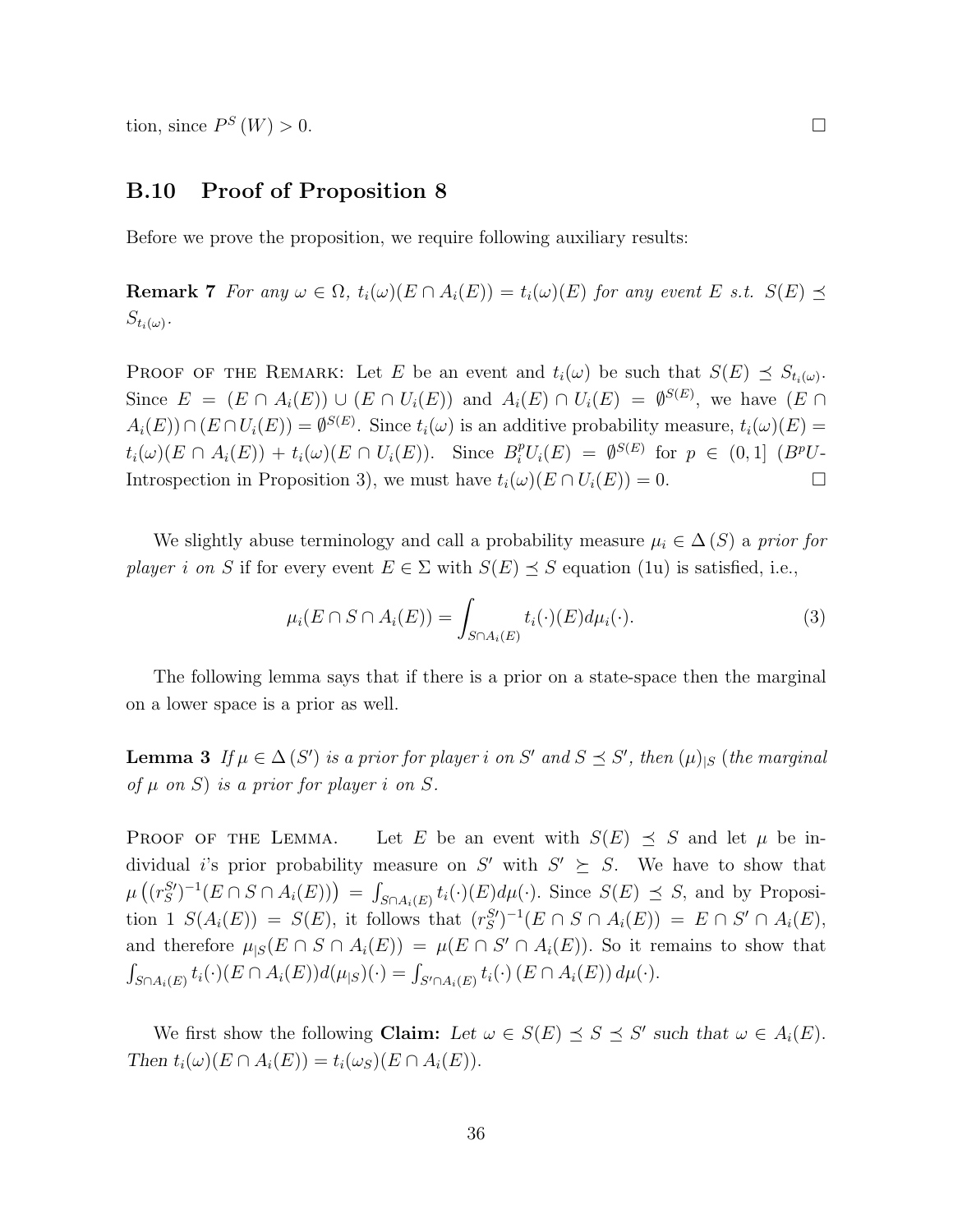Proposition 1,  $\omega \in A_i(E)$  and  $S(E) \preceq S$  imply that  $\omega_S \in A_i(E)$ . We have that  $\omega \in A_i(E)$  implies  $t_i(\omega)(E \cap A_i(E)) = t_i(\omega)(E \cap A_i(E) \cap S_{t_i(\omega)})$ . By 3 of Definition 1, we have  $S_{t_i(\omega_S)} \preceq S_{t_i(\omega)}$ . And by 1 of Definition 1  $t_i(\omega_S)(E \cap A_i(E)) = t_i(\omega_S)(E \cap A_i(E) \cap$  $S_{t_i(\omega_S)})=t_i(\omega_{S_{t_i(\omega_S)}})(E \cap A_i(E) \cap S_{t_i(\omega_S)})$ . By 2 of Definition 1, we have  $t_i(\omega_{S_{t_i(\omega_S)}})(E \cap A_i(E))$  $A_i(E) \cap S_{t_i(\omega_S)} = t_i(\omega)((r_{S_{t_i(\omega_S)}}^{S_{t_i(\omega)}})^{-1}(E \cap A_i(E) \cap S_{t_i(\omega_S)})) = t_i(\omega)(E \cap A_i(E) \cap S_{t_i(\omega)}) =$  $t_i(\omega)(E \cap A_i(E))$ . Hence the claim is proved.

We have

$$
\int_{A_i(E)\cap S} t_i(\cdot)(A_i(E)\cap E)d(\mu_{|S})(\cdot) = \int_{A_i(E)\cap S'} t_i(r_S^{S'}(\cdot))(A_i(E)\cap E)d\mu(\cdot) = \int_{A_i(E)\cap S'} t_i(\cdot)(A_i(E)\cap E)d\mu(\cdot),
$$

where the first equation follows from the definition of marginal and the second from the above claim.  $\Box$ 

We say that  $\mu \in \Delta(S)$  is a common prior on S if it is a prior on S for every player  $i \in I$ .

**Remark 8** Let  $\hat{S}$  be the upmost state-space in the lattice  $S$ , and let  $(P_i^S)_{S \in S} \in \prod_{S \in S} \Delta(S)$ be a tuple of probability measures. Then  $(P_i^S)_{S \in \mathcal{S}}$  is a prior for player i if and only if  $P_i^{\hat{S}}$ is a prior for player i on  $\hat{S}$  and  $P_i^S$  is the marginal of  $P_i^{\hat{S}}$  for every  $S \in \mathcal{S}$ .

This remark together with Lemma 3 implies the following:

**Remark 9** A common prior (Definition 9) induces a common prior on S, for any  $S \in \mathcal{S}$ . The converse is not necessarily true unless  $S$  is the upmost state-space of the lattice. Note that it is possible that players have different priors, but at some space S (below the upmost space) the priors on S coincide. Hence, in such a case they have different priors, but a common prior on S (and by Lemma 3 also a common prior on spaces less expressive than S).

We are now ready to prove Proposition 8. In fact, we prove below a version just requiring the existence of a common prior  $P^S$  on S such that  $S(G) \preceq S$  and  $P^S(CB^1(\bigcap_{i \in I} [t_i(G) =$  $p_i$ )) > 0. By Remark 9, this is more general than the statement of Proposition 8.

PROOF OF PROPOSITION 8. By Proposition 10,  $\omega \in CB^1(F)$  if and only if there exists an event E that is evident such that  $\omega \in E \subseteq B^1(F)$ .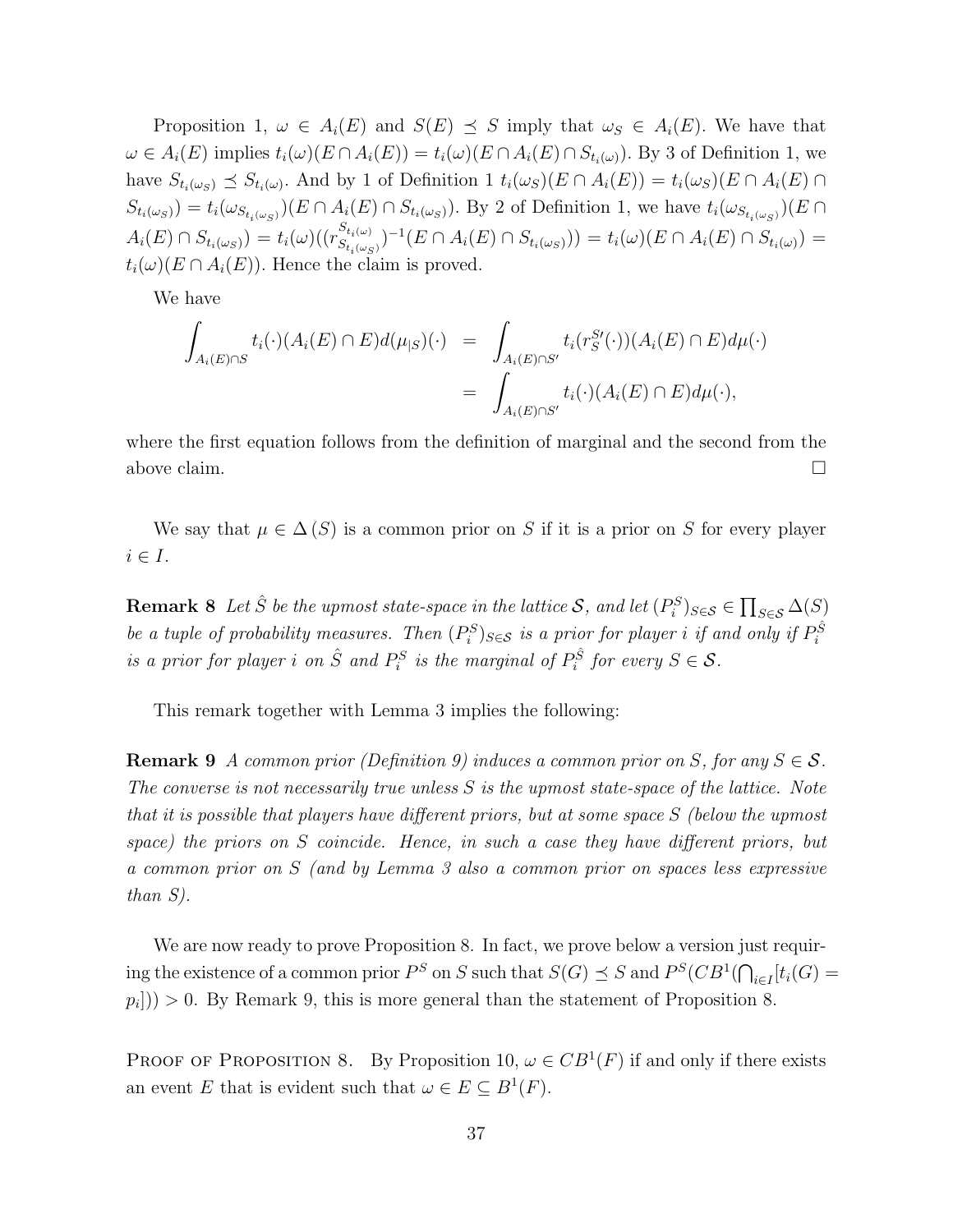Since for an evident E we have  $E \subseteq B_i^1(E) \subseteq A_i(E)$  for all  $i \in I$ . It follows that  $P^{S}(E \cap A_i(E)) = P^{S}(E)$  for  $S \succeq S(E)$ . Set  $F = \bigcap_{i \in I} [t_i(G) = p_i]$  and let  $E = CB^1(F)$ . By Proposition 1,  $S(E) = S(G)$ . By Lemma 3 and the properties imposed on  $t_i$ , we consider w.l.o.g. a common prior  $P^{S(G)}$  on  $S(G)$ .

$$
P^{S(G)}(E) = \int_{S(G)\cap A_i(E)} t_i(\cdot)(E)dP^{S(G)}(\cdot)
$$
  
= 
$$
\int_{E\cap S(G)\cap A_i(E)} t_i(\cdot)(E)dP^{S(G)}(\cdot) + \int_{(S(G)\cap A_i(E))\backslash E} t_i(\cdot)(E)dP^{S(G)}(\cdot).
$$
  

$$
\int_{E\cap S(G)\cap A_i(E)} t_i(\cdot)(E)dP^{S(G)}(\cdot) = \int_{E\cap S(G)\cap A_i(E)} 1dP^{S(G)}(\cdot) = P^{S(G)}(E).
$$

The second last equation above follows from the fact that  $E$  is evident. So, we have  $E \subseteq B_i^1(E)$ , that is  $t_i(\cdot)(E) = 1$ , for  $\omega \in E$ . It follows that

$$
\int_{(S(G)\cap A_i(E))\backslash E} t_i(\cdot)(E)dP^{S(G)}(\cdot) = 0.
$$
\n(4)

$$
\int_{E \cap A_i(E) \cap S(G)} t_i(\cdot)(G) dP^{S(G)}(\cdot) = \int_{E \cap A_i(E) \cap S(G)} p_i dP^{S(G)}(\cdot) = p_i P^{S(G)}(E)
$$

If  $\omega \in E = CB^1(F)$ , then  $\omega \in E \subseteq B_i^1(F) \subseteq B_i^1([t_i(G) = p_i])$ . Note that  $[t_i(G) = p_i]$  $[p_i] = B_i^{p_i}$  $i^{p_i}(G) \cap B_i^{1-p_i}$  $i^{1-p_i}(\neg G)$ . Therefore, by monotonicity  $B_i^1([t_i(G) = p_i]) \subseteq B_i^1(B_i^{p_i})$  $i^{p_i}(G))\cap$  $B_i^1(B_i^{1-p_i})$  $i^{1-p_i}(\neg G)$ ). Introspection II implies now that  $\omega \in B_i^{p_i}$  $i^{p_i}(G) \cap B_i^{1-p_i}$  $i^{1-p_i}(\neg G) = [t_i(G) = p_i].$ So we have  $t_i(\omega)(G) = p_i$ , for  $\omega \in E$ .

$$
\int_{E \cap A_i(E) \cap S(G)} t_i(\cdot)(G) dP^{S(G)}(\cdot) = \int_{E \cap A_i(E) \cap S(G)} t_i(\cdot)(G \cap E) dP^{S(G)}(\cdot)
$$
\n
$$
= \int_{S(G) \cap A_i(E)} t_i(\cdot)(G \cap E) dP^{S(G)}(\cdot)
$$
\n
$$
- \int_{(S(G) \cap A_i(E)) \backslash E} t_i(\cdot)(G \cap E) dP^{S(G)}(\cdot).
$$

Since by the monotonicity of probability measures

$$
\int_{(S(G)\cap A_i(E))\backslash E} t_i(\cdot)(G\cap E)dP^{S(G)}(\cdot) \leq \int_{(S(G)\cap A_i(E))\backslash E} t_i(\cdot)(E)dP^{S(G)}(\cdot),
$$

we must have by equation (4) and non-negativity of probability measures

$$
\int_{(S(G)\cap A_i(E))\backslash E} t_i(\cdot)(G\cap E)dP^{S(G)}(\cdot)=0.
$$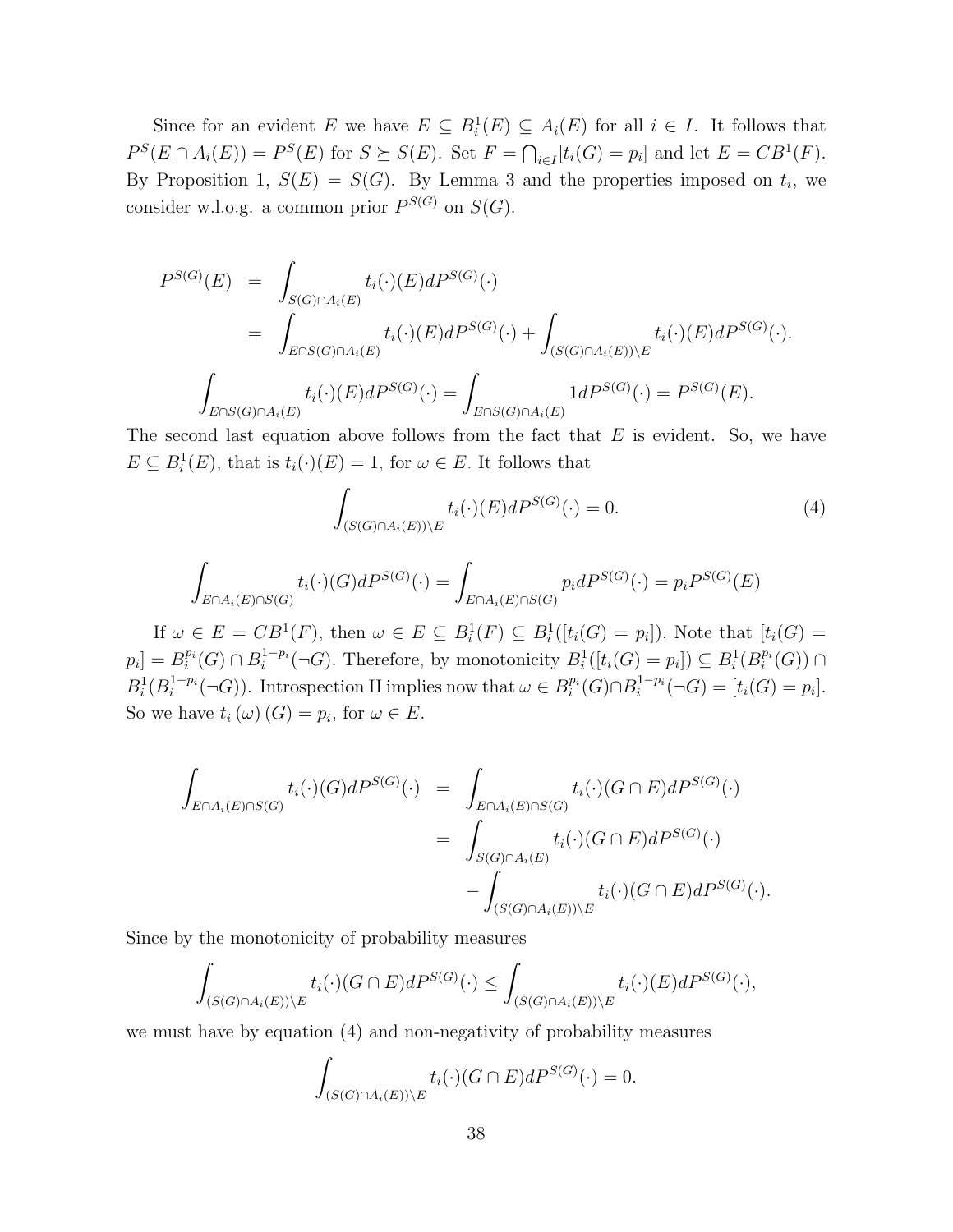Note that  $P^{S(G)}(G \cap E) = \int_{S(G) \cap A_i(E)} t_i(\cdot)(G \cap E) dP^{S(G)}(\cdot).$ 

Note further that  $P^{S(G)}(E) = P^{S(G)}(E \cap A_i(E))$  for all  $i \in N$  since  $E = CB^1(F) \subseteq$  $A_i(E)$  for all  $i \in N$ . Similarly,  $P^{S(G)}(G \cap E) = P^{S(G)}(G \cap E \cap A_i(E))$  for all  $i \in N$ .

Thus

$$
p_i P^{S(G)}(E) = P^{S(G)}(G \cap E). \tag{5}
$$

Note that by assumption  $P^{S(G)}(E) > 0$ .

Since equation (5) holds for all  $i \in I$ , we must have  $p_i = p_j$ , for all  $i, j \in I$ .

# B.11 Proof of Remark 4

By Lemma 1 each  $[t_i(E) = p_i]$  is an  $S(G)$ -based event. By the definition of the conjunction of events,  $\bigcap_{i\in I} [t_i(G)] = p_i$  is an  $S(G)$ -based event. As remarked after the definition of the CB<sup>1</sup>-operator (page 18), this implies that  $CB^1(\bigcap_{i\in I} [t_i(G) = p_i])$  is an  $S(G)$ -based event. Since by assumption this event is nonempty, its base, that is its intersection with  $S(G)$ , must be nonempty. Therefore, since by assumption  $S \succeq S(G)$ ,  $S \cap CB^1(\bigcap_{i \in I} [t_i(G) = p_i])$  must be nonempty (recall that the  $r_S^{S'}$  $S'$  are surjective, whenever defined). The positivity of  $P^S$  implies now that  $P^S(CB^1(\bigcap_{i\in I}[t_i(G) = p_i])) =$  $P^{S}(S \cap CB^{1}(\bigcap_{i \in I} [t_{i}(G) = p_{i}])) > 0.$ 

# B.12 Proof of Proposition 9

 $(0)$   $B_i^p$  $_i^p(E) \subseteq B_i^q$  $i<sup>q</sup>(E)$  for  $p, q \in [0, 1]$  with  $q \leq p$  is trivial.

(i)  $B_i^1(\Omega) \subseteq \Omega$  holds trivially. In the reverse direction, note that  $t_i(\omega)(\Omega) = t_i(\omega)(\Omega \cap$  $S_{t_i(\omega)}$  =  $t_i(\omega)(S_{t_i(\omega)}) = 1$  for all  $\omega \in \Omega$ . Thus  $\Omega \subseteq B_i^1(\Omega)$ .

(ii)  $\omega \in B_i^p$  $i(E)$  if and only if  $t_i(\omega)(E) \geq p$ . Since  $t_i(\omega)$  is an additive probability measure,  $t_i(\omega)(\neg E) \leq 1 - p$ . Hence  $\omega \in \neg B_i^q$  $i^q(-E)$  for  $q>1-p$ .

(iiia)  $\omega \in B_i^p$  $\prod_{i=1}^{p} E_i$  if and only if  $t_i(\omega)$  ( $\bigcap_{l=1}^{\infty} E_l$ )  $\geq p$ . Monotonicity of the probability measure  $t_i(\omega)$  implies  $t_i(\omega)(E_l) \geq p$  for all  $l = 1, 2, ...,$  which is equivalent to  $\omega \in \bigcap_{l=1}^{\infty} B_{i}^{p}$  $_i^p(E_l)$ .

(iiib) It is enough to show that any sequence of events  ${E_l}_{l=1}^{\infty}$  with  $E_l \supseteq E_{l+1}$ for  $l = 1, 2, ...$  we have  $B_i^p$  $\bigcap_{i=1}^p E_i \bigcap_{l=1}^\infty E_l$   $\bigcap_{l=1}^\infty B_i^p$  $i^p(E_l)$ .  $\omega \in \bigcap_{l=1}^{\infty} B_l^p$  $i^p(E_l)$  if and only if  $t_i(\omega)(E_l) \geq p$  for  $l = 1, 2, \dots$  Since  $t_i(\omega)$  is a countable additive probability measure, it is continuous from above. That is, if  $E_l \supseteq E_{l+1}$  for  $l = 1, 2, ...,$  we have  $\lim_{l \to \infty} t_i(\omega)(E_l) =$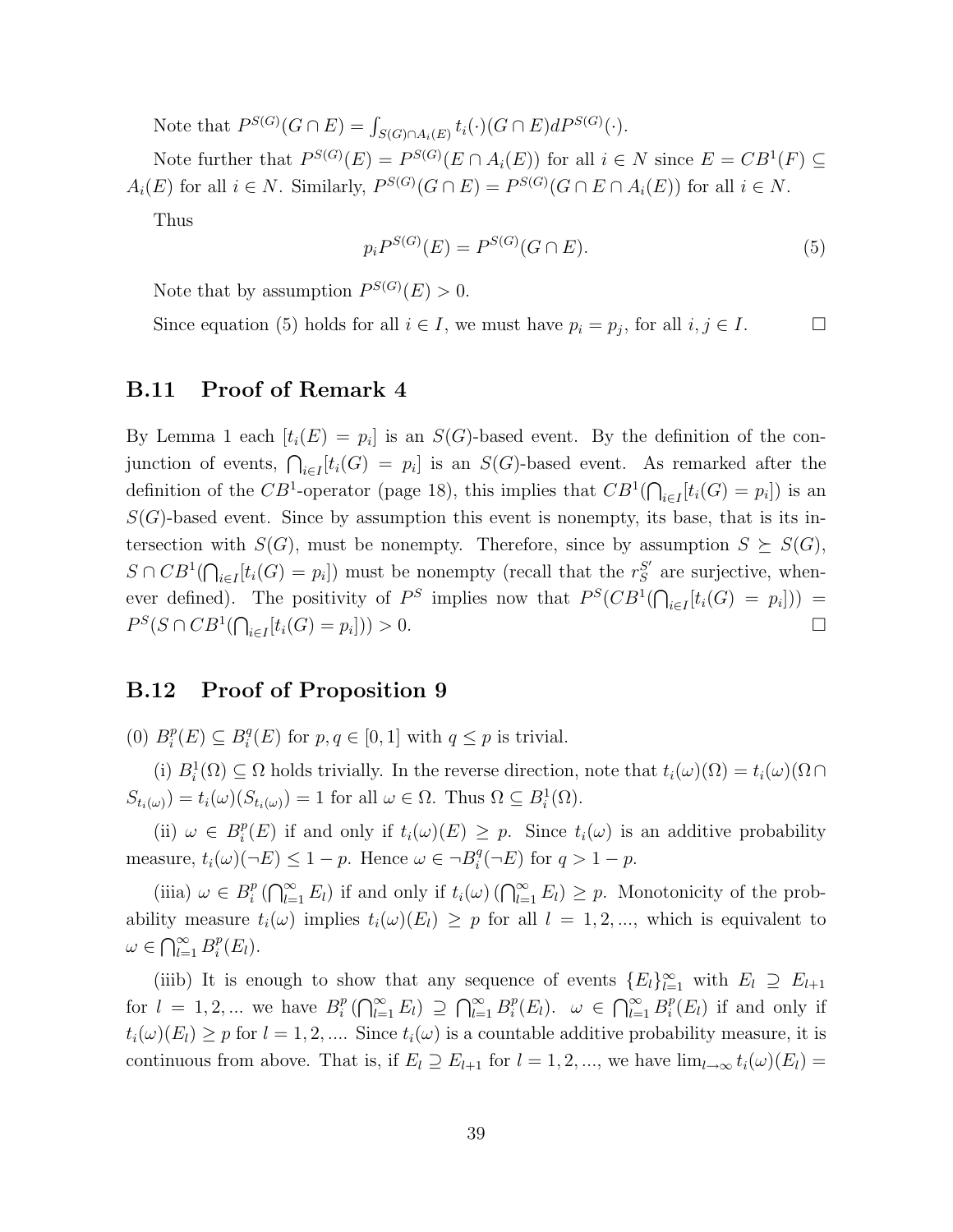$t_i(\omega)$  ( $\bigcap_{l=1}^{\infty} E_l$ ). Since for every  $l = 1, 2, ..., t_i(\omega)$   $(E_l) \geq p$ , we have  $p \leq \lim_{l \to \infty} t_i(\omega)$  $(E_l) =$  $t_i(\omega)$  ( $\bigcap_{l=1}^{\infty} E_l$ ). Hence  $\omega \in B_i^p$  $i^p \left( \bigcap_{l=1}^{\infty} E_l \right).$ 

(iiic) It is enough to show that  $B_i^1(\bigcap_{l=1}^{\infty} E_l) \supseteq \bigcap_{l=1}^{\infty} B_i^1(E_l)$ .  $\omega \in \bigcap_{l=1}^{\infty} B_i^1(E_l)$  if and only if  $t_i(\omega)(E_l) = 1$  for  $l = 1, 2, ...$  Since  $t_i(\omega)$  is a countable additive probability measure, it satisfies Bonferroni's Inequality. I.e.,  $t_i(\omega)$  ( $\bigcap_{l=1}^{\infty} E_l$ )  $\geq 1-\sum_{l=1}^{\infty} 1-t_i(\omega)(E_l)$ . Since  $t_i(\omega)(E_l) = 1$  for all  $l = 1, 2, ...,$  we have  $1 - t_i(\omega)(E_l) = 0$  for all  $l = 1, 2, ...,$  and hence  $\sum_{l=1}^{\infty} 1 - t_i(\omega)(E_l) = 0$ . It follows that  $t_i(\omega)(\bigcap_{l=1}^{\infty} E_l) = 1$ . We conclude that  $\omega \in B_i^1 \left( \bigcap_{l=1}^\infty E_l \right).$ 

(iv) Since  $t_i(\omega)$  is a probability measure (satisfying monotonicity) for any  $\omega \in \Omega$ ,  $E \subseteq F$  implies that if  $t_i(\omega)(E) \geq p$  then  $t_i(\omega)(F) \geq p$ .

(va) Let  $\omega \in B_i^p$  $i(E)$ . Then  $t_i(\omega)(E) \geq p$ . It follows that for all  $\omega' \in Ben_i(\omega)$  we have  $t_i(\omega')(E) \geq p$ . Hence  $Ben_i(\omega) \subseteq B_i^p$  $i^p(E)$ . Thus  $t_i(\omega)(B_i^p)$  $i^p(E)$  = 1, which implies that  $\omega \in B_i^1 B_i^p$  $_i^p(E).$ 

(vb) Let  $\omega \in B_i^p$  $_i^p(B_i^q)$  $i(E)$ , for some  $p \in (0,1]$  and assume by contradiction that  $\omega \notin B_i^q$  $i<sup>q</sup>(E)$ . Then, since by Propositions 1 and 2  $\omega \in A_i(E)$ , we must have  $q > 0$  and  $\omega \in B_i^{1-r}(\neg E)$  for some r with  $q > r \ge 0$ . By (va), we have  $\omega \in B_i^1(B_i^{1-r}(\neg E))$ . Note that  $B_i^{1-r}(\neg E)$  and  $B_i^q$ <sup>q</sup>(E) are disjoint because of (ii), and hence  $B_i^{1-r}(\neg E)$  ⊆  $\neg B_i^q$  $_i^q(E).$ Monotonicity implies now that  $\omega \in B_i^1(\neg B_i^q)$  $i^q(E)$ , hence, by (ii)  $\omega \in \neg B_i^p$  $_i^p(B_i^q)$  $_i^q(E)$  a contradiction to  $\omega \in B_i^p$  $_i^p(B_i^q)$ i  $(E)$ ).

# B.13 Proof of Proposition 11

1. By Proposition 1,  $S(E) = S(A_i(E))$ . Hence  $\omega \in A_i(E)$  if and only if  $\omega \in A_iA_j(E)$ .

2. By Proposition 2,  $S(E) = S(B_i^p)$  $j^p(E)$ ). Hence,  $\omega \in A_i(E)$  if and only if  $\omega \in A_i B_j^p$  $_j^p(E).$ 

3.  $\omega \in B_i^p$  $i(E)$  if and only if  $t_i(\omega)(E) \geq p$ . This implies that  $S_{t_i(\omega)} \succeq S(E)$ . By Proposition 2, this is equivalent to  $S_{t_i(\omega)} \succeq S(B_j^q)$  $j^q(E)$ , which is equivalent to  $\omega \in A_i B_j^q$  $_j^q(E).$ 

4. The proof is analogous to 3.

5. We show by induction that  $A<sup>n</sup>(E) = A(E)$ , for all  $n \ge 1$ . We have  $\omega \in A(A<sup>n</sup>(E))$ if and only if  $S_{t_i(\omega)} \succeq S(A^n(E))$ , for all  $i \in I$ , which, by the induction hypothesis, is the case if and only if  $S_{t_i(\omega)} \succeq S(A(E))$ , for all  $i \in I$ . By the definition of "∩", it is the case that  $S(A(E)) = \sup_{i \in I} S(A_i(E))$ . By Proposition 1 we have  $S(A_i(E)) = S(E)$  and hence  $S(A(E)) = S(E)$ . It follows that  $S_{t_i(\omega)} \succeq S(A(E))$  if and only if  $S_{t_i(\omega)} \succeq S(E)$ . But  $S_{t_i(\omega)} \succeq S(E)$  if and only if  $\omega \in A_i(E)$ . Hence we have  $A^n(E) = A(E)$ , for all  $n \ge 1$ , and therefore  $CA(E) = A(E)$ .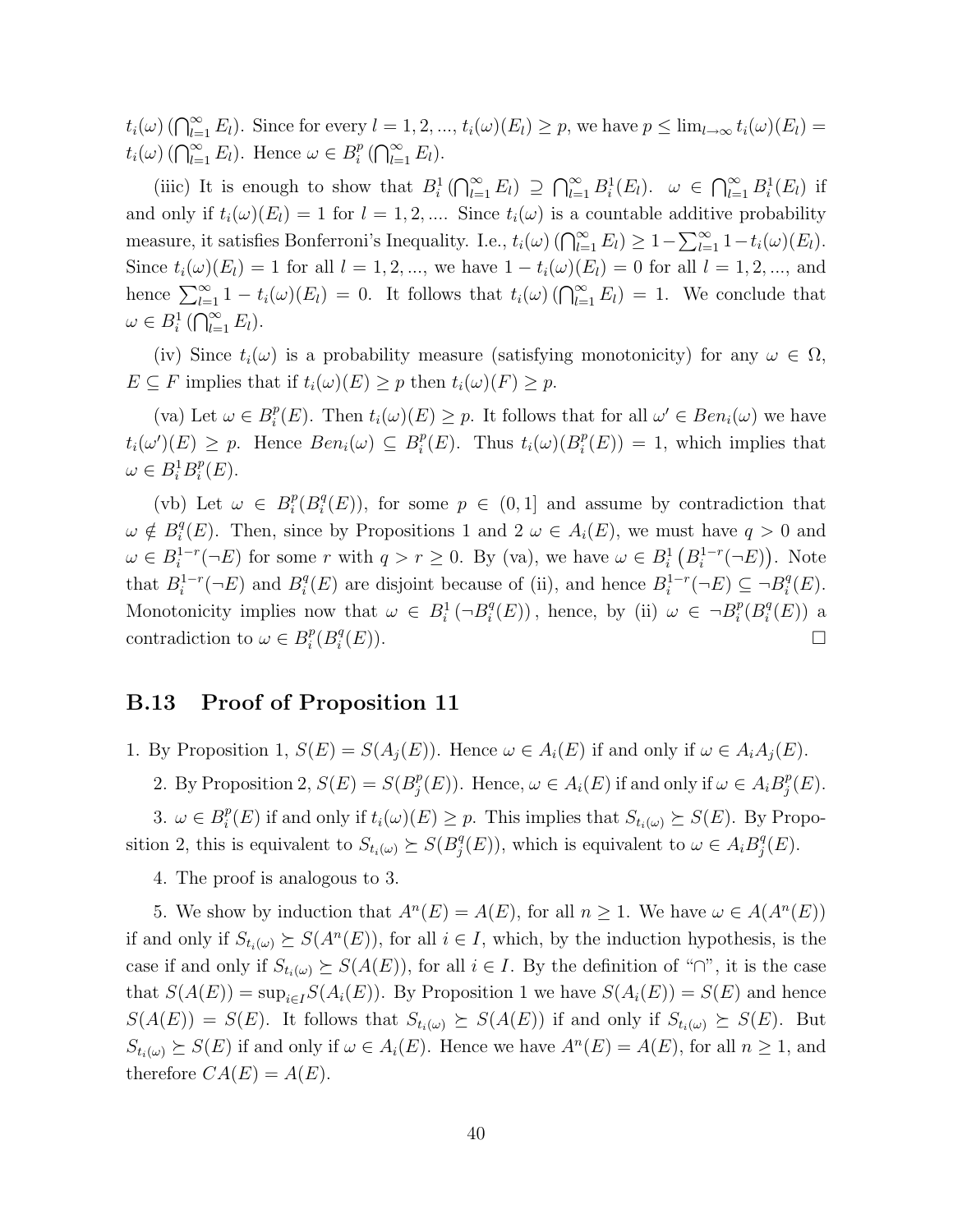6.  $\omega \in CB^1(E)$  implies  $\omega \in B_i^1(E)$  for all  $i \in I$ . This is equivalent to  $t_i(\omega)(E) = 1$ for all  $i \in I$ , which implies  $S_{t_i(\omega)} \succeq S(E)$  for all  $i \in I$ . Hence, by 5. we have  $\omega \in A(E)$  $CA(E).$ 

7. First, we show that  $B^p(E) \subseteq A(E)$ .  $\omega \in B^p(E)$  if and only if  $t_i(\omega)(E) \geq p$  for all  $i \in I$ . Hence  $t_i(\omega) \in \Delta(S)$  with  $S \succeq S(E)$ , for all  $i \in I$ . This implies that  $\omega \in A_i(E)$ , for all  $i \in I$ . It follows that  $\omega \in A(E)$ .

Second, we show that  $A(E) = B^0(E)$ .  $\omega \in A(E)$  if and only if  $\omega \in A_i(E)$  for all  $i \in I$ if and only if (by 6. of Proposition 3)  $\omega \in B_i^0(E)$  for all  $i \in I$  if and only if  $\omega \in B^0(E)$ .

- 8. The proof follows from 7. and 5.
- 9. By weak necessitation,  $A(E) := \bigcap_{i \in I} A_i(E) = \bigcap_{i \in I} B_i^1(S(E)^{\uparrow}) := B^1(S(E)^{\uparrow}).$
- 10. The proof follows from 9. and 5.

11. By definition of common certainty,  $CB^1(S(E)^{\uparrow}) \subseteq B^1(S(E)^{\uparrow})$ . By 9.,  $B^1(S(E)^{\uparrow}) =$  $A(E).$ 

12. The proof follows from 11. and 5.

# References

- [1] Ahn, D. and H. Ergin (2009). Framing contingencies, Econometrica, forthcoming.
- [2] Aumann, R. (1976). Agreeing to disagree, Annals of Statistics 4, 1236-1239.
- [3] Board, O. and K.S. Chung (2009). Object-based unawareness: Theory and applications, mimeo.
- [4] Bonnano, G. and K. Nehring (1999). How to make sense of the common prior assumption under incomplete information, International Journal of Game Theory 28, 149-225.
- [5] Dekel, E., Lipman, B. and A. Rustichini (1998). Standard state-space models preclude unawareness, Econometrica 66, 159-173.
- [6] Ewerhart, C. (2001). Heterogeneous awareness and the possibility of agreement, mimeo.
- [7] Fagin, R. and J. Halpern (1988). Belief, awareness, and limited reasoning, Artificial Intelligence 34, 39-76.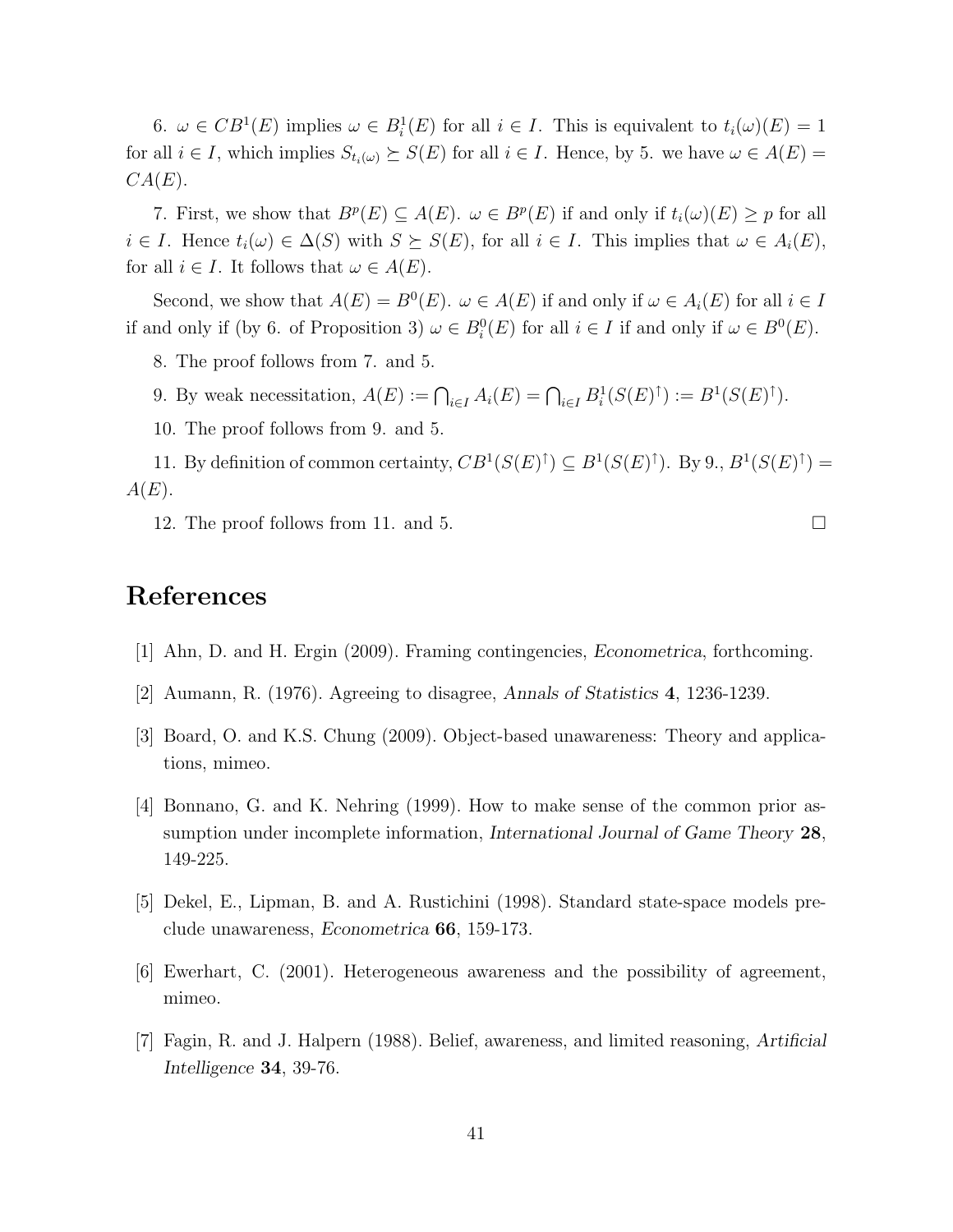- [8] Feinberg, Y. (2009). Games with unawareness, mimeo.
- [9] Feinberg, Y. (2000). Characterizing common priors in form of posteriors, Journal of Economic Theory 91, 127-179.
- [10] Gadamer, H.-G. (1960). Wahrheit und Methode, J. C. B. Mohr, Tübingen, (engl. transl., Truth and Methode, 2nd edition, Crossroad, New York, 1989).
- [11] Galanis, S. (2009a). Unawareness of theorems, mimeo.
- [12] Galanis, S. (2009b). Syntactic foundations of unawareness of theorems, mimeo.
- [13] Geanakoplos, J. (1989). Game theory without partitions, and applications to speculation and consensus, mimeo.
- [14] Grant, S. and J. Quiggin (2007). Awareness and discovery, mimeo.
- [15] Halpern, J. 2002). Characterizing the common prior assumption, Journal of Economic Theory 106, 316-355.
- [16] Halpern, J. (2001). Alternative semantics for unawareness, Games and Economic Behavior 37, 321-339.
- [17] Halpern, J. and L. Rêgo (2008). Interactive unawareness revisited, *Games and Eco*nomic Behavior 62, 232-262.
- [18] Harsanyi, J. (1967/68). Games with incomplete information played 'Bayesian' players, Part I, II, and II, Management Science 14, 159-182, 320-334, 486-502.
- [19] Heifetz, A. (2006). The positive foundation of the common prior assumption, Games and Economic Behavior 56, 105-120.
- [20] Heifetz, A., Meier, M. and B.C. Schipper (2006). Interactive unawareness, Journal of Economic Theory 130, 78-94.
- [21] Heifetz, A., Meier, M. and B.C. Schipper (2008). A canonical model for interactive unawareness, Games and Economic Behavior 62, 304-324.
- [22] Heifetz, A., Meier, M. and B.C. Schipper (2009a). Bayesian games with unawareness and unawareness perfection, mimeo.
- [23] Heifetz, A., Meier, M. and B.C. Schipper (2009b). Dynamic unawareness and rationalizable behavior, mimeo.